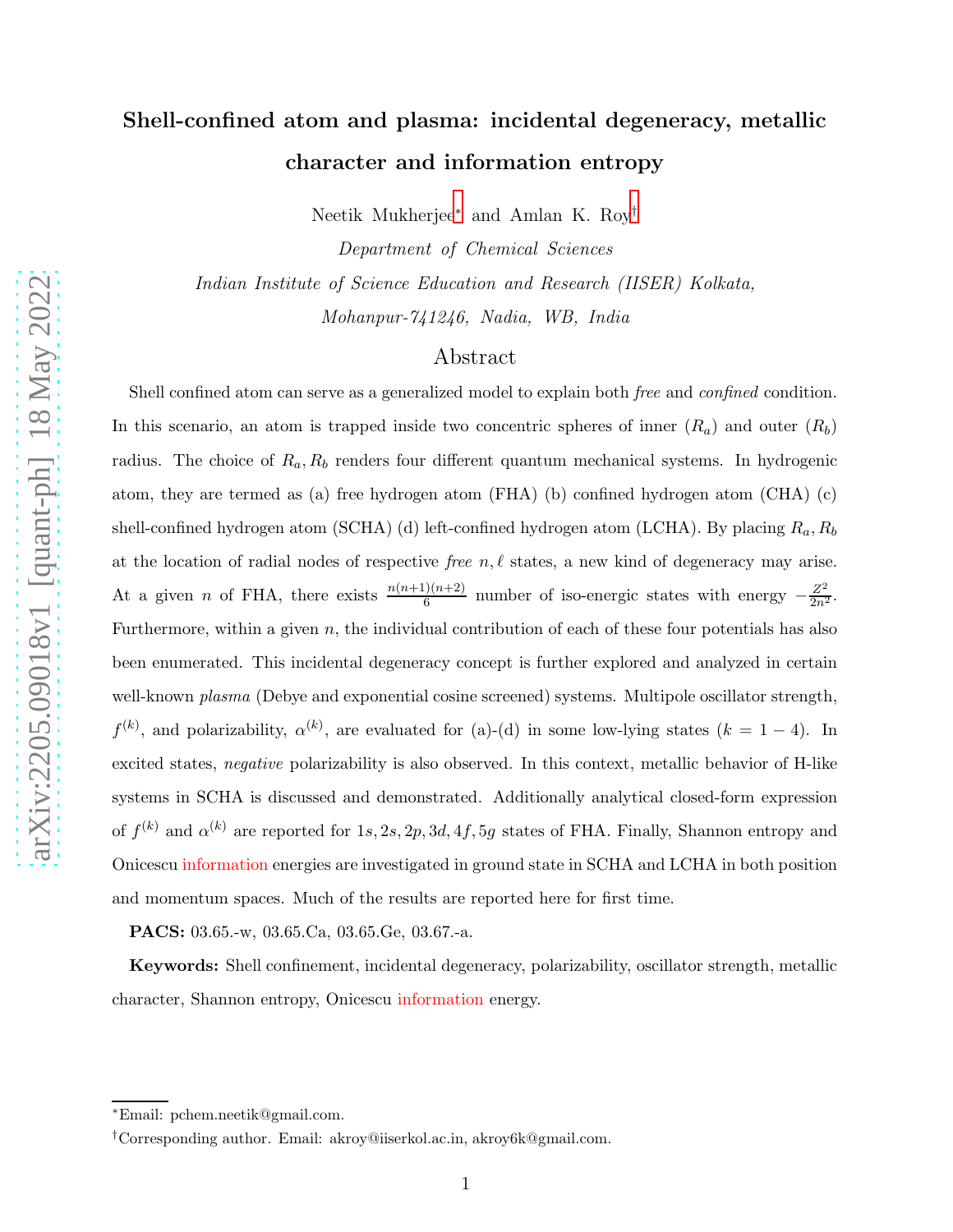## I. INTRODUCTION

The discovery and development of modern scientific techniques has triggered an invasive interest on confined quantum systems. Particularly, in such environment, the rearrangement of atomic orbitals and increase in coordination number may lead to some fascinating, exceptional changes in physical and chemical characteristics [\[1](#page-28-0)], such as, room temperature superconductivity [\[2](#page-28-1)], metallic behavior in ground state of H-like atoms [\[3](#page-28-2)] etc. These confined systems have profound applications in condensed matter physics, high energy physics, astrophysics and nanotechnology  $[4, 5]$  $[4, 5]$ . The idea of quantum confinement has been exploited in construction of *artificial atom* or a *quantum dot*  $|6|$ . Such systems typically consist of a group of electrons confined within a potential well. Another important example is the encapsulation of an atom or molecule in fullerene cage or zeolite cavity [\[7](#page-28-6)[–9](#page-28-7)].

Atomic polarization plays a key role in explaining a number of processes in physics and chemistry. For example, multipole polarizability of an atom reflects quantitative distortion in electronic charge distribution due to presence of an external electromagnetic field. A host of macroscopic properties like refractive index, dielectric constant can be estimated via dipole polarizability [\[10](#page-28-8)]. The latter plays an important role in the determination of physicochemical properties, like optical response, as well as atomic and molecular interactions [\[11\]](#page-28-9).

Originally, the confinement model was proposed to understand changes in static dipole polarizability of H atom due to the influence of effective pressure acting on a given surface [\[12\]](#page-29-0). In this fundamental system, H atom was trapped inside an impenetrable spherical cavity. The results of the designed model was utilized to gain knowledge of the core of planets like jupiter and saturn [\[13](#page-29-1), [14\]](#page-29-2). Of late, this concept was extended to a number of other physical, chemical and biological systems. A considerable amount of theoretical work has been published, covering a large variety of confining potentials [\[1](#page-28-0), [4\]](#page-28-3) resulting in a vast literature. A confined H atom (CHA) in a spherical enclosure [\[15](#page-29-3)[–22\]](#page-29-4) represents a prototypical system, whose Schrödinger equation (SE) can be solved *exactly* [\[17,](#page-29-5) [23\]](#page-29-6) in terms of Kummer confluent Hypergeometric function. Hydrogen atom under the influence of several penetrable as well as impenetrable cavity was explored with great enthusiasm, giving rise to several interesting attractive properties–both from chemical and physical point of view. They offer some unique phenomena, especially the rearrangement of atomic orbitals, *simul*taneous, incidental and inter-dimensional degeneracy [\[23\]](#page-29-6) etc. Recently a new virial-like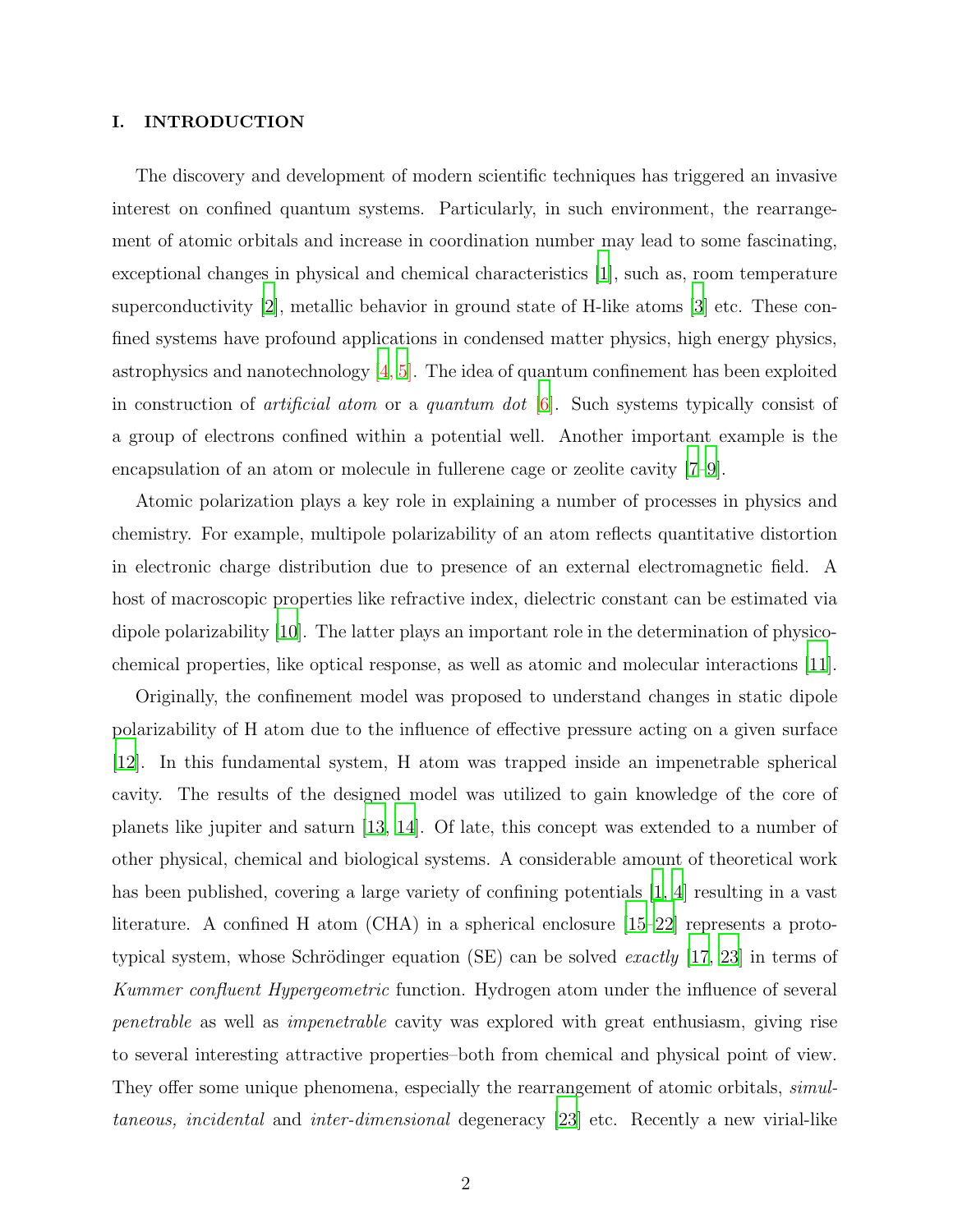theorem is also formulated for such confinement situation [\[24\]](#page-29-7). Moreover, various properties like hyper-fine splitting constant, dipole shielding factor, nuclear magnetic screening constant, static, and dynamic polarizability, information entropy, Compton profiles [\[25](#page-29-8)[–31\]](#page-29-9) were examined for CHA. Further, the information theoretic measures are investigated for H-like atoms in Debye plasmas [\[32\]](#page-29-10). A recent study reports the influence of external electric field on total Shannon entropy  $(S_t)$  [\[33\]](#page-29-11). Benchmark results for Rényi, Tsallis entropies and Onicescu information energy  $(E^{O})$  for ground state of Helium atom was studied using Hylleraas method  $[34]$ . The static multipole polarizabilities are estimated for H-like atoms in Hulthén potential under both confined and free conditions [\[35](#page-29-13)] and H-atom in ring-shaped potentials [\[36\]](#page-29-14). Moreover, generalized pseudospectral (GPS) method was qeen used to explore several spectroscopic properties like fine structure, hyperfine splitting in confined environment [\[37\]](#page-30-0). Photoionization in H-atoms under fullerene cage is also reported for low-lying s-states [\[38\]](#page-30-1). However, an in-depth analysis of multipole oscillator strength and polarizability are yet to be done for H atom trapped inside a cage, which remains one of the objectives of this work.

A shell confinement model provides a new, unique boundary condition [\[3](#page-28-2), [39](#page-30-2), [40\]](#page-30-3). An appropriate choice of inner  $(R_a)$  and outer  $(R_b)$  radius of the shell can describe all possible radial boundary conditions so far reported in literature. For instance, when  $R_a = 0, R_b = r_c$  $(r_c$  is a real finite number) it reduces to CHA. On the other hand, choosing  $R_a = 0, R_b = \infty$ , a free H atom (FHA) is achieved. When both  $R_a, R_b$  are non-zero and finite, it is termed as shell confined H-like atom (SCHA). Whereas, a finite  $R_a$  and infinite  $R_b$  indicates left confined H-like atom (LCHA). All these four systems, in general, are referred as a *general*ized confined H atom (GCHA). The nodal characteristics of orbitals of FHA have played a significant role in conceptual development of degeneracy in GCHA. Previously, an attempt was made to solve SE of SCHA *exactly* [\[40\]](#page-30-3), with limited success. Later, an accurate numerical strategy [\[3,](#page-28-2) [41\]](#page-30-4) was prescribed to emphasize the occurrence of incidental degeneracy in SCHA [\[39](#page-30-2)]. This new degeneracy can also account for the presence of incidental and simultaneous degeneracy in a CHA. The Kirkwood [\[42\]](#page-30-5) and Buckingham [\[43\]](#page-30-6) polarizability were evaluated [\[39](#page-30-2)]. Sternheimer perturbation-numerical method [\[44](#page-30-7)] was employed to calculate dipole polarizability in ground state [\[39](#page-30-2)]. The Buckingham results are in good agreement with polarizability obtained via perturbation numerical procedure [\[3](#page-28-2)]. The higher value of dipole polarizability in SCHA indicates metallic behavior of H atom in ground state [\[3\]](#page-28-2). Eigenvalues and eigenfunctions of D-dimensional SCHA has been examined lately [\[45\]](#page-30-8).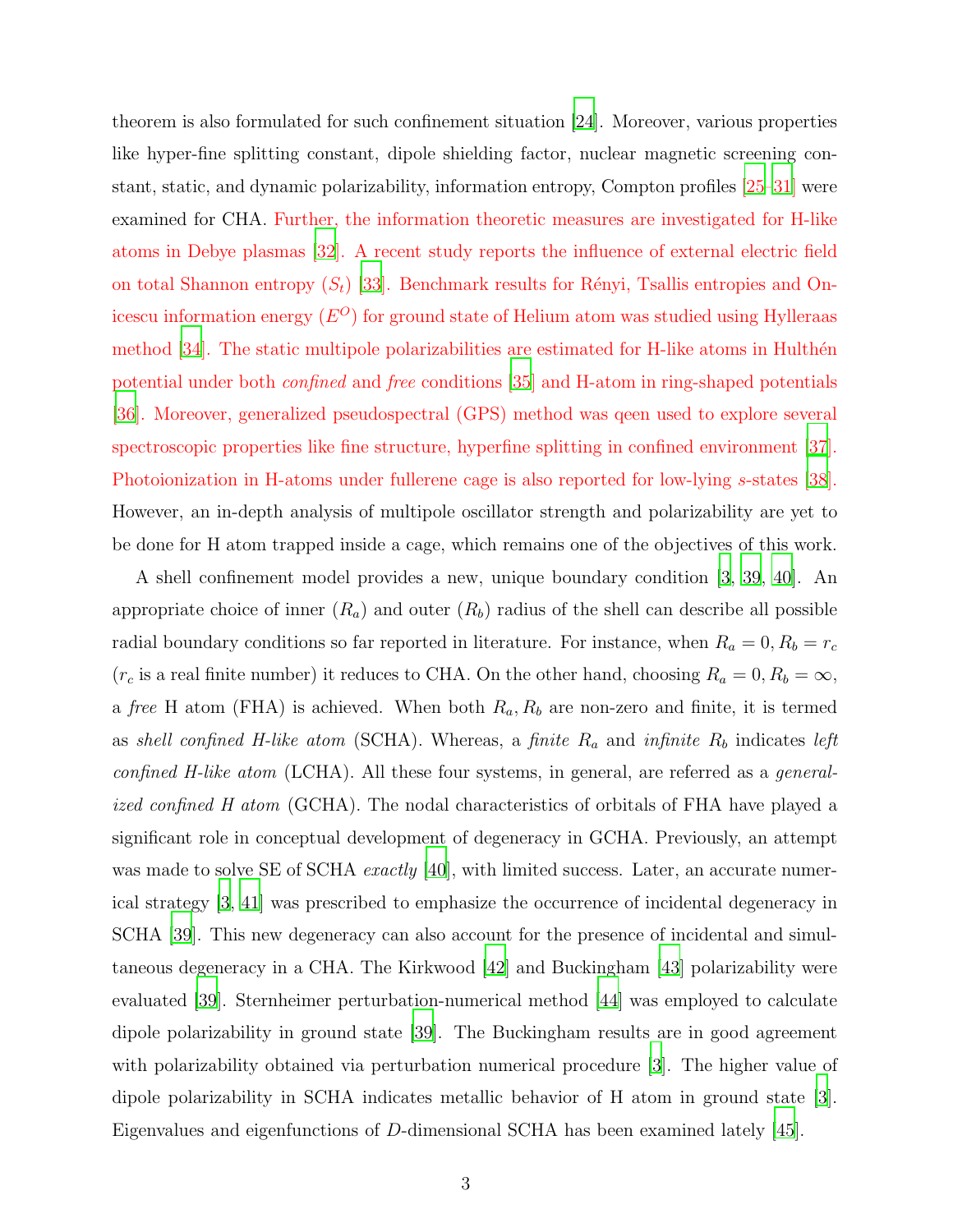In practice, a prototypical example of shell confinement is encapsulation of an atom or molecule under fullerene cage and zeolite cavity [\[46\]](#page-30-9) or inside metal organic fremework [\[47,](#page-30-10) [48\]](#page-30-11). Such an environment enhances stability and activity of noble-metal catalysts by inhibiting the sintering effect [\[48](#page-30-11)[–52\]](#page-30-12), amplifies photoluminescence in nano crystals by reducing non-radiative Auger processes [\[47,](#page-30-10) [53\]](#page-30-13) and removes defects in polymer crystals [\[54,](#page-30-14) [55\]](#page-30-15) etc. Apart from these examples, shell confinement has potential applications in pollution control [\[56](#page-30-16), [57](#page-30-17)], therapeutics [\[58](#page-31-0)] and energy storage [\[59](#page-31-1)[–61\]](#page-31-2).

In spite of having such versatile characteristics, shell confinement model has been studied only sparingly. As a consequence, literature on the topic is rather scarce. In this endeavour, our primary objective is to explore SCHA systematically, mainly through energy and other characteristic properties. Towards this goal, we consider incidental degeneracy, multipole (2<sup>k</sup>-pole) oscillator strength,  $f^{(k)}$  and polarizability,  $\alpha^{(k)}$  ( $k = 1 - 4$ ), as well as certain information measures like S and  $E^O$  in ground and a few low-lying states. Here  $k =$ 1 − 4 represent dipole, quadrupole, octupole and hexadecapole moments successively. In GCHA model, dependence of this degeneracy on principal  $(n)$  and orbital  $(\ell)$  quantum numbers is analyzed. This helps us to find out the exact number of degenerate states (in GCHA) associated with a given FHA energy of the form  $-\frac{Z^2}{2n^2}$ . Further, we can also estimate the number of such degenerate states that exists in GCHA. The calculation of dipole polarizability will guide us to examine the existence of metallic character in excited states. To this end, pilot calculations are performed on ground and lower excited states by invoking GPS method. To the best of our knowledge, most of the outcomes are presented here for first time. The article is constructed in following parts: Sec. II provides a brief description about the formalism employed in present work. Section III offers a detailed discussion of results. Finally, we conclude with a few remarks in Sec. IV.

## II. THEORETICAL FORMALISM

The single-particle time-independent non-relativistic radial SE for a spherically confined system is expressed (atomic unit employed unless otherwise stated) as,

$$
\left[ -\frac{1}{2} \frac{d^2}{dr^2} + \frac{\ell(\ell+1)}{2r^2} + V_c(r) \right] \psi_{n,\ell}(r) = \mathcal{E}_{n,\ell} \psi_{n,\ell}(r), \tag{1}
$$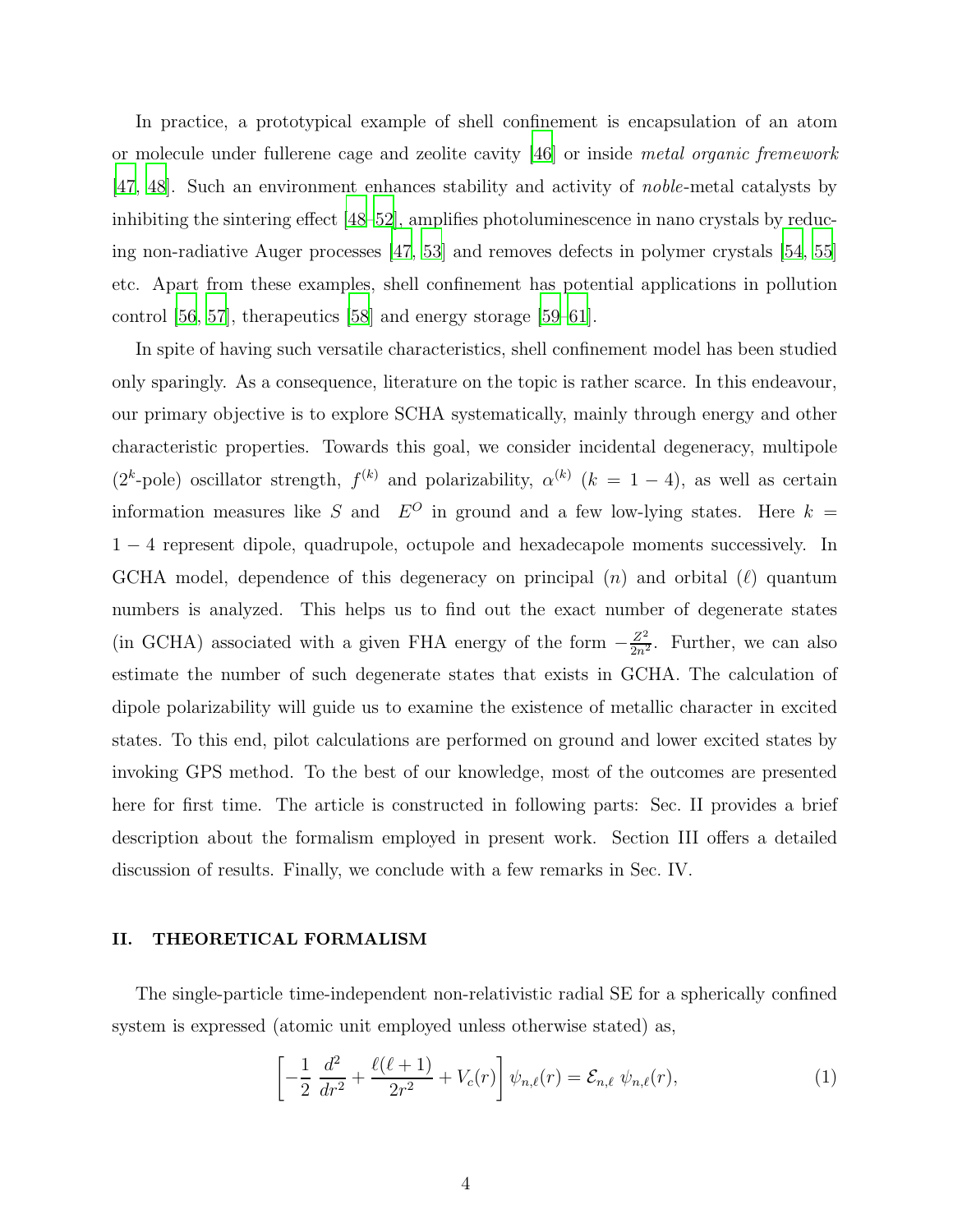where  $V_c$  represents the desired confined potential given below [\[3](#page-28-2), [39\]](#page-30-2),

<span id="page-4-0"></span>
$$
V_c(r) = \begin{cases} = v(r) & \text{for} \quad R_a \le r \le R_b \\ = \infty & \text{for} \quad 0 \le r \le R_a \\ = \infty & \text{for} \quad r \ge R_b. \end{cases}
$$
 (2)

Here,  $v(r) = -\frac{Z}{r}$  $\frac{Z}{r}$ , signifies the electron-nuclear Coulomb attraction potential (Z refers to nuclear charge). Throughout our work,  $V_c(r)$  will be referred as GCHA. Depending upon the values of  $R_a, R_b$ , four distinct possibilities can be envisaged, as in the following,

- 1. When  $R_a = 0$ ,  $R_b = \infty$ , it gives rise to FHA.
- 2. When  $R_a = 0$ ,  $R_b = r_c$ , a finite number, it corresponds to CHA.
- 3. When  $R_a \neq 0$ ,  $R_b \neq \infty$ , with  $R_a$ ,  $R_b$  finite, it signifies SCHA.
- 4. If  $R_a \neq 0$ ,  $R_b = \infty$ , it refers to LCHA.

In order to calculate the energy, spectroscopic properties and information entropy the GPS method was invoked. This provides a non-uniform, optimal spatial discretization maintaining, high accuracy at both small and large distances. In contrast to the standard finite-difference methods, reasonably smaller number of grid point suffices, as it facilitates a denser mesh at small r, while a coarser mesh at large r. Further, by applying a symmetrization technique and a *non-linear* mapping procedure, a *symmetric* eigenvalue equation is achieved. It is computationally orders of magnitude faster than finite-difference or finite element methods. Thus in essence, it combines the simplicity of direct finite-difference or finite element method, with the fast convergence of finite basis set approaches. Over the time, it has been successfully used to estimate various bound-state properties of several central potentials including energy and other properties in CHA and confined many-electron atom [\[24,](#page-29-7) [25,](#page-29-8) [29,](#page-29-15) [62](#page-31-3)[–66](#page-31-4)],

### A. Multipole polarizability

By definition, the static multipole polarizability can be conveniently written as,

$$
\alpha_i^{(k)} = \alpha_i^{(k)}\text{(bound)} + \alpha_i^k\text{(continuum)}.\tag{3}
$$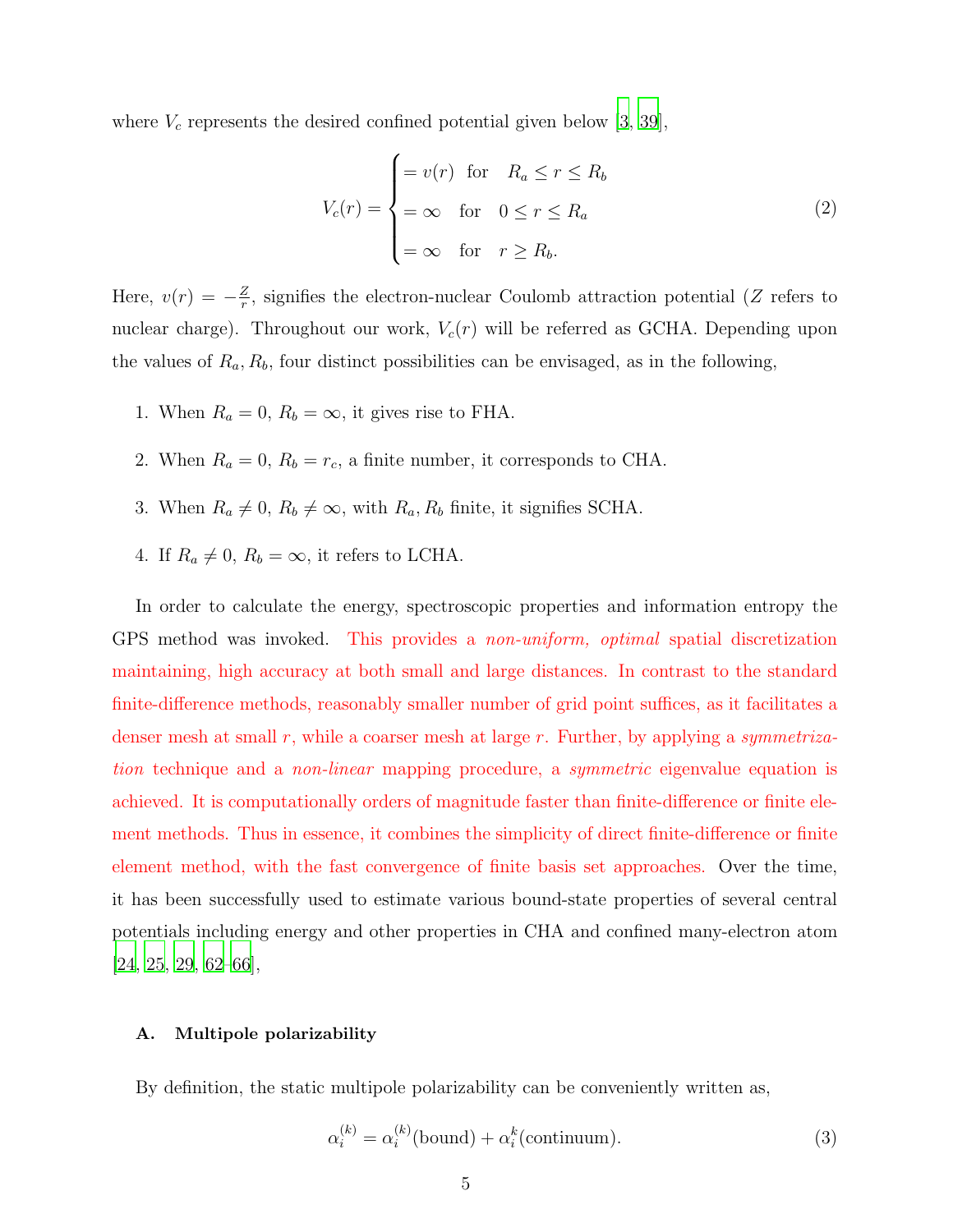Conventionally  $\alpha_i^{(k)}$  $i<sup>(k)</sup>$  is expressed in terms of compact sum-over states form [\[67\]](#page-31-5). However it can also be directly estimated by employing the standard perturbation theory framework [\[68\]](#page-31-6). In the first procedure, Eq.  $(4)$  modifies to [\[69](#page-31-7)],

<span id="page-5-0"></span>
$$
\alpha_i^{(k)} = \sum_n \frac{f_{ni}^{(k)}}{(\mathcal{E}_n - \mathcal{E}_i)^2} - c \int \frac{|\langle R_i | r^k Y_{kq}(\mathbf{r}) | R_{\epsilon p} \rangle|^2}{(\mathcal{E}_{\epsilon p} - \mathcal{E}_i)} d\epsilon,
$$
  

$$
\alpha_i^{(k)}(\text{bound}) = \sum_n \frac{f_{ni}^{(k)}}{(\Delta \mathcal{E}_{ni})^2}, \qquad \alpha_i^k(\text{continuum}) = c \int \frac{|\langle R_i | r^k Y_{kq}(\mathbf{r}) | R_{\epsilon p} \rangle|^2}{(\mathcal{E}_{\epsilon p} - \mathcal{E}_i)} d\epsilon.
$$
 (4)

In Eq. [\(4\)](#page-5-0), the summation and integral terms signify bound and continuum contributions respectively,  $f_{ni}^{(k)}$  represents multipole oscillator strength (k is a positive integer), c is a real constant depending only on  $\ell$  quantum number. q is an integer. Here,  $f_{ni}^{(k)}$  measures the mean probability of transition between an initial  $(i)$  to final  $(n)$  state, which is normally expressed as,

$$
f_{ni}^{(k)} = \frac{8\pi}{(2k+1)} \Delta \mathcal{E}_{ni} |\langle r^k Y_{kq}(\mathbf{r}) \rangle|^2.
$$
 (5)

Designating the initial and final states as  $|n\ell m\rangle$  and  $|n'\ell'm'\rangle$ , one can easily derive,

$$
f_{ni}^{(k)} = \frac{8\pi}{(2k+1)} \Delta \mathcal{E}_{ni} \frac{1}{2\ell+1} \sum_{m} \sum_{m'} |\langle n'\ell'm'|r^{k}Y_{kq}(\mathbf{r})|n\ell m\rangle|^{2}.
$$
 (6)

The application of Wigner-Eckart theorem and sum rule for 3j symbol further leads to,

$$
f_{ni}^{(k)} = 2 \frac{(2\ell' + 1)}{(2k+1)} \Delta \mathcal{E}_{ni} |\langle r^{k} \rangle_{n\ell}^{n'\ell'}|^2 \left\{ \begin{array}{ll} \ell' & k & \ell \\ 0 & 0 & 0 \end{array} \right\}^2.
$$
 (7)

The transition matrix element is then given by following radial integral,

$$
\langle r^k \rangle = \int_0^\infty R_{n'\ell'}(r) r^k R_{n\ell}(r) r^2 dr. \tag{8}
$$

Note that,  $f_{ni}^{(k)}$  depends on  $n, \ell$ , but independent of magnetic quantum number m. In this article, we compute  $f^{(k)}$ ,  $\alpha^{(k)}$ , having  $k = 1 - 4$ , for states with  $\ell = 0 - 4$ . It is necessary to point out that, there exists a multipole oscillator strength sum rule as follows,

<span id="page-5-1"></span>
$$
S^{(k)} = \sum_{m} f^{(k)} = k \langle \psi_i | r^{(2k-2)} | \psi_i \rangle, \tag{9}
$$

where the summation includes all the bound and continuum states.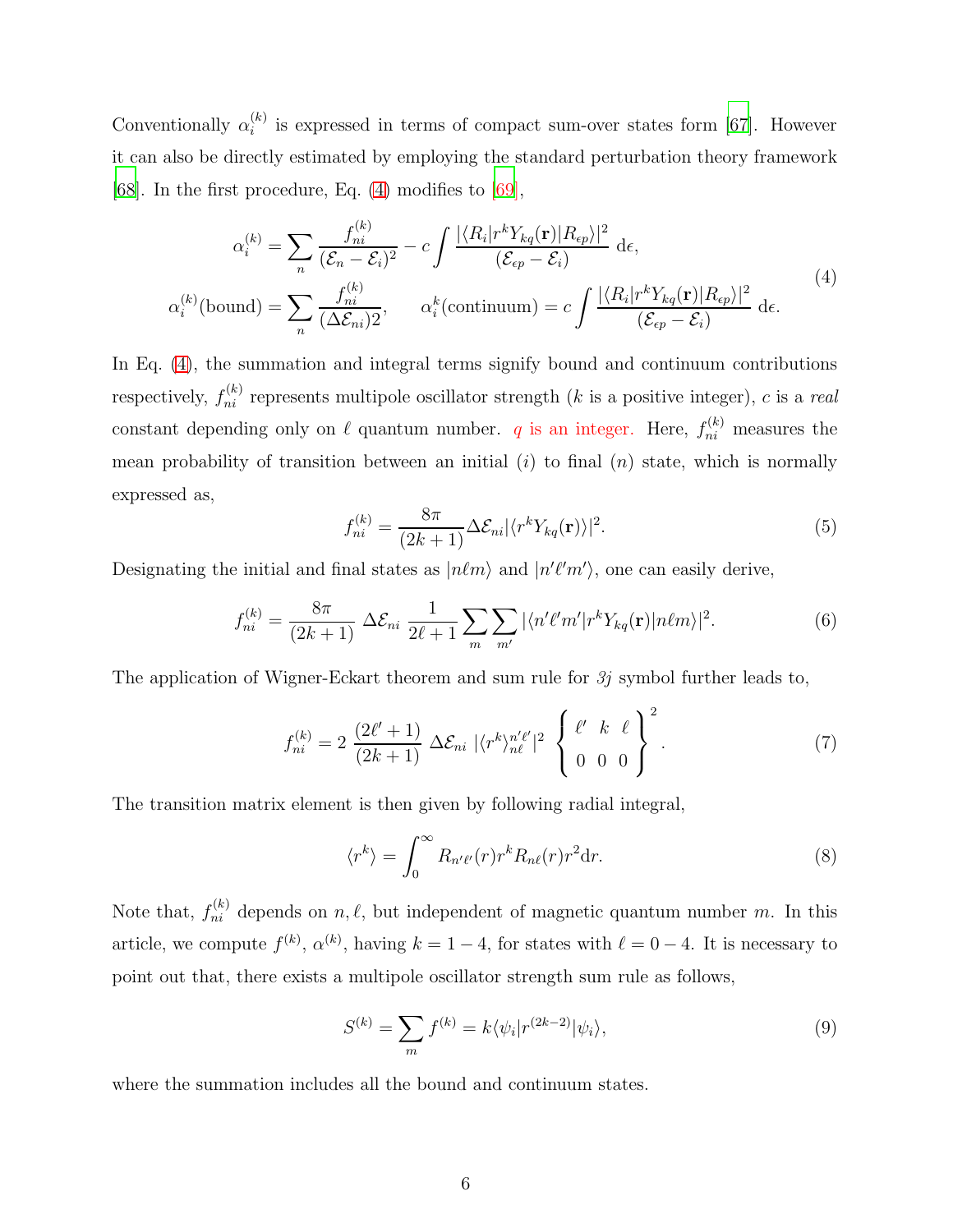#### B. Information entropy

Information entropic measures are functionals of density and they quantify density in several complimentary ways. They have potential applications in atomic avoided crossing, electron correlation effect, quantum entanglement, orbital-free density functional theory etc [\[25,](#page-29-8) [29\]](#page-29-15). S is the arithmetic mean of uncertainty, and expressed as an expectation value of logarithmic density.  $S_r$  measures the uncertainty in localization of a particle in  $r$  space. A lower  $S_r$  indicates higher accuracy in predicting the localization. Similarly,  $S_p$  measures the uncertainty in predicting the momentum of a particle.  $S_{\mathbf{r}}$  and  $S_{\mathbf{p}}$  are expressed as,

<span id="page-6-0"></span>
$$
S_{\mathbf{r}} = -\int_{\mathcal{R}^3} \rho(\mathbf{r}) \ln[\rho(\mathbf{r})] d\mathbf{r} = 2\pi (S_r + S_{(\theta,\phi)}),
$$
  
\n
$$
S_{\mathbf{p}} = -\int_{\mathcal{R}^3} \Pi(\mathbf{p}) \ln[\Pi(\mathbf{p})] d\mathbf{p} = 2\pi (S_p + S_{(\theta,\phi)}).
$$
\n(10)

Here  $\rho(\mathbf{r})$ ,  $\Pi(\mathbf{p})$  signify r- and p-space densities, both normalized to unity. Arguably,  $S_{\mathbf{r}}$  and  $S_{\mathbf{p}}$  provide the most appropriate uncertainty relation [\[70\]](#page-31-8).  $S_{\mathbf{r}}$  and  $S_{\mathbf{p}}$  are the logarithmic functionals of density. As a consequence, the total Shannon entropy is expressed as  $S_r + S_p$ ,

$$
S_t = S_{\mathbf{r}} + S_{\mathbf{p}} = 2\pi \left[ S_r + S_p + 2S_{(\theta,\phi)} \right] \ge 3(1 + \ln \pi). \tag{11}
$$

The quantities  $S_r$ ,  $S_p$  and  $S_\theta$  are defined as [\[70\]](#page-31-8),

$$
S_r = -\int_0^\infty \rho(r) \ln[\rho(r)] r^2 dr, \qquad S_p = -\int_0^\infty \Pi(p) \ln[\Pi(p)] \ p^2 dp,
$$
  

$$
\rho(r) = |\psi_{n,l}(r)|^2, \qquad \Pi(p) = |\psi_{n,l}(p)|^2,
$$
  

$$
S_{(\theta,\phi)} = -\int_0^\pi \chi(\theta) \ln[\chi(\theta)] \sin \theta d\theta, \qquad \chi(\theta) = |\Theta(\theta)|^2.
$$
 (12)

Another important measure studied in this work is  $E^O$ , referring to the 2nd order entropic moment [\[31\]](#page-29-9). It is the expectation value of density. It portrays exactly opposite behavior to S. It is also termed as dis-equilibrium, as it measures the deviation of a distribution from equilibrium [\[71](#page-31-9)]. In r and p space, the respective quantities are defined as,

$$
E_r^O = \int_0^\infty [\rho(r)]^2 r^2 dr, \ E_p^O = \int_0^\infty [\Pi(p)]^2 p^2 dp, \ E_{\theta,\phi}^O = \int_0^\pi [\chi(\theta)]^2 \sin \theta d\theta, \ E_t^O = E_r^O E_p^O [E_{\theta,\phi}^O]^2
$$
\n(13)

.

where,  $E_t^O$  is the total Onicescu information energy. Accurate r-space wave functions are obtained by applying GPS method. The corresponding  $p$ -space wave function is generated by Fourier transforming the r-space counterpart. This is accomplished quite efficiently by following a procedure adopted in [\[25\]](#page-29-8).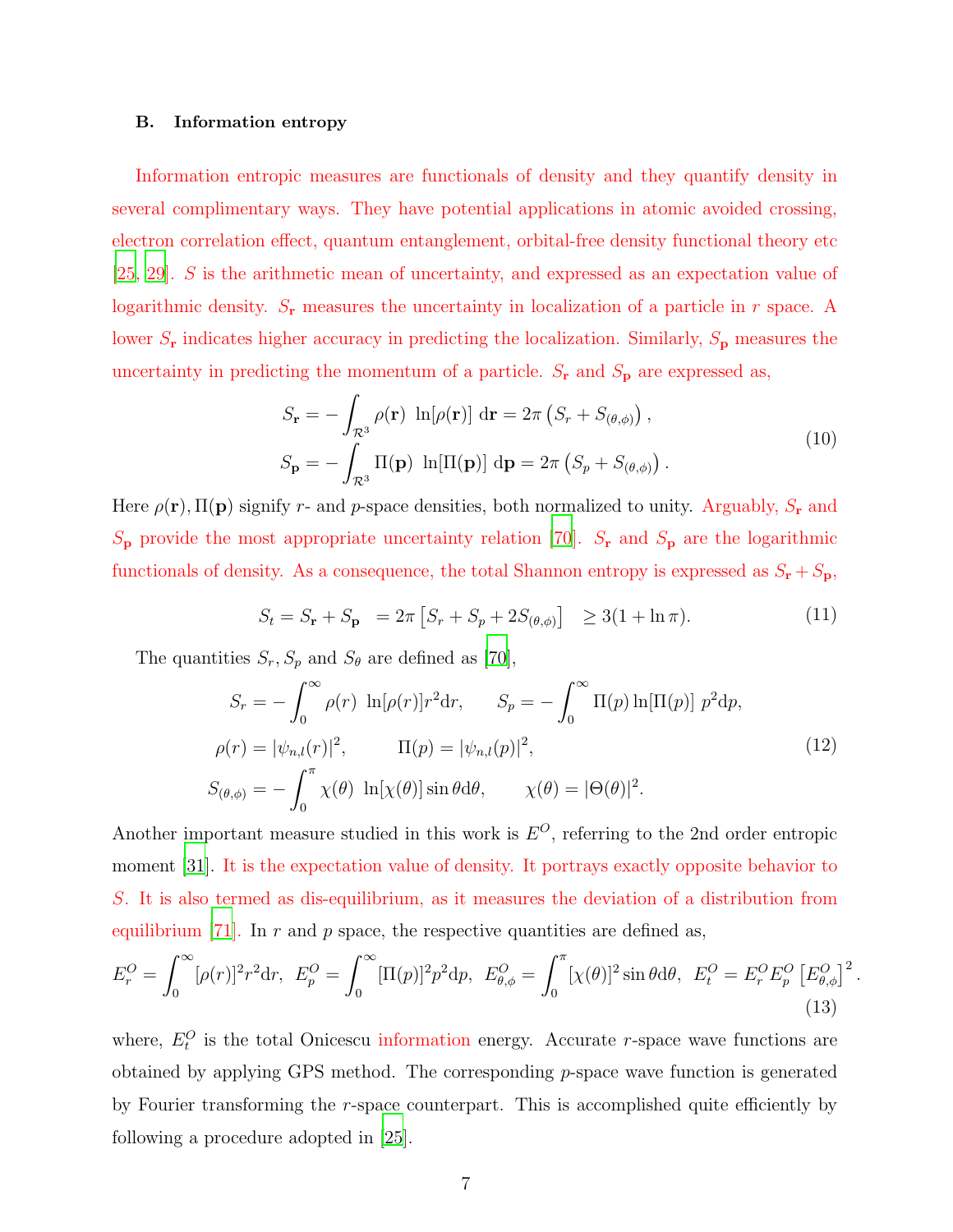## III. RESULT AND DISCUSSION

In [\[39](#page-30-2)], all three (CHA, SCHA, LCHA) models were mentioned under the general SCHA heading. However, since they have quite different energy characteristics, we discuss them separately here. The demonstrative results are presented for H-atom  $(Z = 1)$  only. However, similar outcome can also be extracted for  $Z \neq 1$  cases. Thus, at first, we shall analyze the salient features of incidental degeneracy achieved by placing the boundary at respective nodal positions of FHA. Then we present  $f^{(k)}(Z)$  and  $\alpha^{(k)}(Z)$   $(k = 1 - 4)$  for selected low-lying states in these four potentials. Further, in the realm of Herzfeld criterion of metallic behavior, we have computed  $\alpha^{(1)}(Z)$  for  $1s, 2s, 2p, 3d, 4f, 5g$  states. As a bonus, analytical closed-form expressions of  $f^{(k)}(Z)$  and  $\alpha^{(k)}(Z)$  are derived for all these six states. Finally, we consider  $S_r$ ,  $S_p$ , s as well as  $E_r^O$ ,  $E_p^O$ , s in ground state involving these four potentials. It is noteworthy to mention that, in case of degeneracy, radial boundaries are chosen specifically at the nodes of FHA to illustrate their role. Whereas for other properties  $(f^{(k)}, \alpha^{(k)})$ , information entropy), no such factor was taken into consideration. Thus they are selected so as to illustrate the essential features related to an individual property.

#### A. Incidental Degeneracy

Following [\[39\]](#page-30-2), it may so happen that, the energy of a given confined state becomes equal to that of an unconfined state (here it is  $-\frac{Z}{2n^2}$ ), when the radius of confinement is suitably chosen at the location of radial nodes in latter state. Such a phenomenon is termed as incidental degeneracy. It is shown in Eq. [\(2\)](#page-4-0) that, shell confined condition renders four different systems. This degeneracy may provide a connection amongst them.

#### *1. H-like ion*

It is known that, if  $R_a, R_b$  of a GCHA coincide with certain specific radial nodes of  $(n, \ell)$ state of FHA, then there exists  $(n'-\ell-1)$  number of nodes in between them. Furthermore, energy of such a  $(n', \ell)$  GCHA state becomes degenerate to that of a FHA state At first, we wish to determine the *number of degenerate states* associated with a given FHA energy  $-\frac{Z^2}{2n^2}$  $\frac{Z^2}{2n^2}$ . It is worthwhile mentioning that, in this part we shall only discuss the states that arises due to placing the boundary at nodal points of FHA. For demonstrative purpose, we present all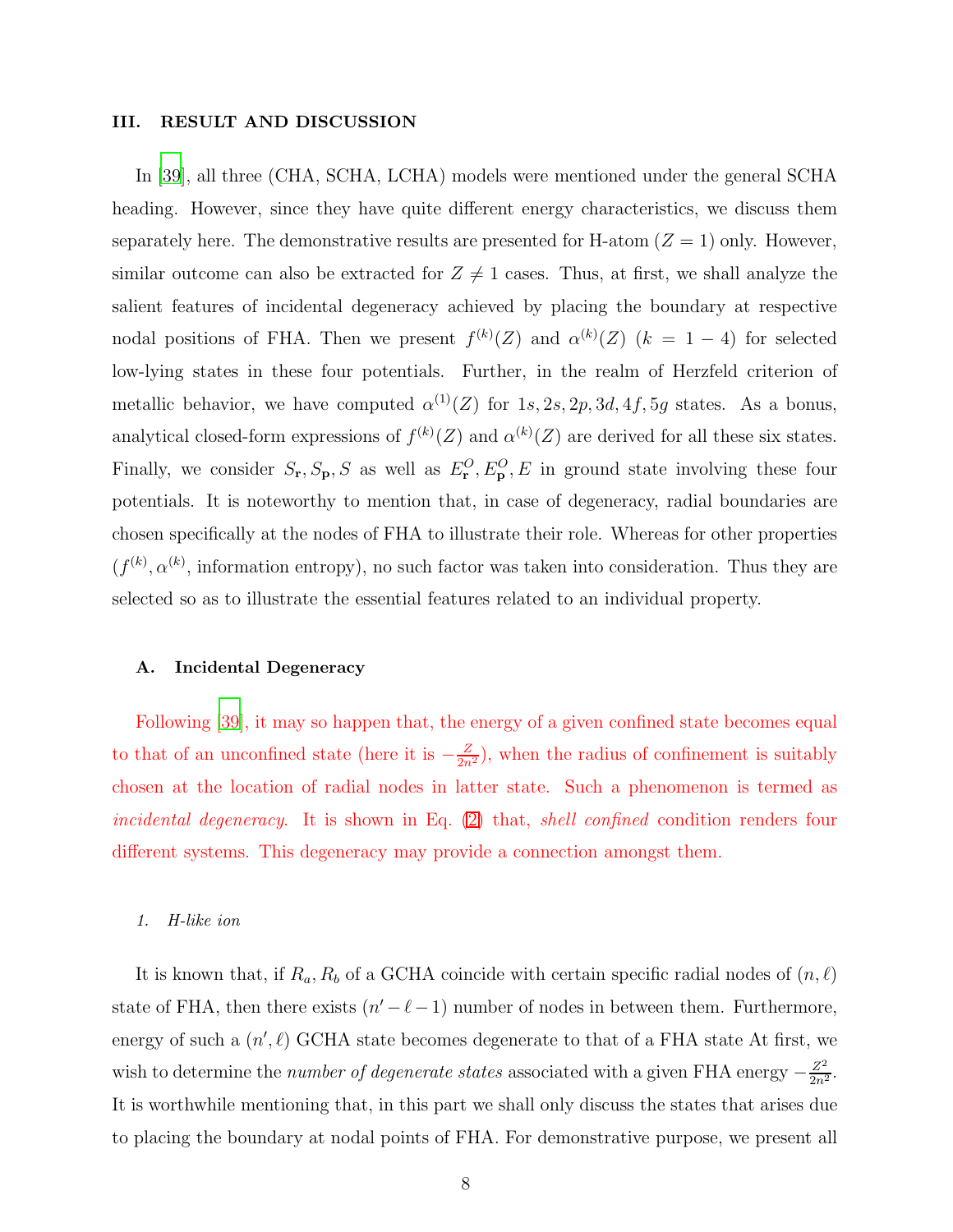| Serial           | No. of node    | State | Ra               | $R_b$            | Energy        | <b>FHA</b> | $\alpha^{(1)}$  | $S_{\bf r}$ |
|------------------|----------------|-------|------------------|------------------|---------------|------------|-----------------|-------------|
| $\alpha$         | $\Omega$       | 1s    | $\Omega$         | 1.87164450       | $-0.03125000$ | 4s         | 0.27404101      | 2.22927677  |
| $\boldsymbol{b}$ | $\overline{0}$ | 1s    | 1.87164450       | 6.6108150        | $-0.03125000$ | 4s         | 169.7527968     | 6.55734580  |
| $\boldsymbol{c}$ | $\overline{0}$ | 1s    | 6.6108150        | 15.51755         | $-0.03125000$ | 4s         | 8609.5280939    | 9.15073565  |
| $\boldsymbol{d}$ | $\overline{0}$ | 1s    | 15.51755         | 100              | $-0.03125000$ | 4s         | 322925.0793     | 12.14484806 |
| $\boldsymbol{e}$ | $\mathbf{1}$   | 2s    | $\overline{0}$   | 6.6108150        | $-0.03125000$ | 4s         | $-128.96450306$ | 6.35223141  |
| f                | $\mathbf{1}$   | 2s    | 1.87164450       | 15.51755         | $-0.03125000$ | 4s         | 2265.40684074   | 9.10240049  |
| $\boldsymbol{g}$ | $\mathbf{1}$   | 2s    | 6.6108150        | 100              | $-0.03125000$ | 4s         | 173868.83409    | 12.14272018 |
| $\boldsymbol{h}$ | $\overline{2}$ | 3s    | $\Omega$         | 15.51755         | $-0.03125000$ | 4s         | 129.09470914    | 9.01151759  |
| $\dot{\imath}$   | $\overline{2}$ | 3s    | 1.87164450       | 100              | $-0.03125000$ | 4s         | 80408.86663     | 12.09689745 |
| $\boldsymbol{j}$ | 3              | 4s    | $\overline{0}$   | 100              | $-0.03125000$ | 4s         | 4992.00000000   | 12.07490387 |
| $\boldsymbol{k}$ | $\overline{0}$ | 2p    | $\overline{0}$   | $10 - 2\sqrt{5}$ | $-0.03125000$ | 4p         | 13.56524044     | 5.42877070  |
| l                | $\Omega$       | 2p    | $10 - 2\sqrt{5}$ | $10+2\sqrt{5}$   | $-0.03125000$ | 4p         | 1711.37938497   | 8.51079967  |
| $\boldsymbol{m}$ | $\Omega$       | 2p    | $10-2\sqrt{5}$   | 125              | $-0.03125000$ | 4p         | 84939.073612    | 11.63160747 |
| $\boldsymbol{n}$ | $\mathbf{1}$   | 3p    | $\overline{0}$   | $10+2\sqrt{5}$   | $-0.03125000$ | 4p         | $-977.65896463$ | 8.32046807  |
| 0                | $\mathbf{1}$   | 3p    | $10 - 2\sqrt{5}$ | 105              | $-0.03125000$ | 4p         | 40632.47423     | 11.61219021 |
| $\boldsymbol{p}$ | $\overline{2}$ | 4p    | $\overline{0}$   | 125              | $-0.03125000$ | 4p         | 5107.1999999    | 11.53386387 |
| q                | $\overline{0}$ | 3d    | $\mathbf{0}$     | 12               | $-0.03125000$ | 4d         | 203.03802379    | 7.82189131  |
| $\,r\,$          | $\overline{0}$ | 3d    | 12               | 120              | $-0.03125000$ | 4d         | 18.72296856     | 11.37785020 |
| $\boldsymbol{s}$ | $\mathbf{1}$   | 4d    | $\mathbf{0}$     | 125              | $-0.03125000$ | 4d         | 5760.000000     | 11.26209911 |
| $t\,$            | $\overline{2}$ | 4f    | $\mathbf{0}$     | 130              | $-0.03125000$ | 4f         | 6720.000000     | 10.86085521 |

TABLE I: Incidental degeneracy in GCHA associated with  $n = 4$  of FHA. See text for details.

the 10 states belonging to  $n \leq 4$  of GCHA in Table I. The corresponding boundaries are chosen from radial nodes of  $4s$ ,  $4p$ ,  $4d$  states of FHA. Thus as can be seen, there exists a total of 20 degenerate states in GCHA, all having the same energy of −0.031250 a.u., corresponding to  $n = 4$  of FHA. Out of that, the number of  $s, p, d, f$  are 10, 6, 3, 1 respectively. It is also recognized that, there are  $6(a, e, h, k, n, q)$ ,  $4(b, c, f, l)$ ,  $6(d, g, i, m, o, r)$ ,  $4(j, p, s, t)$ states belonging to CHA, SCHA, LCHA and FHA. The last two columns also tabulate the respective  $\alpha^{(1)}$  ( $\Delta \ell = 1$ ) and  $S_r$ . One can see that, in SCHA  $\alpha^{(1)}$  possesses higher value compared to CHA and FHA counterparts.

It is well known that, in FHA, energies of all the  $\ell$  states (0 to  $n-1$ ) within a given n are same. Now, from an observation of the results in Table I, it can be extracted that, there appears  $\frac{(n-\ell)(n-\ell+1)}{2}$  number of iso-energic states in GCHA. Thus, for a given *n*-state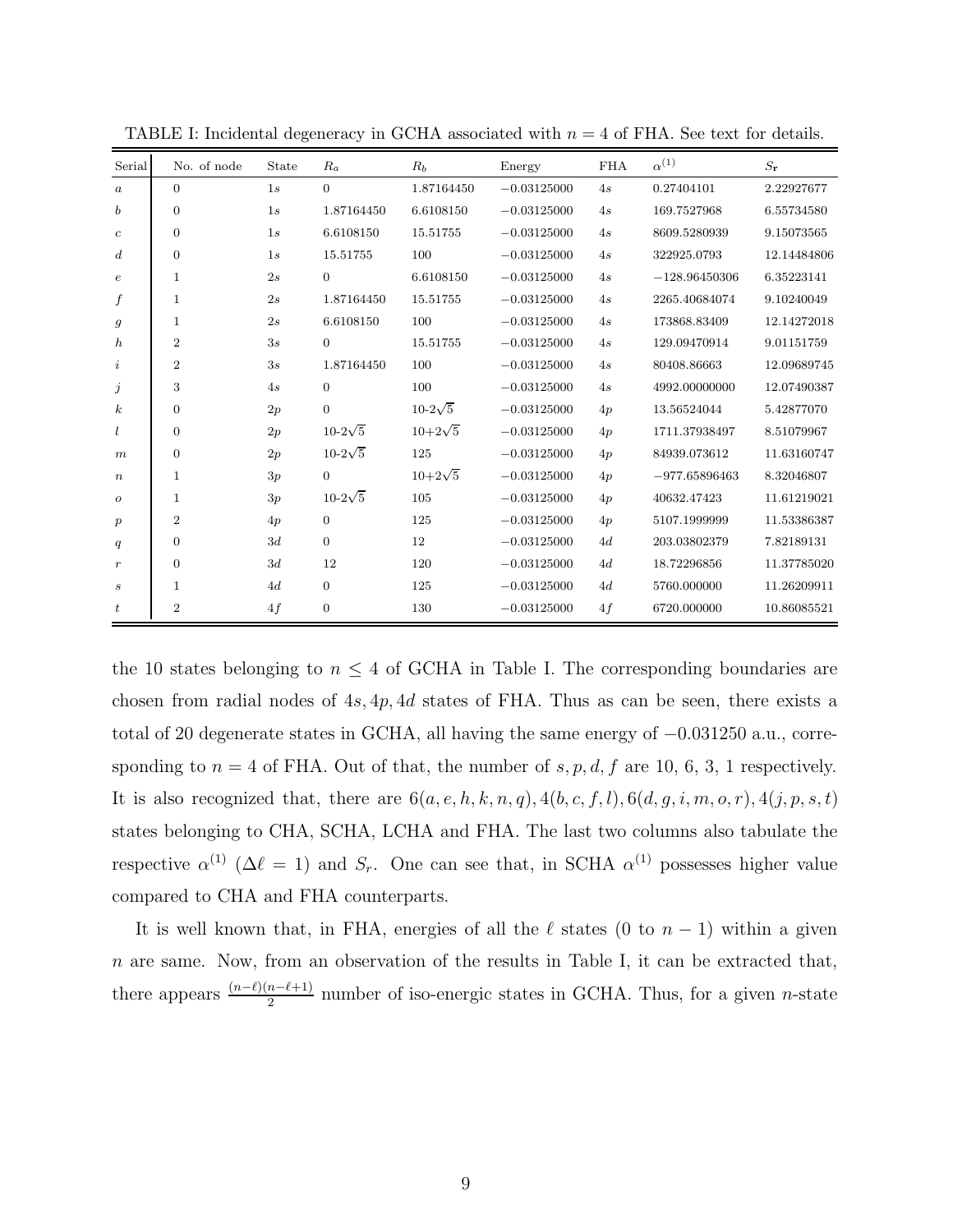| Serial            | No. of node      | State   | $_{Ra}$          | $R_b$        | Energy           | Free state | $\alpha^{(1)}$  | $S_{\bf r}$ |  |
|-------------------|------------------|---------|------------------|--------------|------------------|------------|-----------------|-------------|--|
|                   | <b>WCP</b>       |         |                  |              |                  |            |                 |             |  |
| 2a                | $\boldsymbol{0}$ | 1s      | $\mathbf{0}$     | 2.000390     | $-0.115293282$   | 2s         | 0.34278641      | 2.39716825  |  |
| $_{2b}$           | $\overline{0}$   | 1s      | 2.000390         | 100          | $-0.115293282$   | 2s         | 932.14066065    | 8.21415856  |  |
| $2\ensuremath{c}$ | $\mathbf{1}$     | $2s\,$  | $\boldsymbol{0}$ | 100          | $-0.115293282$   | 2s         | 120.5848668     | 8.11443243  |  |
| 3a                | $\mathbf{0}$     | 1s      | $\mathbf{0}$     | 1.902698     | $-0.046198857$   | 3s         | 0.28975431      | 2.27113719  |  |
| $3b\,$            | $\mathbf{0}$     | 1s      | 1.902698         | 7.108762     | $-0.046198857$   | 3s         | 208.23885866    | 6.75134003  |  |
| 3c                | $\mathbf{0}$     | 1s      | 7.108762         | 150          | $-0.046198857$   | 3s         | 28579.047941    | 10.53960365 |  |
| 3d                | $\mathbf{1}$     | 2s      | $\mathbf{0}$     | 7.108762     | $-0.046198857$   | 3s         | $-207.14861496$ | 6.56892996  |  |
| $3\boldsymbol{e}$ | $\mathbf{1}$     | 2s      | 1.9026980        | 150          | $-0.046198857$   | 3s         | 12624.6506      | 10.48406780 |  |
| $3f\,$            | $\boldsymbol{2}$ | 3s      | $\mathbf{0}$     | 150          | $-0.046198857$   | 3s         | 1033.70055187   | 10.44196440 |  |
| 4a                | $\mathbf{0}$     | 1s      | $\theta$         | 1.8729343    | $-0.022356120$   | 4s         | 0.27468622      | 2.23104252  |  |
| 4b                | $\boldsymbol{0}$ | 1s      | 1.8729343        | 6.6268050    | $-0.022356120$   | 4s         | 170.96931921    | 6.56397087  |  |
| 4c                | $\mathbf{0}$     | 1s      | 6.6258050        | 15.6046240   | $-0.022356120$   | 4s         | 8757.380222     | 9.16720124  |  |
| 4d                | $\mathbf{0}$     | 1s      | 15.6046240       | 150          | $-0.022356120$   | 4s         | 337593.5180     | 12.18838925 |  |
| 4e                | 1                | 2s      | $\overline{0}$   | 6.6268050    | $-0.022356120$   | 4s         | $-131.07497378$ | 6.35963966  |  |
| 4f                | $\mathbf{1}$     | 2s      | 1.8729343        | 15.6046240   | $-0.022356120$   | 4s         | 2309.54693312   | 9.11891006  |  |
| 4g                | 1                | 2s      | 6.6268050        | 150.0        | $-0.022356120$   | 4s         | 182824.8322     | 12.18544076 |  |
| 4h                | $\boldsymbol{2}$ | 3s      | $\mathbf{0}$     | 15.6046240   | $-0.022356120$   | 4s         | 131.30125522    | 9.02899807  |  |
| 4i                | $\boldsymbol{2}$ | 3s      | 1.8729343        | 150          | $-0.022356120$   | 4s         | 85268.9345      | 12.14058812 |  |
| 4j                | 3                | 4s      | $\boldsymbol{0}$ | 150          | $-0.022356120$   | 4s         | 5294.641728     | 12.11924015 |  |
|                   |                  |         |                  | <b>ECSCP</b> |                  |            |                 |             |  |
| 2a                | $\boldsymbol{0}$ | $1s$    | $\mathbf{0}$     | 2.0000208    | $-0.115013458$   | $2s\,$     | 0.34257005      | 2.39669558  |  |
| 2b                | $\mathbf{0}$     | 1s      | 2.0000208        | 100          | $-0.115013458$   | 2s         | 928.75702501    | 8.21114396  |  |
| $_{2c}$           | $\mathbf{1}$     | 2s      | $\boldsymbol{0}$ | 100          | $-0.115013458$   | 2s         | 120.07106878    | 8.11127833  |  |
| 3a                | $\mathbf{0}$     | 1s      | $\theta$         | 1.90200530   | $-0.045619079$   | 3s         | 0.28939390      | 2.27020331  |  |
| 3 <sub>b</sub>    | $\mathbf{0}$     | 1s      | 1.90200530       | 7.0994429    | $-0.045619079$   | 3s         | 207.43129440    | 6.74776731  |  |
| 3c                | $\mathbf{0}$     | 1s      | 7.0994429        | 150          | $-0.045619079$   | 3s         | 28215.90613     | 10.52774639 |  |
| $3d\,$            | $\mathbf 1$      | 2s      | $\overline{0}$   | 7.0994429    | $-0.045619079$   | 3s         | $-205.22594788$ | 6.56497789  |  |
| $_{3e}$           | 1                | 2s      | 1.902000530      | 150          | $-0.045619079$   | 3s         | 12430.91176     | 10.47209351 |  |
| 3f                | $\boldsymbol{2}$ | 3s      | $\boldsymbol{0}$ | 150          | $-0.045619079$   | 3s         | 1017.71439735   | 10.42967937 |  |
| $^{4a}$           | $\boldsymbol{0}$ | 1s      | $\mathbf{0}$     | 1.87185526   | $-0.021437465$   | 4s         | 0.27414583      | 2.22956395  |  |
| 4b                | $\boldsymbol{0}$ | 1s      | 1.87185526       | 6.61372660   | $-0.021437465$   | 4s         | 169.96865645    | 6.55854163  |  |
| 4c                | 0                | 1s      | 6.61372660       | 15.5362170   | $-0.021437465$   | 4s         | 8639.641193     | 9.15424609  |  |
| 4d                | 0                | 1s      | 15.5362170       | 150          | $-0.021437465\,$ | 4s         | 327409.3061     | 12.15969133 |  |
| 4e                | 1                | $_{2s}$ | $\mathbf{0}$     | 6.61372660   | $-0.021437465$   | 4s         | $-129.33805232$ | 6.35357332  |  |
| 4f                | 1                | $2s\,$  | 1.87185526       | 15.5362170   | $-0.021437465$   | 4s         | 2274.9433235    | 9.10593888  |  |
| 4g                | 1                | 2s      | 6.61372660       | 150.0        | $-0.021437465$   | 4s         | 176835.0570     | 12.15740646 |  |
| 4h                | 2                | 3s      | $\boldsymbol{0}$ | 15.6046240   | $-0.021437465$   | 4s         | 129.58544973    | 9.02879432  |  |
| 4i                | 2                | 3s      | 1.87185526       | 150          | $-0.021437465$   | 4s         | 82114.5084      | 12.11197447 |  |
| 4j                | 3                | 4s      | $\boldsymbol{0}$ | 150          | $-0.021437465$   | 4s         | 5112.60426      | 12.09022342 |  |

TABLE II: Incidental degeneracy in WCP and ECSCP, for  $\lambda_1, \lambda_2 = 0.01$  a.u. See text for details.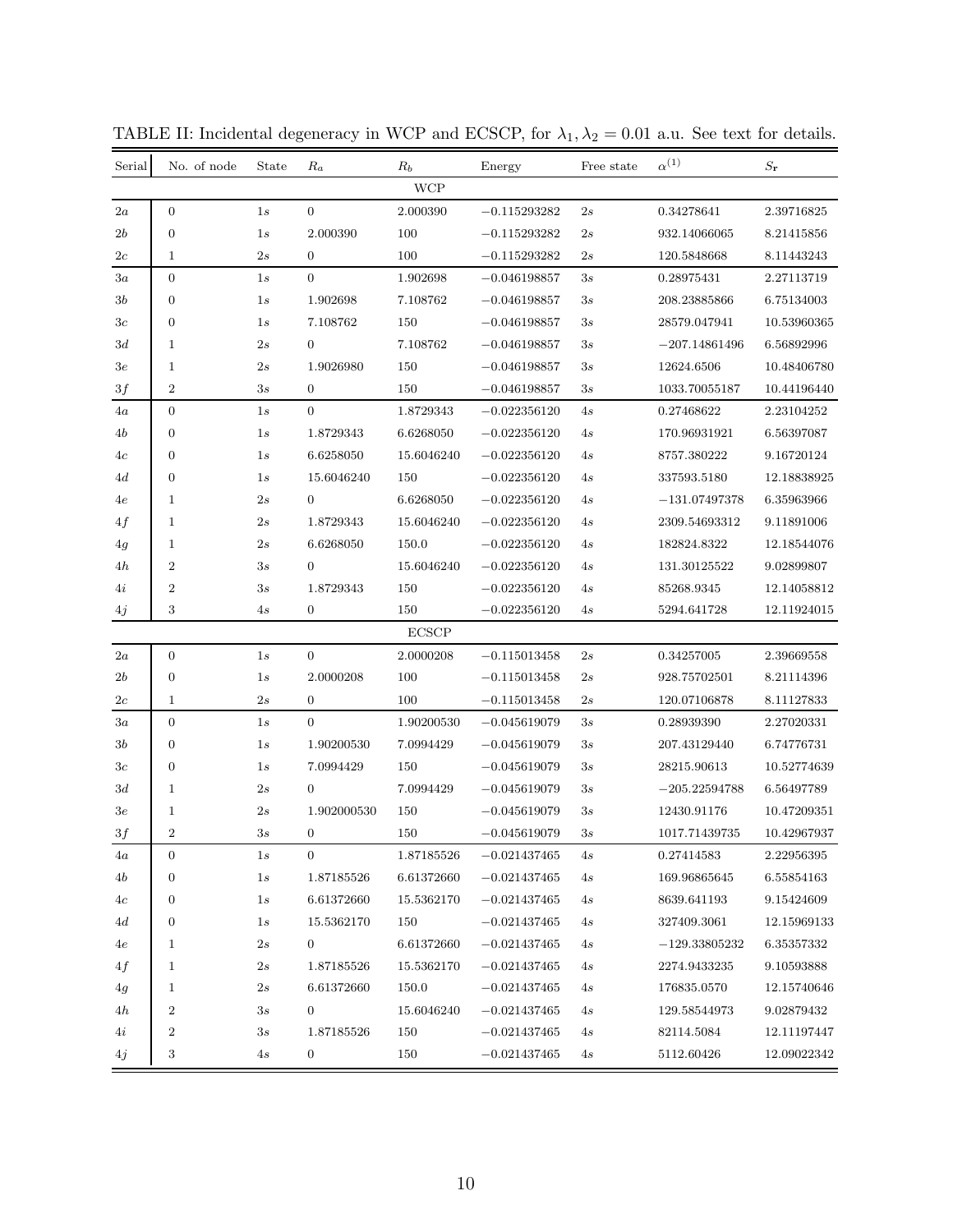of FHA, the total number of degenerate GCHA states work out to be,

$$
= \frac{1}{2} \sum_{\ell=0}^{(n-1)} (n-\ell)(n-\ell+1) = \frac{1}{2} \sum_{\ell=0}^{(n-1)} (n-\ell)^2 + \sum_{\ell=0}^{n-1} (n-\ell)
$$
  
= 
$$
\frac{n(n+1)}{2} + \frac{n(n+1)(2n+1)}{12}
$$
  
= 
$$
\frac{n(n+1)(n+2)}{6}.
$$
 (14)

It suggests that, this number does not depend on  $\ell$ . Now, we can determine the contribution of each of these four categories in this degeneracy, as follows.

- (I) **FHA:** For a particular n, there exists n number of degenerate states.
- (II) **CHA:** In this case, an  $\ell$ -orbital contributes  $(n \ell 1)$  number of degenerate states. Thus, the total number of degenerate states are then given by,

$$
\sum_{\ell=0}^{(n-1)} (n-\ell-1) = \frac{n(n-1)}{2}.
$$
 (15)

(III) **SCHA:** In s orbital, first SCHA state occurs with energy equal to  $n = 3$  of FHA [\[39\]](#page-30-2). Similarly, for p orbital, it has energy equal to  $n = 4$  of FHA. So, for a given  $\ell$ , 1st degenerate SCHA state appears at  $n = (\ell + 3)$  having energy  $-\frac{z^2}{2(\ell+3)^2}$ . For a given n, such states can be achieved up to:  $\ell = (\ell_{max} - 2) = (n - 3)$ . Therefore, at a fixed n, a given  $\ell$  state contributes as  $\frac{(n-\ell-2)(n-\ell-1)}{2}$ , giving the total number as,

$$
\sum_{\ell=0}^{(n-3)} \frac{(n-\ell-2)(n-\ell-1)}{2} = \frac{n(n-1)(n-2)}{6}
$$
 (16)

(IV) LCHA: Similar to CHA, here also a particular  $\ell$  orbital will contribute  $(n - \ell - 1)$ degenerate states, giving the same total as in CHA, namely,  $\sum_{\ell=0}^{(n-1)} (n-\ell-1) = \frac{n(n-1)}{2}$ .

Next, we estimate the individual contribution of all four systems in above degeneracy. On the basis of above discussion and following Table I, one can find certain characteristics. To facilitate this, we use  $n, \ell$  to denote principal and orbital quantum number of FHA, whereas  $n_k, \ell_j$  signify the same for other three systems  $(k, j)$  are integers).

(i) Corresponding to the *n*th state of FHA, there are  $\frac{n(n+1)(n+2)}{6}$  number of degenerate GCHA states, each having the same energy  $-\frac{Z^2}{2n^2}$ .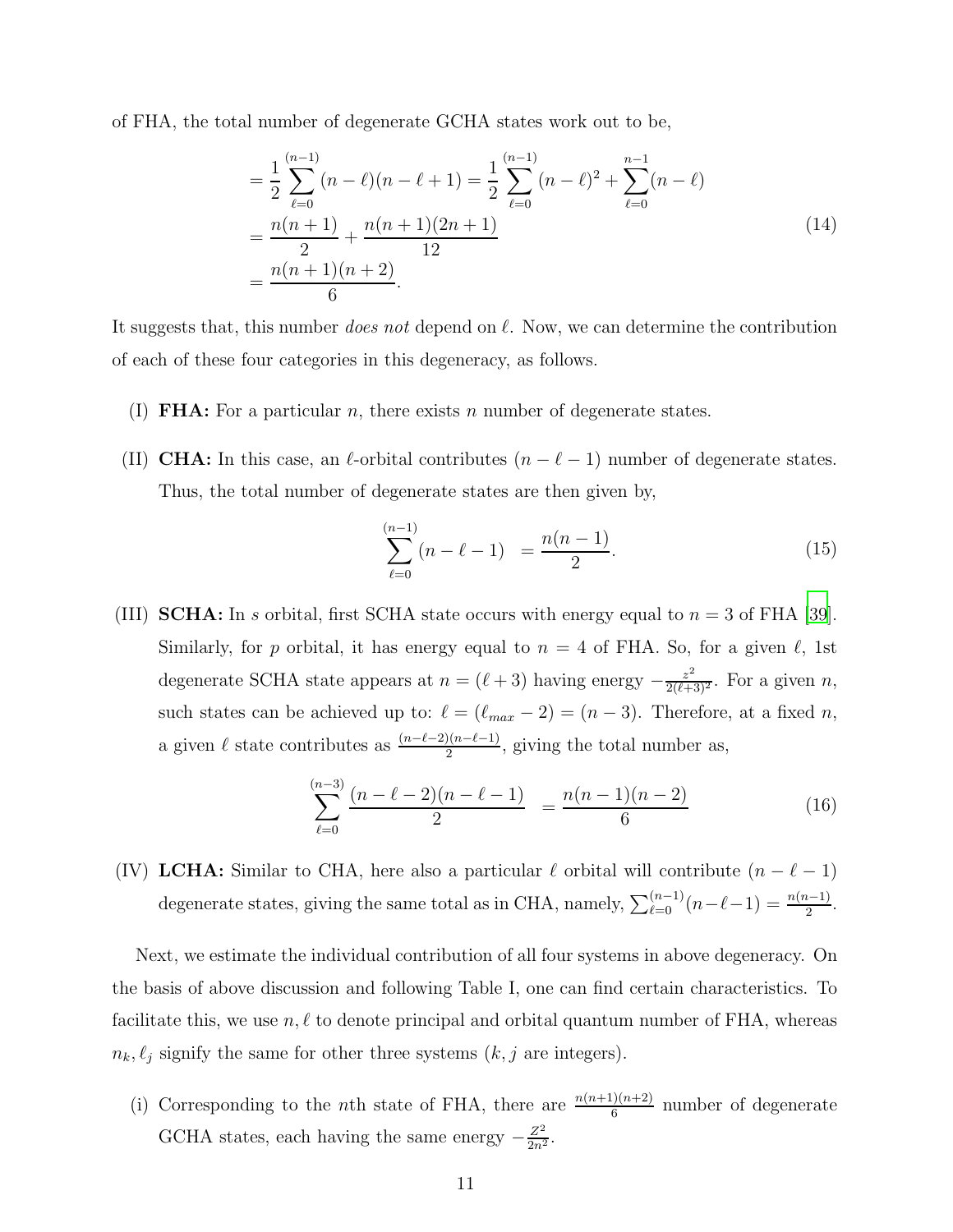

FIG. 1: Energy as function of  $R_a$  (in a.u) in SCHA, for (I)  $\Delta R = (R_b - R_a) = 1$  (II)  $\Delta R =$  $(R_b - R_a) = 5$ . Labels (a), (b), refer to circular and single-node states. See text for details.

- (ii) Each  $\ell$ -state belonging to a certain n, contributes  $\frac{(n-\ell)(n-\ell+1)}{2}$  number of GCHA states.
- (iii) Number of incidental degenerate state increases with n. However, at a fixed n, the number of such states reduce with rise in  $\ell$ .
- (iv) The first occurrence of degenerate SCHA state, takes place at  $n = 3$ .
- (v) At a fixed  $\ell$ ,  $n_1 < n$ . It suggests that,  $n_1$  takes values from  $(\ell+1)$  to  $n-1$ . If we choose  $n = 4$ , then  $\mathcal{E}_4 = -0.03125$ . Therefore, for  $\ell = 0$ ,  $n_1 = 1, 2, 3$ ; for  $\ell = 1$ ,  $n_1 = 2, 3$ ; and when  $\ell = 2, n_1 = 3$ .
- (vi) Two arbitrary states  $(n_1, \ell_1)$ ,  $(n_2, \ell_2)$  are degenerate when  $n_1 < n, \ell_1 < n$  and  $n_2 <$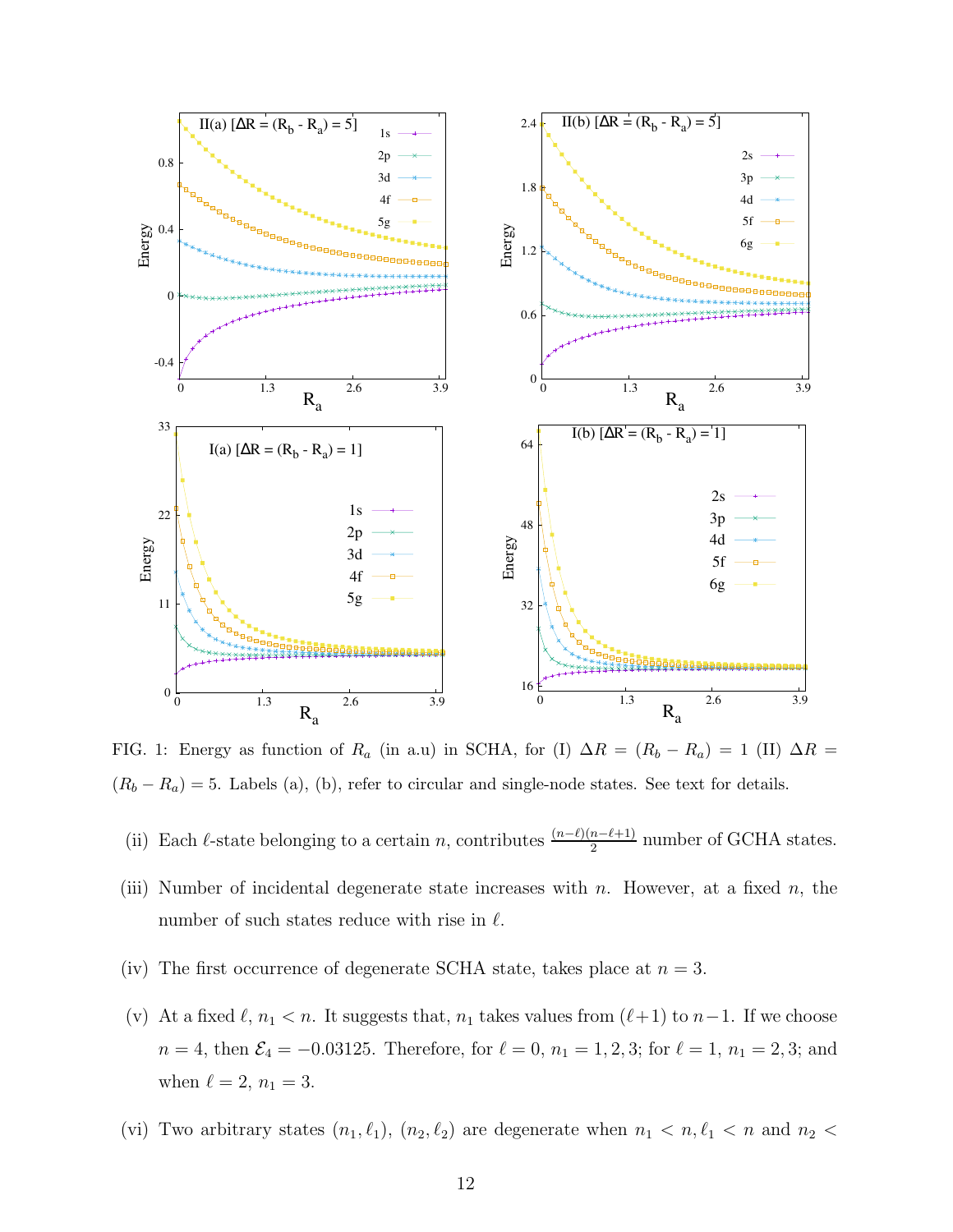# $n, \ell_2 < n$ . Note that, they may belong to any of the systems in GCHA, except FHA.

When both  $R_a, R_b$  are finite, non-zero, i.e, it is SCHA, the behavior of particle is deeply influenced by  $R_a$ ,  $R_b$  and  $\Delta R = (R_b - R_a)$ . However, controlling any two parameters would also serve the purpose of the remaining one. It is found that, at a fixed  $R_b$ , energy of a given state progresses with  $R_a$  (smaller  $\Delta R$ ). Conversely, at a given  $R_a$ , a reverse pattern is noticed with rise in  $R_b$  (larger  $\Delta R$ ). It is of interest to monitor the energy pattern for a fixed  $\Delta R$ , with modulations in both  $R_a$  and  $R_b$ , which is depicted in Fig. 1. The bottom and top panels display energy as a function of  $R_a$  at two selected  $\Delta R$ , namely, 1 and 5 in (I) and (II). The left and right sides record first five circular  $(1s, 2p, 3d, 4f, 5g)$  and single-node  $(2s, 3p, 4d, 5f, 6g)$  states, having labels (a), (b). A careful observation reveals that, in either case, energy of  $\ell = 0$  states  $(1s, 2s)$  gradually advances with  $R_a$  (squeezing of box). On the contrary,  $\ell \neq 0$  states record a decay in the same with growth in  $R_a$ ; initially at a quick pace and then slows down until becoming flat at sufficiently large  $R_a$ . However, for  $\ell > 0$ , there is harmony amongst the states with slight differences in lower  $R_a$  region.

#### *2. H-plasma*

Now, an important question arises: is this special degeneracy a unique feature of oneelectron Coulombic systems? To examine it, we extend the calculations on two familiar plasma models: (i) weakly coupled plasma (WCP) or Debye plasma, governed by a potential,  $V(r) = -\frac{Z}{r}$  $\frac{Z}{r}e^{-\lambda_1 r}$  (ii) exponential cosine screened Coulomb potential (ECSCP), given by,  $V(r) = -\frac{Z}{r}$  $\frac{Z}{r}e^{-\lambda_2 r}$  cos  $\lambda_2 r$ . Here,  $\lambda_i$  is the inverse of Debye radius and represents the interaction between electron and ions in a plasma [\[72](#page-31-10)]. In particular,  $\lambda_1 = \sqrt{\frac{4\pi e^2 n_e}{k_B T}}$  $k_bT$  $(n_e, k_b, T \text{ signify ion density}, \text{ Boltzmann constant and plasma temperature respectively}),$ while  $\lambda_2 = \frac{k_q}{\sqrt{3}}$  $\frac{q}{2} = \sqrt{\frac{n_e \omega_{pe}}{\hbar}}$  ( $k_q$  is the electron plasma wave number connected to plasma frequency and number density). Note that, in WCP, classical interactions are considered, while the quantum effect in a plasma can be added by invoking a cos  $\lambda r$  term in WCP [\[73\]](#page-31-11). These two prototypical systems were studied heavily, offering a vast literature. Thus, the influence of screening on energy spectrum [\[72,](#page-31-10) [74](#page-31-12)[–76\]](#page-31-13), photo-ionization cross section [\[77](#page-31-14)[–79](#page-31-15)], electronimpact excitations [\[80,](#page-31-16) [81\]](#page-31-17) were investigated with appreciable interest. Generally speaking, plasma systems have finite number of bound states, which reduces with enhancement of  $\lambda$ .

Let us recall that, in contrast to FHA, the plasma models, WCP and ECSCP are *devoid*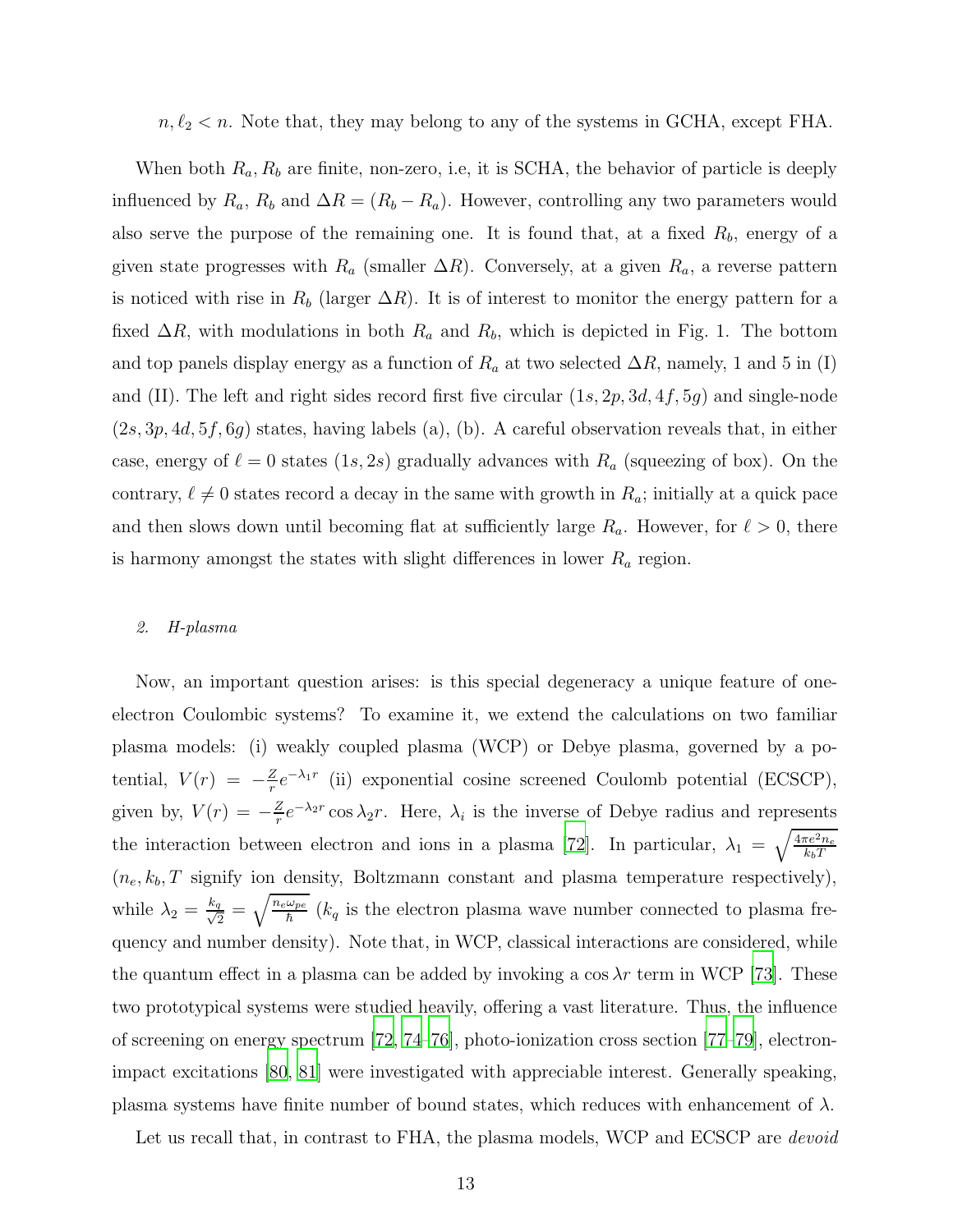

FIG. 2: Plot of  $f^{(k)}$  as function of  $r_c$  (in a.u), for (I) 1s (II) 2p states in CHA. First two transitions are shown; (a), (b), (c) refer to  $k = 2, 3, 4$ . See text for details.

of accidental degeneracy. Table II illustrates the incidental degeneracy for these, taking  $n = 2 - 4$  in s (or  $\ell = 0$ ) states. Like GCHA, here also  $R_a, R_b$  are placed at the nodal positions of respective s states in free plasmas. In WCP, at  $n = 2$  (energy = -0.1152930) a.u.), a three-fold degeneracy exists with one confined  $(2a)$ , one left-confined  $(2b)$  and one free (2c) WCP. This degeneracy in *shell-confined* WCP, however, arises at  $n = 3$  with energy  $-0.04619881$  a.u. Thus, at  $n = 3$ , there survives six degenerate states in *generalized* confined WCP, namely, confined  $(3a, 3d)$ , shell-confined  $(3b)$ , left-confined  $(3c, 3e)$  and free (3f) WCP. Further, at  $n = 4$  (energy = -0.0223561 a.u.), there are ten degenerate states belonging to confined  $(4a, 4e, 4h)$ , shell-confined  $(4b, 4c, 4f)$ , left-confined  $(4d, 4g, 4i)$  and free  $(4j)$  WCP respectively. Moving to ECSCP system, one encounters exactly identical pattern of degeneracy as WCP, with obvious energy differences between the two. This amply displays the existence of incidental degeneracy in these two plasma systems, implying that such a degeneracy is not necessarily limited to FHA, and may occur in other quantum systems as well. The last two columns represent  $\alpha^{(1)}$  and  $S_r$  successively. It may be mentioned here that, WCP and ECSCP were invoked to establish the existence of incidental degeneracy in plasma potentials. We have not gone beyond this point to undertake an elaborate study of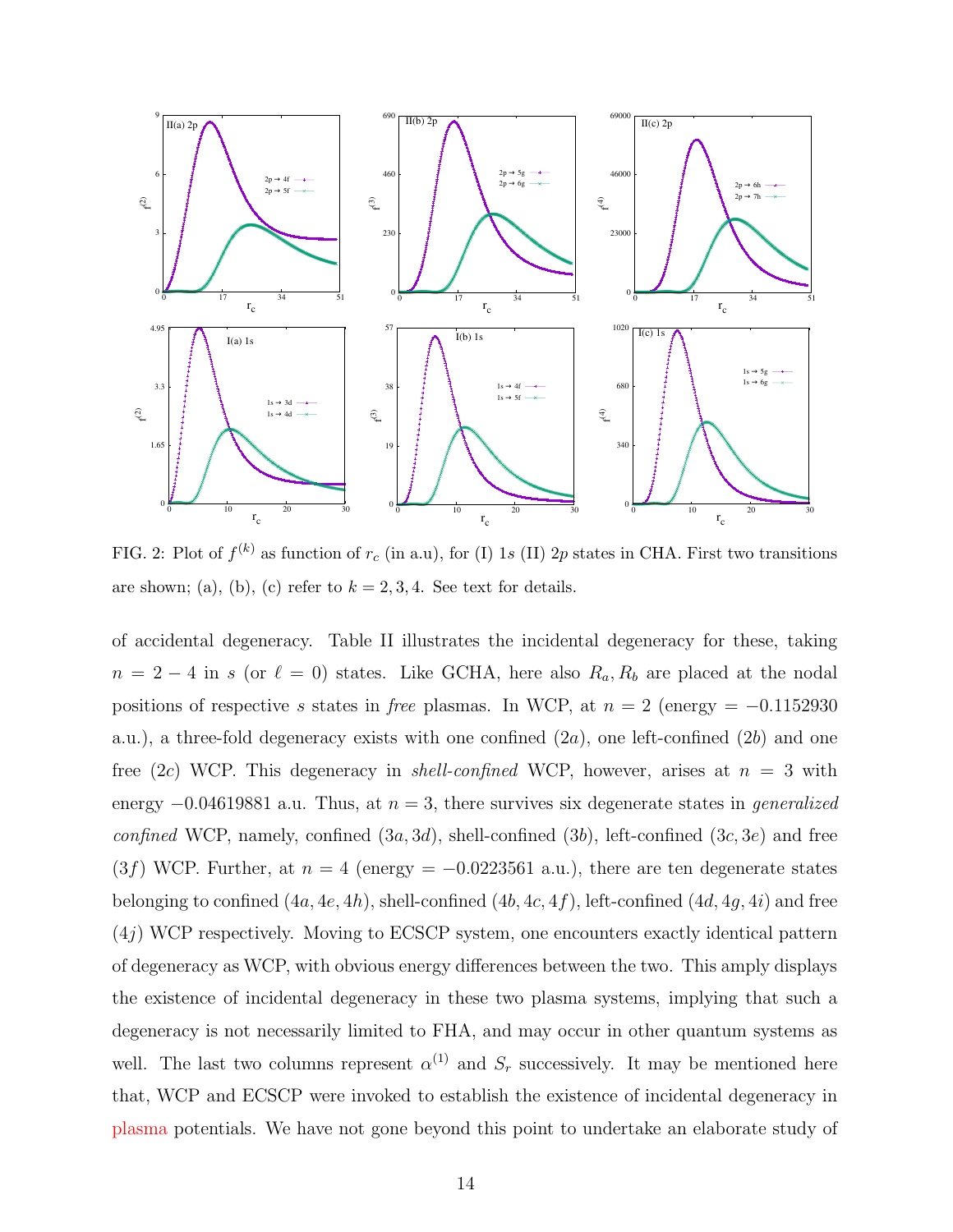| Ra               | $R_b$            | $1s \rightarrow 2p$ | $1s \rightarrow 3p$ | $2s \rightarrow 2p$ | $2s \rightarrow 3p$ | $2p \rightarrow 1s$ | $2p \rightarrow 2s$ | $2p \rightarrow 3d$ | $2p \rightarrow 4d$ |
|------------------|------------------|---------------------|---------------------|---------------------|---------------------|---------------------|---------------------|---------------------|---------------------|
| $\overline{0}$   | $\mathbf{1}$     | 0.98455839          | 0.00772592          | $-0.60825789$       | 1.56032656          | $-0.32818613$       | 0.20275263          | 1.08482483          | 0.01857681          |
| 0.1              | 1                | 0.89910222          | 0.09117798          | $-0.54875155$       | 1.26759877          | $-0.29970074$       | 0.18291718          | 1.07826147          | 0.02579334          |
| 0.2              | $\mathbf{1}$     | 0.81158829          | 0.17664462          | $-0.46434643$       | 1.01215223          | $-0.27052943$       | 0.15478214          | 1.04448022          | 0.05966553          |
| 0.5              | $\mathbf{1}$     | 0.69746119          | 0.28964404          | $-0.35084205$       | 0.73447901          | $-0.23248706$       | 0.11694735          | 0.92955029          | 0.17316032          |
| 0.8              | $\mathbf{1}$     | 0.66991458          | 0.31699958          | $-0.32345071$       | 0.67370461          | $-0.22330486$       | 0.10781690          | 0.89321899          | 0.20918396          |
| $\overline{0}$   | $\overline{2}$   | 0.99105877          | 0.00000217          | $-0.61189926$       | 1.57832558          | $-0.33035292$       | 0.20396642          | 1.09062730          | 0.01308847          |
| 0.1              | $\boldsymbol{2}$ | 0.96414685          | 0.02875100          | $-0.60923016$       | 1.46958646          | $-0.32138228$       | 0.20307672          | 1.08969744          | 0.01424386          |
| 0.5              | $\sqrt{2}$       | 0.78114997          | 0.20643653          | $-0.43425912$       | 0.93184418          | $-0.26038332$       | 0.14475304          | 1.02245081          | 0.08147398          |
| $\mathbf{1}$     | $\,2$            | 0.69749557          | 0.28958819          | $-0.35086313$       | 0.73452648          | $-0.23249852$       | 0.11695438          | 0.92959980          | 0.17310450          |
| 1.2              | $\boldsymbol{2}$ | 0.68355578          | 0.30344579          | $-0.33700278$       | 0.70354791          | $-0.22785193$       | 0.11233426          | 0.91134321          | 0.19119914          |
| $1.5\,$          | $\boldsymbol{2}$ | 0.67205870          | 0.31486957          | $-0.32557999$       | 0.67836486          | $-0.22401957$       | 0.10852666          | 0.89607618          | 0.20634732          |
| 1.8              | $\boldsymbol{2}$ | 0.66739177          | 0.31950490          | $-0.32094504$       | 0.66823564          | $-0.22246392$       | 0.10698168          | 0.88985569          | 0.21252327          |
| $\overline{0}$   | 5                | 0.84879929          | 0.10827497          | $-0.45637469$       | 1.42333674          | $-0.28293310$       | 0.15212490          | 1.10303346          | 0.00102259          |
| 1                | 5                | 0.82132944          | 0.16452278          | $-0.47393100$       | 1.02743235          | $-0.27377648$       | 0.15797700          | 1.05560747          | 0.04906997          |
| $\boldsymbol{2}$ | 5                | 0.72015051          | 0.20643653          | $-0.37324792$       | 0.78555850          | $-0.24005017$       | 0.12441597          | $\,0.95825952\,$    | 0.14467096          |
| 2.5              | 5                | 0.69759377          | 0.28958819          | $-0.35089758$       | 0.73466209          | $-0.23253126$       | 0.11696586          | 0.92974209          | 0.17292899          |
| 3                | 5                | 0.68357365          | 0.30344579          | $-0.33700060$       | 0.70357230          | $-0.22785788$       | 0.11233353          | 0.91136832          | 0.19116227          |
| 4                | 5                | 0.66991478          | 0.31486957          | $-0.32344989$       | 0.67370488          | $-0.22330493$       | 0.10781663          | 0.89321926          | 0.20918302          |
| 4.5              | $\bf 5$          | 0.66739177          | 0.31950490          | $-0.32094500$       | 0.66823564          | $-0.22246392$       | 0.10698167          | 0.88985569          | 0.21252323          |
| $\overline{0}$   | 10               | 0.49203980          | 0.25817376          | $-0.07781857$       | 0.96754959          | $-0.16401327$       | 0.02593952          | 1.07006404          | 0.02801599          |
| 0.5              | $10\,$           | 0.97045316          | 0.01437069          | $-0.62098640$       | 1.56331874          | $-0.32348439$       | 0.20699547          | 1.08623978          | 0.01685871          |
| $\mathbf{1}$     | 10               | 0.94767400          | 0.02402487          | $-0.58992446$       | 1.36743381          | $-0.31589133$       | 0.19664149          | 1.10659524          | 0.00041483          |
| $\boldsymbol{2}$ | 10               | 0.82883015          | 0.14973954          | $-0.47587757$       | 1.03956806          | $-0.27627672$       | 0.15862586          | 1.06686692          | 0.03701308          |
| 3                | 10               | 0.75955649          | 0.22459445          | $-0.41041279$       | 0.87499038          | $-0.25318550$       | 0.13680426          | 1.00438637          | 0.09839538          |
| 5                | 10               | 0.69774060          | 0.28903455          | $-0.35085740$       | 0.73486495          | $-0.23258020$       | 0.11695247          | 0.92995783          | 0.17260954          |
| 7                | 10               | 0.67494769          | 0.31198282          | $-0.32843445$       | 0.68465713          | $-0.22498256$       | 0.10947815          | 0.89992293          | 0.20251950          |
| 9.5              | 10               | 0.66683858          | 0.32005426          | $-0.32039568$       | 0.66703853          | $-0.22227953$       | 0.10679856          | 0.88911811          | 0.21325570          |
| $\overline{0}$   | $\infty$         | 0.41619672          | 0.07910156          | 0.00000000          | 0.43486544          | $-0.13873224$       | 0.00000000          | 0.69578470          | 0.12179511          |
| 0.1              | $\infty$         | 0.61261825          | 0.08716313          | $-0.27197479$       | 0.76653089          | $-0.20420608$       | 0.09065826          | 0.69643208          | 0.12177348          |
| 0.5              | $\infty$         | 0.91228737          | 0.03992888          | $-0.50501203$       | 1.34020061          | $-0.30409579$       | 0.16833734          | 0.73703538          | 0.11966976          |
| 1                | $\infty$         | 0.95710827          | 0.00509331          | $-0.46634518$       | 1.42628570          | $-0.31903609$       | 0.15544839          | 0.84505124          | 0.10660158          |
| $\boldsymbol{2}$ | $\infty$         | 0.91518127          | 0.00537086          | $-0.38224386$       | 1.32047405          | $-0.30506042$       | 0.12741462          | 1.01517164          | 0.05572610          |
| 5                | $\infty$         | 0.82683246          | 0.05128960          | $-0.29816602$       | 1.10002016          | $-0.27561082$       | 0.09938867          | 1.08031802          | 0.00001907          |
| 7                | $\infty$         | 0.79907239          | 0.07217889          | $-0.27883906$       | 1.02880135          | $-0.26635746$       | 0.09294635          | 1.05975869          | 0.00511577          |
| 8                | $\infty$         | 0.78916499          | 0.08038843          | $-0.27256657$       | 1.00309177          | $-0.26305500$       | 0.09085552          | 1.04975557          | 0.00959527          |
| 9                | $\infty$         | 0.78094995          | 0.08751295          | $-0.26761185$       | 0.98164753          | $-0.26031665$       | 0.08920395          | 1.04067662          | 0.01429067          |
| 10               | $\infty$         | 0.77400929          | 0.09376540          | $-0.26360162$       | 0.96343656          | $-0.25800310$       | 0.08786721          | 1.03254711          | 0.01891643          |

TABLE III:  $f^{(1)}$  values for 1s, 2s, 2p states in CHA, SCHA and LCHA. See text for details.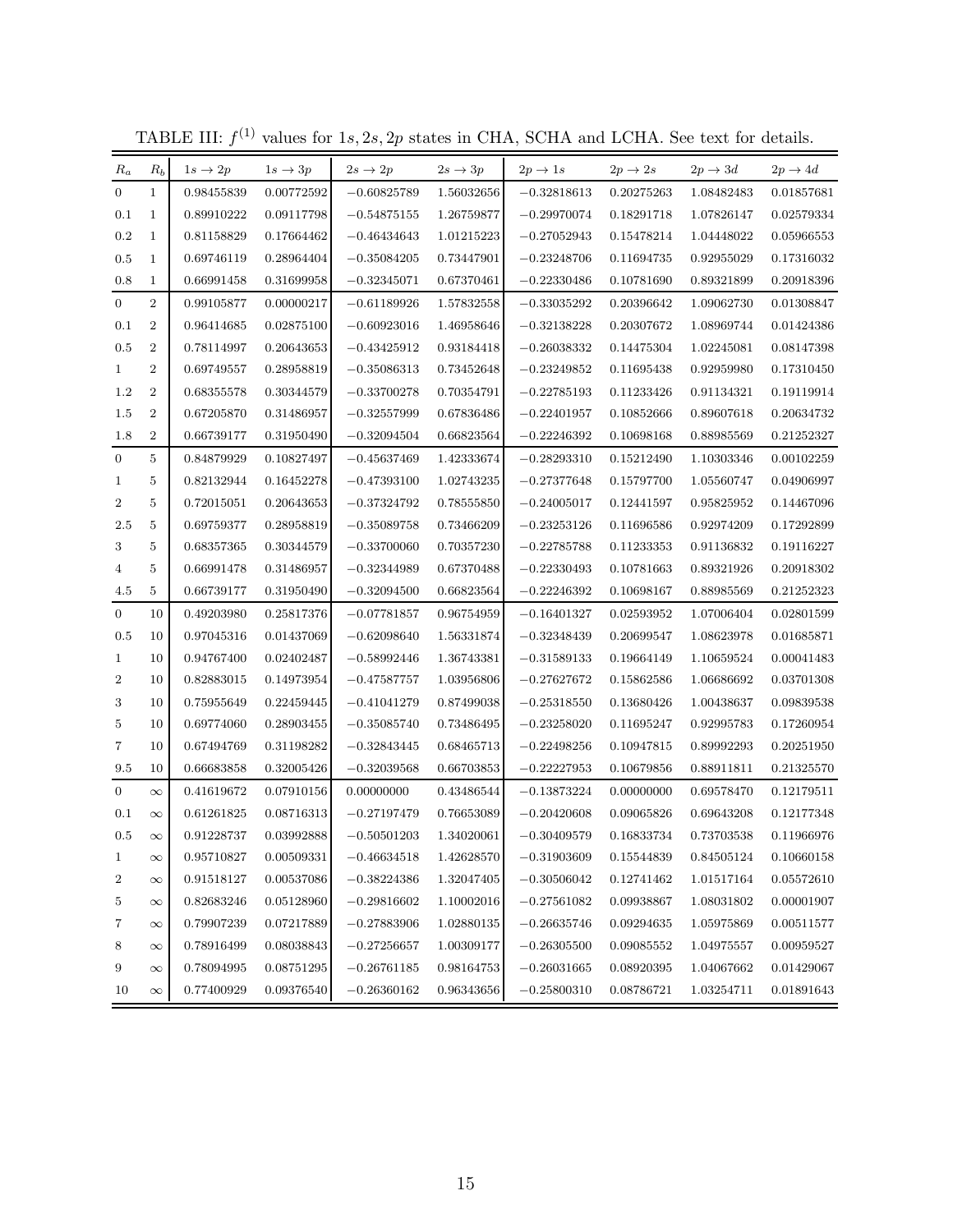

FIG. 3: Plot of  $f^{(k)}$  as function of  $R_a$  (in a.u), keeping  $R_b$  fixed at 5, for (I) 1s (II) 2p states in SCHA. First two transitions are shown; (a), (b), (c) refer to  $k = 2, 3, 4$ . See text for details.

incidental degeneracy in these two or other systems and may be explored in future.

#### B. Multipole oscillator strength and polarizability

Unlike the previous section on energy, here we have split the discussion of  $f^{(k)}$  and  $\alpha^{(k)}(k=1-4)$  on confined H-like ions and its free counterpart, in some low-lying states. Except  $\alpha^{(1)}$  of 1s in SCHA, no such results are reported so far in any other GCHA model. Wherever possible, these are compared with available literature. As an offshoot, analytical closed-form expression of  $f^{(k)}$  and  $\alpha^{(k)}$  (considering the bound-state contribution) are presented in Appendix A for  $k = 1, 2, 3, 4$ , in case of FHA.

At the outset, we note that, the oscillator strength sum rule, Eq. [\(9\)](#page-5-1) is verified for all states in CHA, SCHA, LCHA, for  $k = 1 - 4$ . By definition,  $f^{(k)}$  determines the probability of transition from an initial to a final state. For absorption/emission, it is  $(+)ve/(-)ve$ .

The selection rule for  $f^{(1)}$  is  $\Delta \ell = \pm 1$ . Note that, from an s state, transition can take place only to a p state. However, from p, transition can happen to both s and d states. Table III imprints calculated  $f^{(1)}$  for  $1s, 2s, 2p$  for  $n, \ell \to n', (\ell+1)$   $(n = 1, 2; n' = 2, 3, 4)$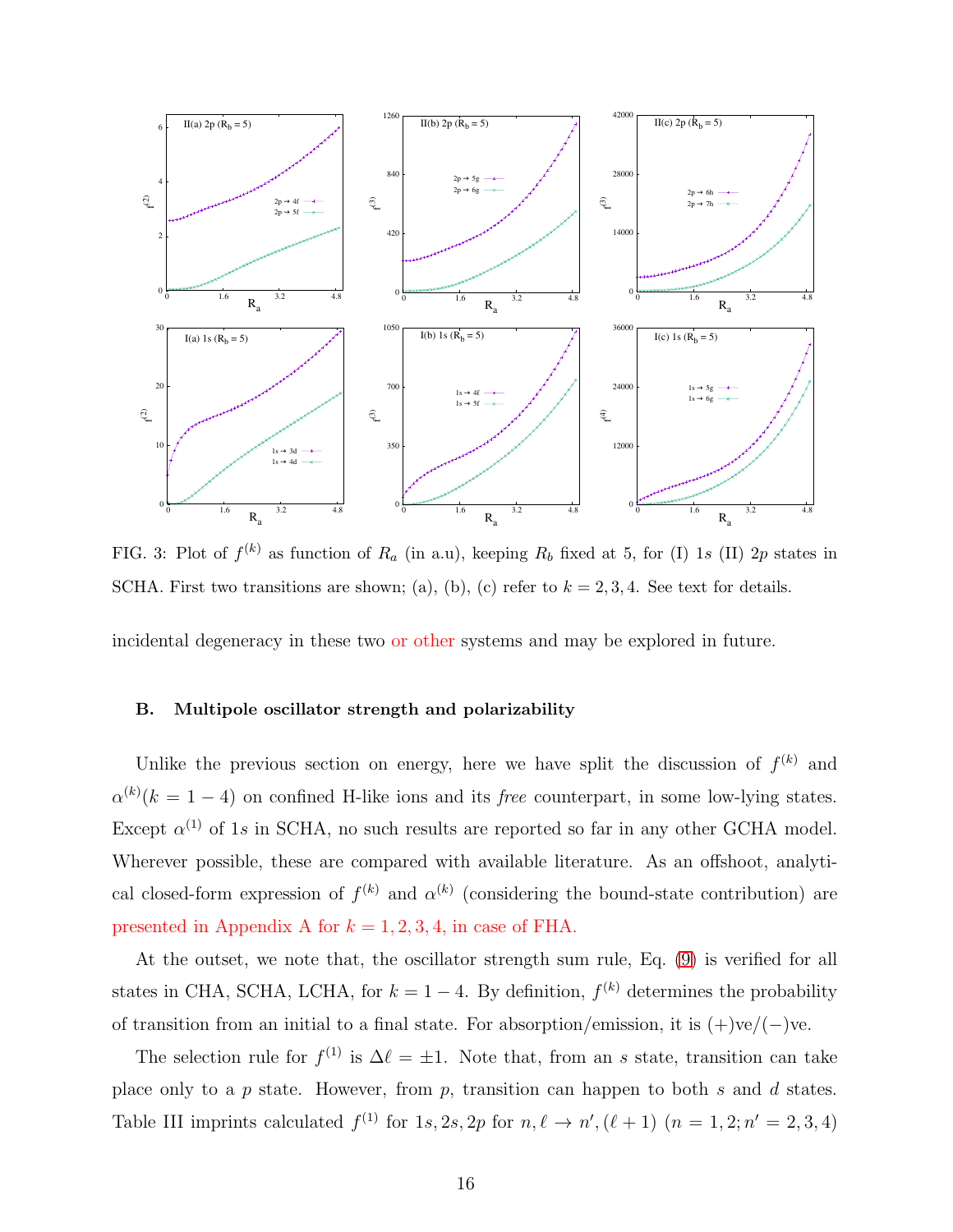

FIG. 4: Plot of  $f^{(k)}$  (in a.u.) as function of  $R_a$ , for  $\Delta R = (R_b - R_a) = 1$  in (I) 1s (II) 2p states in SCHA. First two transitions are shown; (a), (b), (c) refer to  $k = 2, 3, 4$ . See text for details.

transitions. In this context, SCHA results are offered for four  $R_b$ , namely, 1, 2, 5, 10; for each  $R_b$ ,  $R_a$  lies in between  $0-R_b$ . The bottom part shows results for LCHA, having ten separate  $R_a$  (including 0, leading to the special case of FHA), for  $R_b = \infty$ . Further, one recovers a CHA situation when  $R_a = 0$ , while  $r_c = R_b = 1, 2, 5, 10$ . It is noticed that,  $f_{1s}^{(1)}$  $\lim_{1s\to 2p}$  in CHA increases with  $r_c$  to attain a maximum, and then falls down to merge to FHA. In SCHA, for  $R_b \leq 5$ , it decreases with rise in  $R_a$ ; but at  $R_b = 10$ , it slowly reaches a maximum before finally declining. On the contrary, in LCHA, it grows with  $R_a$  to attain a maximum, and then decays down. The behavior of  $f_{1s}^{(1)}$  $f_{1s\rightarrow 3p}^{(1)}$  is, however, somehow different from  $f_{1s}^{(1)}$  $x_{1s\to 2p}^{(1)}$ , e.g., a reverse trend is recorded in case of CHA; however, at  $r_c \to \infty$ , eventually it converges to FHA. In SCHA, the pattern generated for a given  $R_b$  for various  $R_a$ , generally differs with change in  $R_b$ . However, in LCHA it travels through a maximum, then a minimum and again rises. In case of  $2s \to 2p$  transition,  $f^{(1)}$  is always (-)ve, which implies that, except FHA (where they are degenerate), the former has higher energy than latter. As usual, in CHA  $f_{2s-}^{(1)}$  $2s\rightarrow 2p$  approaches the FHA limit for  $R_a \rightarrow 0, R_b \rightarrow \infty$ . In SCHA, at  $R_b = 1$  (and 2), it enhances with  $R_a$ , but for  $R_b = 5$  (and 10), it reaches a minimum and then advances. A similar pattern is also noticed in LCHA for  $R_b = 5$  (and 10). In case of  $2s \rightarrow 3p$  transition,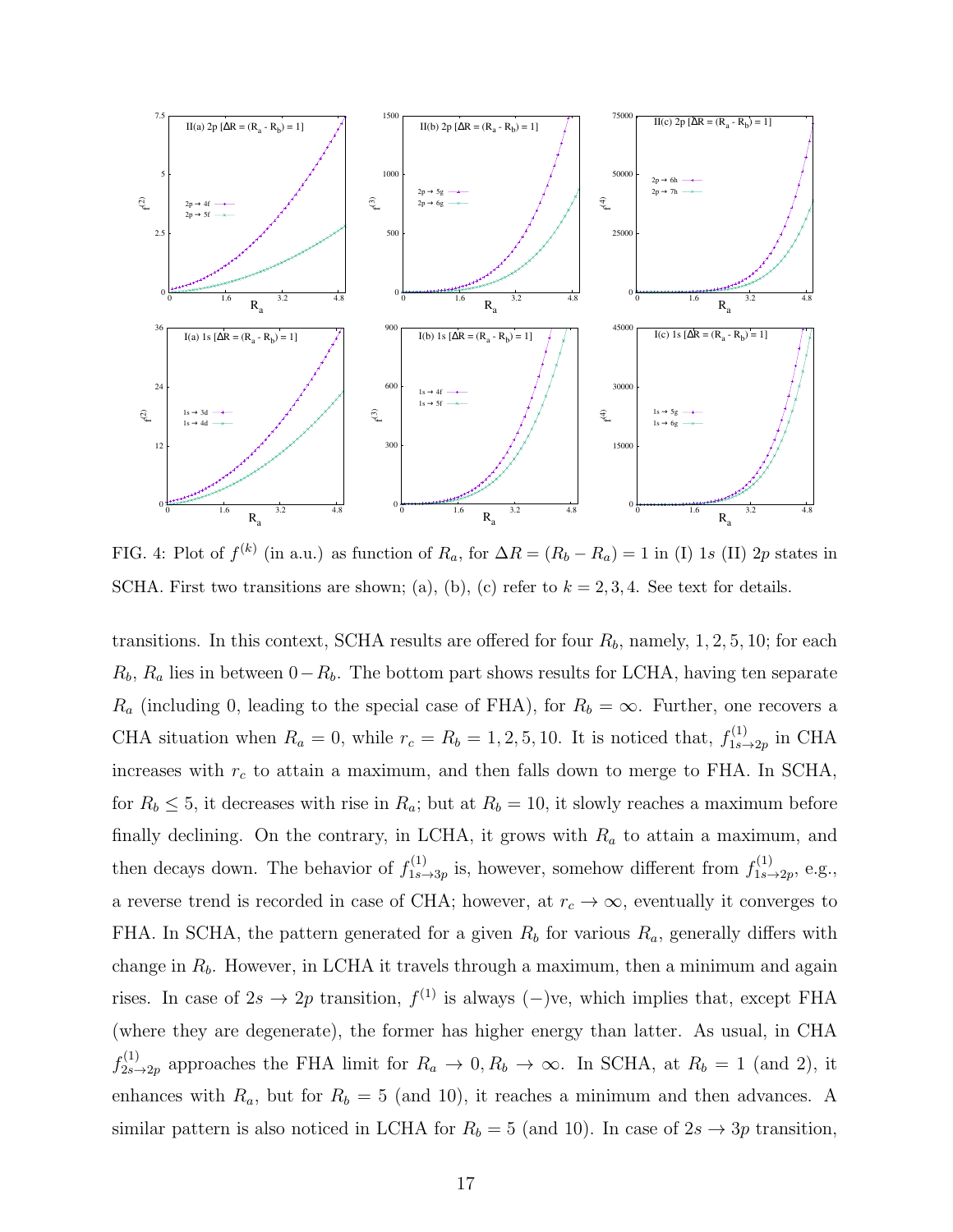

FIG. 5: Plot of  $f^{(k)}$  (in a.u.) as function of  $R_a$  for 1s and 2p states in LCHA. Panels (a), (b), (c) refer to  $k = 2, 3, 4$ . See text for details.

 $f<sup>(1)</sup>$  in CHA and LCHA imprint resembling nature, i.e., decays after attaining a maximum. But the trend in SCHA differs from  $R_b \leq 5$  (falls as  $R_a$  progresses). At  $R_b = 10$ , a reverse trend is recorded. In contrast to 1s and 2s, the behavior of  $f^{(1)}$  in 2p is not straightforward. Nevertheless, a few comments can be made: (i) at  $r_c \to \infty$  limit, CHA results converge to FHA (ii)  $f^{(1)}$  in SCHA (at  $R_b = 10$ ) and LCHA display analogous character. Though in respective cases this pattern alters. (iii)  $f_{2n}^{(1)}$  $f_{2p\to 3d}^{(1)}$  and  $f_{2p\to 3d}^{(1)}$  $2p\rightarrow 4d$  show opposite features.

Now, the focus is on higher order  $f^{(k)}$ , for which results are depicted graphically in case of  $k = 2 - 4$ , related to *quadrupole, octupole and hexadecapole* transitions. Corresponding selection rules are:  $\Delta \ell = 0, \pm 2, \Delta \ell = \pm 1, \pm 3$  and  $\Delta \ell = 0, \pm 2, \pm 4$  respectively. In Fig. 2, bottom (I) and top (II) rows represent transitions from 1s and 2p states, for the respective maximum  $\Delta \ell$  values, having  $k = 2, 3, 4$ , in panels designated as (a), (b), (c). For each k first two transitions from these two states are exhibited in terms of  $f^{(k)}$  versus  $r_c$  in CHA. In case of  $1s \rightarrow (3d, 4f, 5g)$  and  $2p \rightarrow (4f, 5g, 6h)$  transitions, respective  $f^{(k)}$ 's pass through a distinct maximum. But for remaining six transitions,  $viz, 1s \rightarrow (4d, 5f, 6g)$  and  $2p \rightarrow (5f, 6g, 7h)$ , there appears a shallow maximum followed by a prominent one. Figure 3 now exhibits variation of  $f^{(2)}$ ,  $f^{(3)}$ ,  $f^{(4)}$  in left, middle and right panels, as function of  $R_a$ in SCHA keeping  $R_b$  stationary at 5. The same two states generating same transitions of previous table are considered. In this instance,  $f^{(k)}$  always advances with  $R_a$ . Figure 4 plots  $f^{(k)}$  against  $R_a$ , keeping  $\Delta R = (R_b - R_a)$  fixed at 1, in SCHA. The presentation strategy is similar to that in Figs. 2 and 3. In all occasions,  $f^{(k)}$ 's progress with  $R_a$ . Likewise, Fig. 5 depicts  $f^{(2)}$  for  $1s \to 3d$ ,  $2p \to 4f$ ;  $f^{(3)}$  for  $1s \to 4f$ ,  $2p \to 5g$ ; and  $f^{(3)}$  for  $1s \to 5g$ ,  $2p \to 6h$ , transitions in LCHA, in panels  $(a)-(c)$ . One finds that, like the previous figure, here also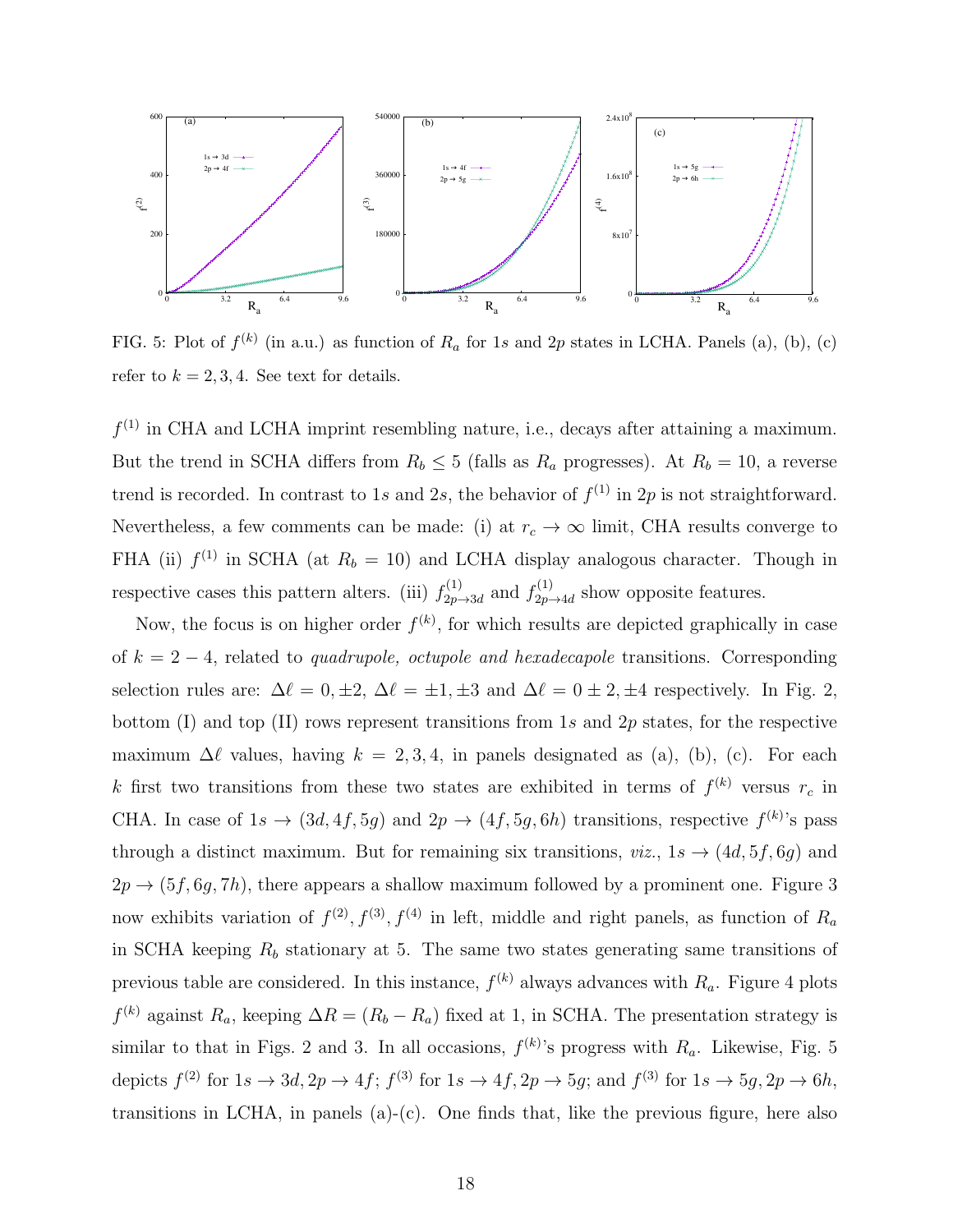$f^{(k)}$ 's grow with  $R_a$ ; the y-axis dramatically increases, as k goes from 2 to 4.

Now we move to investigate  $\alpha^{(1)}$  in GCHA by means of sample calculations on  $1s, 2s, 2p, 3s, 3d, 4s$  states. For p and d states, allowed transitions occur to final states having  $\ell$  as  $(0, 2)$  and  $(1, 3)$  respectively. The collected results in Table IV include contributions from both  $\ell$ , for same numerical values of  $R_a, R_b$  of previous table. The third column provides the volume of ring  $(V = R_b^3 - R_a^3)$  having inner and outer radii  $R_a, R_b$ . Note that,  $(R_a, R_b) = (0, 1), (0, 2), (0, 5), (0, 10)$  represent CHA cases. LCHA results are tabulated in the bottom segment, while its first row correspond to a FHA. Some of these for CHA and SCHA were reported in [\[3](#page-28-2)], which are duly quoted in footnote. Our calculated  $\alpha^{(1)}$  values show excellent agreement with these. A careful analysis of this table uncovers several interesting features, some of which are enumerated below:

- 1. **CHA:** In FHA,  $\alpha^{(1)}$  is a  $(+)$ ve quantity. At a given  $\ell$ , it rises in n, while, at a fixed n, it progresses with  $\ell$ . However, in CHA, the pattern behavior is not so consistent, recording distinct changes with  $r_c$ , offering both (+)ve and (−)ve values. A straightforward inference is that, with growth in  $r_c$ ,  $\alpha^{(1)}$  in a given state with an arbitrary  $\ell$ progresses as  $r_c$  proceeds towards the respective FHA limit. At  $r_c = 2, 5, 2s, 3s, 4s$ states offer (−)ve polarizability; the same is also found for latter two states at  $r_c = 10$ .
- 2. **SCHA:** In this situation, characteristics of  $\alpha^{(1)}$  changes with  $\ell$ . For s-wave states, (at a fixed  $R_b$ ) it increases with  $R_a$ . A resembling nature in  $\alpha^{(1)}$  is also achieved by varying  $R_b$  keeping  $R_a$  fixed. These two outcomes suggest that, it depends on  $(R_a, R_b)$ pair, but not on their difference,  $\Delta R$ . On the contrary, for  $\ell \neq 0$  states, at a specific  $R_b$ , it abates with  $R_a$ , but for a given  $R_a$ , it advances with  $R_b$ . Thus, in this scenario,  $\alpha^{(1)}$  is controlled by all three quantities,  $R_a, R_b, \Delta R$ .
- 3. LCHA: In  $\ell = 0$  states, it grows with  $R_a$ , but a *zigzag* pattern is seen for 2p and 3d.

It is observed from Table IV that, for s-waves, at a fixed  $R_b$ ,  $\alpha^{(1)}$  progresses with  $R_a$ . However, after some characteristic  $R_a$ , it prevails over volume, given in third column. According to Herzfeld criterion [\[3](#page-28-2), [83](#page-31-18)] insulator  $\rightarrow$  metal conversion occurs under the condition,

$$
\frac{4\pi}{3}V \le \left(\frac{4\pi}{3}\right)\alpha^{(1)}, \qquad V = \left(R_b^3 - R_a^3\right) \le \alpha^{(1)}.
$$
\n(17)

Now, applying the above criterion, one can easily discern that, in SCHA metallic character can be observed in all the s states. This feature was reported before [\[3\]](#page-28-2) in the ground state of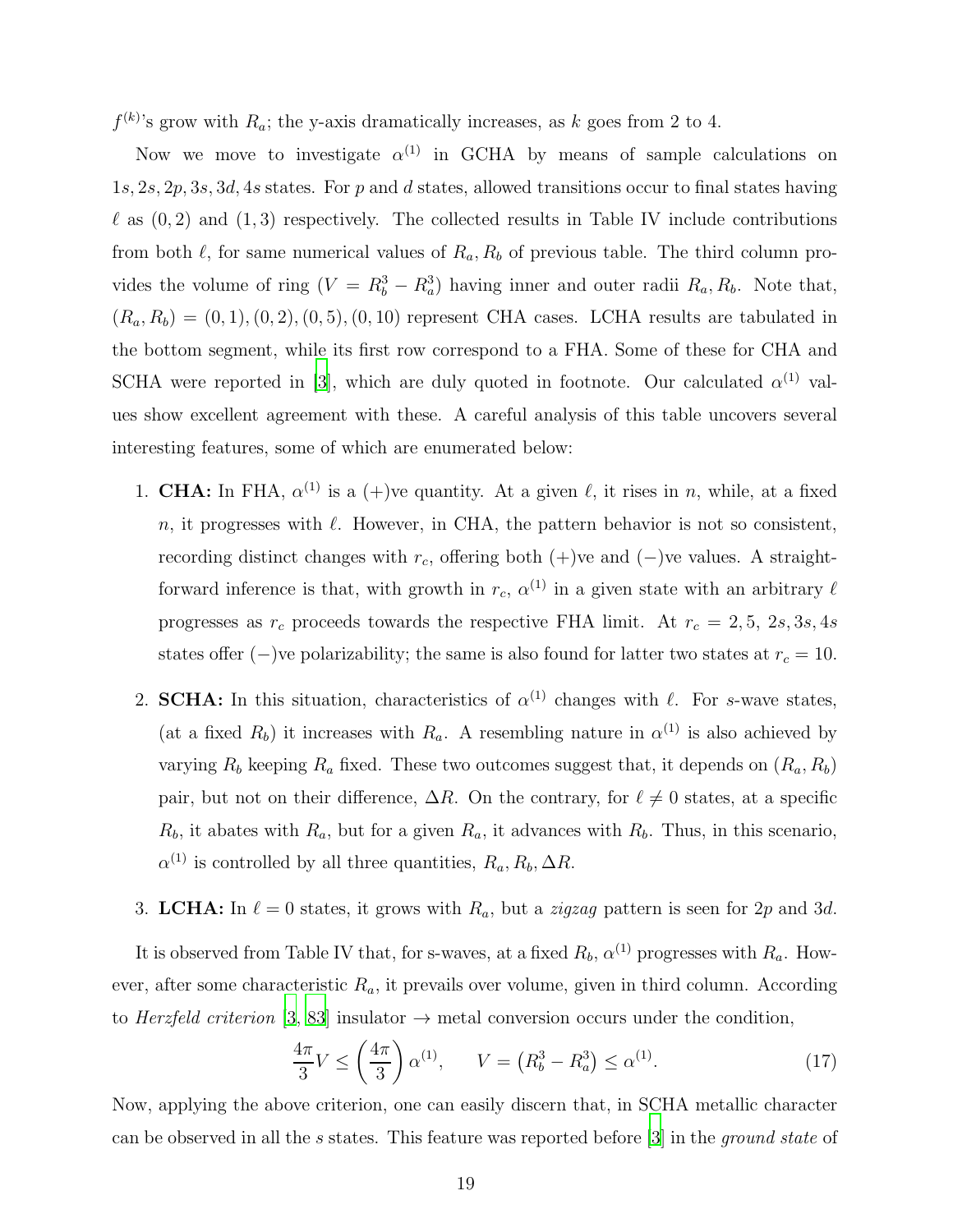|                  |                  |                   |                         |                     | $\mathbf{r}$         |                      |                     |                      |
|------------------|------------------|-------------------|-------------------------|---------------------|----------------------|----------------------|---------------------|----------------------|
| $R_a$            | $R_b$            | V                 | $\alpha_{1s}^{(1)}$     | $\alpha_{2s}^{(1)}$ | $\alpha_{3s}^{(1)}$  | $\alpha_{4s}^{(1)}$  | $\alpha_{2p}^{(1)}$ | $\alpha^{(1)}_{3d}$  |
| $\mathbf{0}$     | $\mathbf{1}$     | $\mathbf{1}$      | $0.02879202^{\dagger}$  | 0.00441401          | 0.00188747           | 0.00105362           | 0.01715126          | 0.00894345           |
| 0.1              | $\mathbf{1}$     | 0.999             | $0.04759422^{\dagger}$  | 0.02720296          | 0.02357306           | 0.02219162           | 0.01004334          | 0.00815930           |
| $0.2\,$          | $\mathbf{1}$     | 0.992             | $0.07284697^{\dagger}$  | 0.05487311          | 0.05124972           | 0.04988689           | 0.00583028          | 0.00565908           |
| 0.5              | $\mathbf{1}$     | 0.875             | $0.20188347^{\dagger}$  | 0.19133640          | 0.18923265           | 0.18848057           | 0.00083203          | 0.00083480           |
| 0.8              | $\mathbf 1$      | 0.488             | 0.43528355              | 0.43282926          | 0.43236928           | 0.43220786           | 0.00002109          | 0.00002109           |
| $\overline{0}$   | $\overline{2}$   | 8                 | $0.34255811^{\ddagger}$ | $-0.0168850$        | $-0.00436115$        | $-0.00163080$        | 0.30828166          | 0.15185462           |
| 0.1              | $\overline{2}$   | 7.999             | $0.51258523^{\ddagger}$ | 0.22332074          | 0.19042816           | 0.17549582           | 0.21885819          | 0.149192555          |
| 0.5              | $\overline{2}$   | 7.875             | 1.37743250 <sup>‡</sup> | 1.14984366          | 1.09461376           | 1.07278640           | 0.07037524          | 0.07079627           |
| $\mathbf{1}$     | $\boldsymbol{2}$ | $\overline{7}$    | 3.22129727 <sup>‡</sup> | 3.0635182           | 3.02914678           | 3.01659244           | 0.01330690          | 0.01335487           |
| 1.2              | $\overline{2}$   | 6.272             | 4.25881264              | 4.1404792           | 4.11614071           | 4.10740597           | 0.00542262          | 0.00542936           |
| 1.5              | $\overline{2}$   | 4.625             | 6.20198032              | 6.1449042           | 6.13390400           | 6.13002002           | 0.00082430          | 0.00082441           |
| 1.8              | $\overline{2}$   | 2.168             | 8.67861281              | 8.6676719           | 8.66563354           | 8.66491917           | 0.00002106          | 0.00002108           |
| $\mathbf{0}$     | $\overline{5}$   | 125               | 3.42245422              | $-21.10657309$      | $-5.69164044$        | $-2.65407833$        | 18.08924616         | 7.21196971           |
| $\mathbf{1}$     | 5                | 124               | 38.3097689              | 34.92837261         | 32.75186815          | 31.71727294          | 3.57857074          | 3.72434520           |
| $\boldsymbol{2}$ | 5                | 117               | 90.3835855              | 85.34545419         | 83.48828979          | 82.73474712          | 1.08353807          | 1.09660163           |
| 2.5              | 5                | 109.375           | 124.798441              | 119.92301897        | 118.49342276         | 117.94158361         | 0.51897086          | 0.52129425           |
| 3                | 5                | 98                | 165.908991              | 161.85822945        | 160.86291102         | 160.49304359         | 0.21171092          | 0.21200753           |
| 4                | 5                | 61                | 272.010054              | 270.53059396        | 270.23821589         | 270.13447254         | 0.01317982          | 0.01318049           |
| 4.5              | $\overline{5}$   | 33.875            | 339.006228              | 338.58155287        | 338.50168038         | 338.47363247         | 0.0008232           | 0.00082310           |
| $\overline{0}$   | 10               | 1000              | 4.49681419              | 37.23973625         | $-376.86905909$      | $-143.24860953$      | 793.3231266         | 171.8366872          |
| 0.5              | 10               | 999.875           | 57.8605712              | 87.17950256         | 107.31693132         | 110.54059768         | 107.3856268         | 152.9035064          |
| $\mathbf{1}$     | 10               | 999               | 163.642519              | 277.6753968         | 254.03479328         | 238.63416165         | 80.69486982         | 113.7656686          |
| $\boldsymbol{2}$ | 10               | 992               | 485.283240 <sup>§</sup> | 583.9858189         | 540.82756495         | 518.84632115         | 52.316849           | 60.8621082           |
| 3                | 10               | 973               | 900.888347\             | 936.7193051         | 895.52440838         | 876.03156272         | 31.4884761          | 33.2715571           |
| 5                | 10               | 875               | 1969.352878             | 1925.755087         | 1900.38211125        | 1889.89454238        | 8.2726984           | 8.32191160           |
| 7                | 10               | 657               | 3430.37098 <sup>§</sup> | 3390.605514         | 3380.46513160        | 3376.69265692        | 1.0688590           | 1.06926410           |
| 9.5              | 10               | 142.625           | 6023.026447             | 6021.229170         | 6020.89385098        | 6020.77626011        | 0.0008310           | 0.000836             |
| $\boldsymbol{0}$ | $\infty$         |                   | $4.50000000^{\pm}$      | $120.0000000^{\pm}$ | $1012.5000000^{\pm}$ | $4992.0000000^{\pm}$ | $176.0000000^{\pm}$ | $1863.0000000^{\pm}$ |
| 0.1              | $\infty$         | $\qquad \qquad -$ | 11.0436170              | $-832.82391$        | $-19470.0124$        | $-157741.0999$       | 551.13773744        | 1862.6259940         |
| 0.5              | $\infty$         |                   | 62.0058551              | 1191.23431          | 6853.5900            | 20163.4888           | 300.6834286         | 24243.2503           |
| 1                | $\infty$         |                   | 206.890953              | 3978.47424          | 29050.9501           | 131865.02            | 311.4948323         | 7601.124077          |
| 2                | $\infty$         | —                 | 928.385427              | 13601.4303          | 89661.9116           | 389708.7             | 466.836635          | 3831.84946           |
| 5                | $\infty$         |                   | 10180.1611              | 90653.1600          | 458038.2             | 1685829.4            | 1425.94246          | 3701.13787           |
| 7                | $\infty$         | —                 | 27077.8811              | 199530.231          | 900453.4             |                      | 2448.04066          | 4859.03373           |
| 8                | $\infty$         | —                 | 40427.5127              | 276691.870          | -                    |                      | 3080.4164           | 5613.81181           |
| 9                | $\infty$         |                   | 57889.5118              | 371559.069          | 1538454.7            |                      | 3797.0113           | 6473.34645           |
| 10               | $\infty$         | $\qquad \qquad -$ | 80147.5187              | 486116.385          | 1941232.3            | —                    | 4600.2812           | 7434.64009           |

TABLE IV:  $\alpha^{(1)}$  values for 1s, 2s, 3s, 4s, 2p, 3d states in GCHA. See text for details.

<sup>†</sup>Literature results [\[3\]](#page-28-2) for  $\alpha_{1s}^{(1)}$  ( $R_b = 1$ ) at  $R_a = 0, 0.1, 0.2, 0.5$  are: 0.0284, 0.0473, 0.0716, 0.2000.

<sup>‡</sup>Literature results [\[3\]](#page-28-2) for  $\alpha_{1s}^{(1)}$  ( $R_b = 2$ ) at  $R_a = 0, 0.1, 0.5, 1.0$  are: 0.3405, 0.5095, 1.3588, 3.2041.

<sup>§</sup>Literature results [\[3\]](#page-28-2) for  $\alpha_{1s}^{(1)}$  ( $R_b = 10$ ) at  $R_a = 0, 2, 3, 5, 7$  are: 4.4851, 474.3865, 880.0750, 1962.3385, 3394.0953.

 $\pm$ Literature results [\[82](#page-31-19)] for  $\alpha_{1s}^{(1)}$ ,  $\alpha_{2s}^{(1)}$ ,  $\alpha_{3s}^{(1)}$ ,  $\alpha_{4s}^{(1)}$ ,  $\alpha_{2p}^{(1)}$ ,  $\alpha_{3d}^{(1)}$  in FHA are: 4.5, 120, 1012.5, 4992, 176, 1863.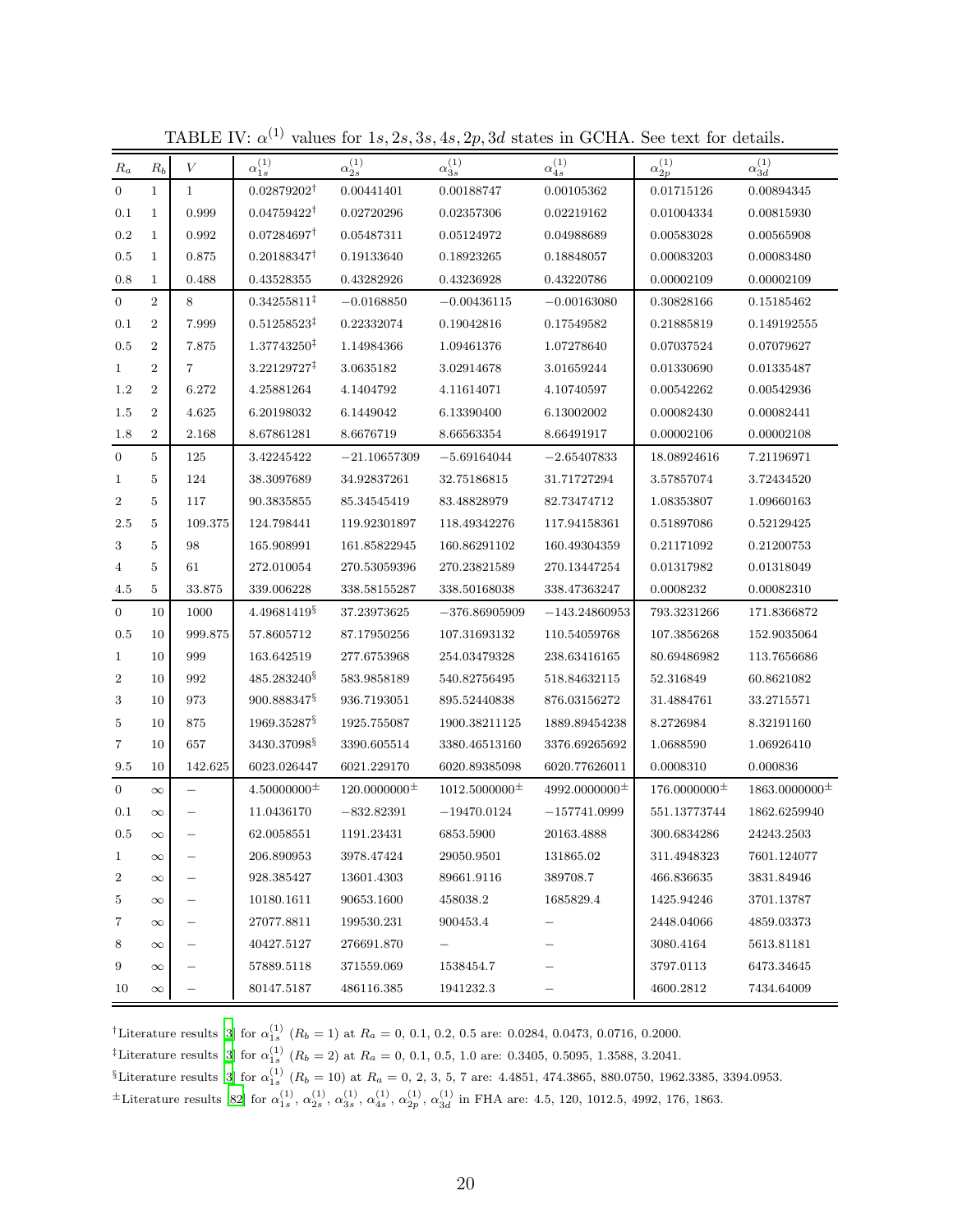|                |                          | $R_a = R_m$ |              |              |  |  |  |  |  |
|----------------|--------------------------|-------------|--------------|--------------|--|--|--|--|--|
| $R_b$          | 1s                       | 2s          | 3s           | 4s           |  |  |  |  |  |
| $\mathbf{1}$   | 0.81776350               | 0.81844574  | 0.818572206  | 0.818616480  |  |  |  |  |  |
| $\overline{2}$ | 1.380547989 <sup>†</sup> | 1.386963908 | 1.388196667  | 1.388631630  |  |  |  |  |  |
| 3              | $1.78705451^{\dagger}$   | 1.806803958 | 1.810946733  | 1.812435703  |  |  |  |  |  |
| $\overline{4}$ | 2.091846379              | 2.130115046 | 2.139377180  | 2.1427985178 |  |  |  |  |  |
| 5              | $2.329536517^{\dagger}$  | 2.385985164 | 2.40275065   | 2.4091529423 |  |  |  |  |  |
| 6              | $2.524110980^{\dagger}$  | 2.591789087 | 2.618502823  | 2.629078449  |  |  |  |  |  |
| $\overline{7}$ | 2.692788378 <sup>†</sup> | 2.758505970 | 2.7976385904 | 2.813701635  |  |  |  |  |  |
| 8              | 2.847829929 <sup>†</sup> | 2.893365851 | 2.9474474821 | 2.9704167040 |  |  |  |  |  |
| 9              | $2.997651615^{\dagger}$  | 3.00123877  | 3.0729537329 | 3.104343080  |  |  |  |  |  |
| 10             | $3.147719215^{\dagger}$  | 3.08540221  | 3.177732377  | 3.219149730  |  |  |  |  |  |

TABLE V: Estimated  $R_a = R_m$  at ten  $R_b$ , for  $1s, 2s, 3s, 4s$  states in SCHA. See text for details.

<sup>†</sup>For  $R_b = 2, 3, 4, 5, 6, 7, 8, 9, 10$ , literature results [\[3\]](#page-28-2) of  $R_m$  are: 1.73, 2.08, 2.34, 2.54, 2.71, 2.87, 3.01, 3.15, 3.29 respectively.

SCHA. This work, however, shows that, it can be extended to excited states as well having  $\ell = 0$ . The threshold  $R_a$  at which  $\alpha^{(1)}$  surpasses V (symbolized as  $R_m$ ), is produced in Table V, for four s states, at ten selected  $R_b$   $(1, 2, 3, 4, 5, 6, 7, 8, 9, 10)$ . For a given  $\alpha^{(1)}$ ,  $R_m$ tends to assume larger values with growth of  $R_b$ . Moreover, with an enhancement of  $R_b$ , the metallic zone  $(R_b - R_m)$  extends. The lone reference results are quoted in the footnote, which shows decent qualitative agreement.

Now we present a cross section of results on  $2^k$ -pole polarizabilities  $(k = 2, 3, 4)$  of 1s state in CHA, SCHA and LCHA graphically in Fig. 6. The left (a), middle (b) and right (c) panels represent these for quadrupole, octupole and hexadecapole polarizabilities. The bottom row (I) for CHA indicates, for all k,  $\alpha^{(k)}$  sharply increases with  $r_c$ , before finally merging to the respective FHA limit. Parallel results for SCHA against  $R_a$  are depicted in panels marked (II), while keeping  $R_b$  fixed at 5–reflecting a steady monotonic growth. Similarly panels III(a), III(b), III(c) offer SCHA results varying both  $R_a, R_b$ , maintaining a constant  $\Delta R = 1$ . However here also the monotonic increasing trend is maintained for all k, as in previous SCHA situation. At last, the top-most panels  $IV(a)$ ,  $IV(b)$  and  $IV(c)$  show the respective plots in case of LCHA, bearing a close resemblance to SCHA scenario.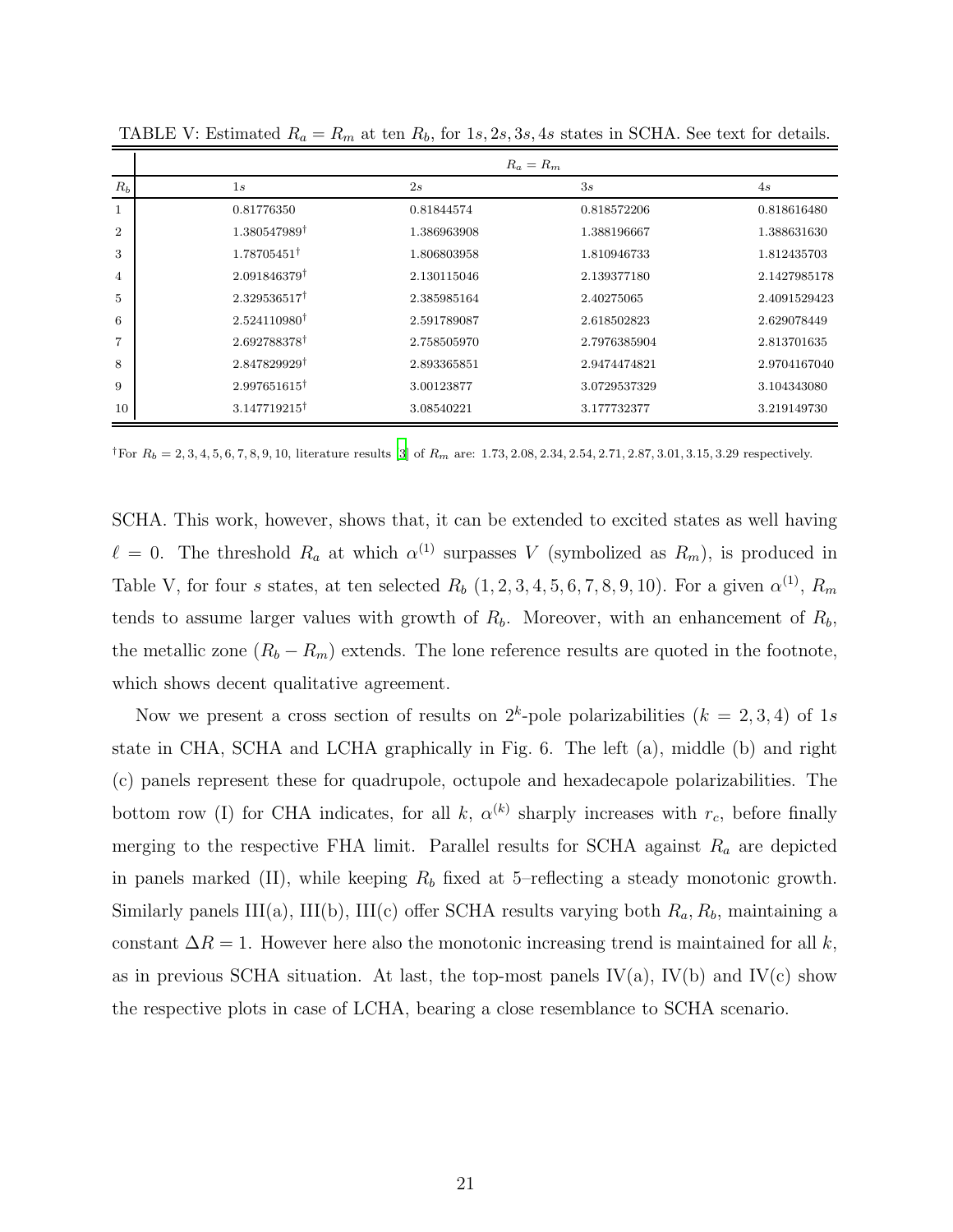

FIG. 6: Plot of  $\alpha^{(k)}$   $(k = 2-4)$ , in panels (a)-(c) in 1s state in GCHA. In CHA (I) they are plotted as function of  $r_c$  (in a.u). In (II) and (IV) they are shown against  $R_a$  for SCHA and LCHA. In (III), these are given, for SCHA, considering  $\Delta R = (R_b - R_a) = 1$ . See text for details.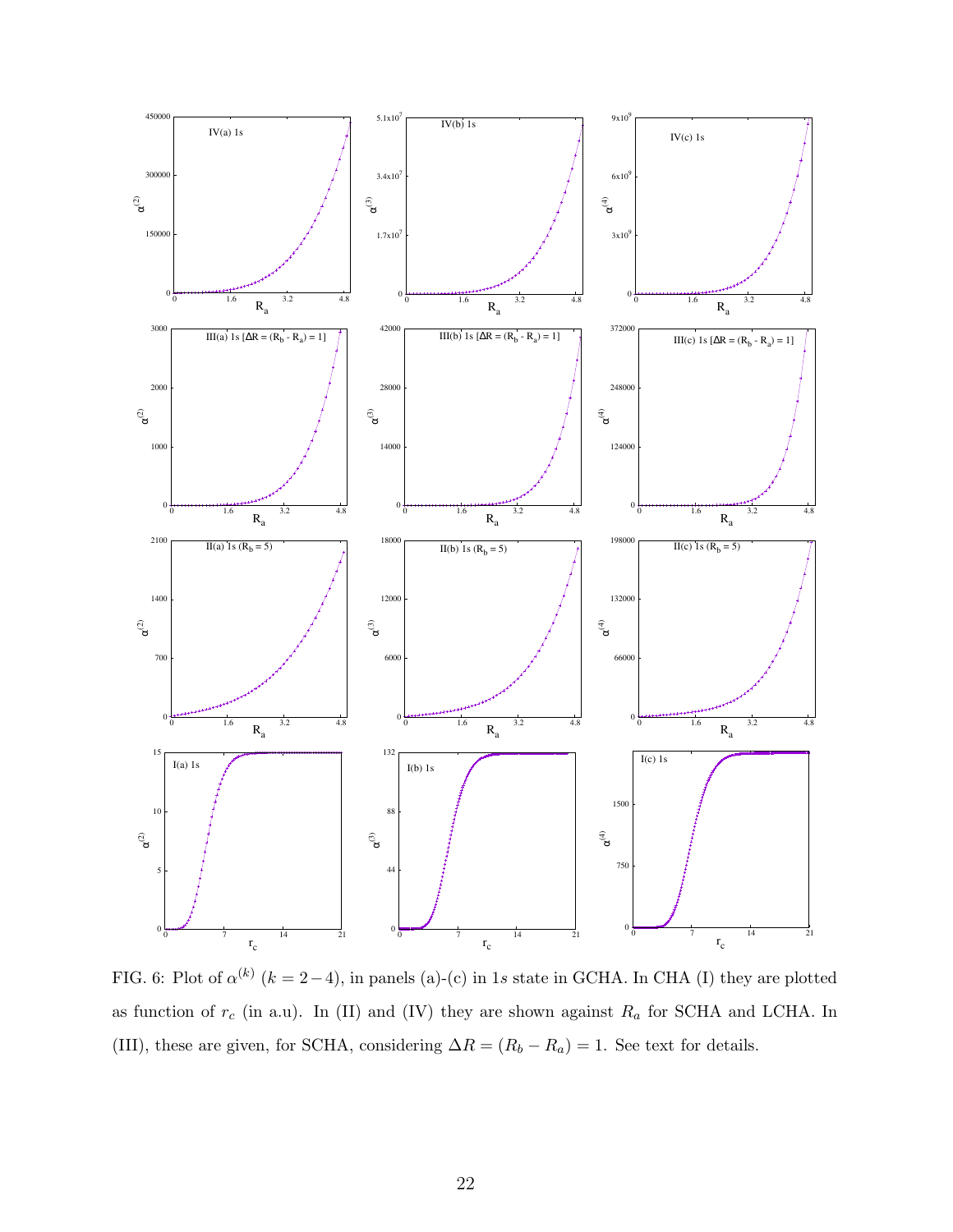#### C. Information entropy

Now we will present some results on information entropy. A few points are worth noting before that. The net information measure in r and p space in a central potential, may be separated into two parts, *viz.*, (i) radial and (ii) angular contributions, as mentioned in Eq. [\(10\)](#page-6-0). The latter remains unchanged in two conjugate spaces in these systems; furthermore, the same is true for different confinement situations of GCHA, modelled by various boundary conditions. Moreover, we have opted magnetic quantum number  $m$  as 0, unless stated otherwise. In all reported cases,  $S_{\bf r} + S_{\bf p} = S_t$  satisfy the lower bound:  $3(1 + \ln \pi)$ .

Representative  $S_r$  and  $E_r^O$  for 1s state in GCHA are tabulated in Table VI. The SCHA results provided at four  $R_b$  (1, 2, 5, 10) shows that  $S_r$  progresses with  $R_a$  to reach a plateau and then declines. That means, for each  $R_b$ , there is a range of  $R_a$ , where  $S_r$  grows with decrease in  $\Delta R$ . However, the changes in S<sub>p</sub> is not so straightforward. At  $R_b = 1$ , it increases with rise in  $R_a$ , while at  $R_b = 2, 5$  or 10, it passes through a shallow minimum. Thus, with reduction in shell radius  $(\Delta R)$ ,  $S_r$ ,  $S_p$  increases and decreases, signifying a gain and loss in uncertainty in  $r$  and  $p$  spaces. This is a reverse trend to what is observed in CHA [\[25](#page-29-8)], where a shortening of  $r_c$ , causes fall and rise in  $S_r$  and  $S_p$ . However, at a fixed  $R_a$ , their sum,  $S_r + S_p = S_t$  always advances with growth of  $R_b$ . As usual,  $E_r^O$ ,  $E_p^O$  portray opposite trend with respect to  $S_r$ ,  $S_p$ . At a fixed  $R_b$ ,  $E_r^{\mathcal{O}}$  collapses to a flat minimum and  $E_{\bf p}^O$  rises up to a shallow maximum. Moreover,  $E_t^O$  always declines with rise in  $R_a$ . This pattern complements the outcome of S. The bottom segment provides results for LCHA. Unlike SCHA, here the trend of  $S_r$  and  $S_p$  very candid; with growth in  $R_a$ , former enhances, while latter declines. On the contrary,  $E_r^O$  reduces and  $E_p^O$  advances with change in  $R_a$ . Further,  $S_t$  decays to reach a shallow minimum and  $E_t^O$  approaches to a flat maximum.

The above results of SCHA and LCHA in ground state drives us to extend the study in  $\ell \neq 0$  states. Thus, we present  $S_r$  for first five circular (node-less) states in SCHA and LCHA in Fig. 7. The three rows I, II, III, from bottom to top correspond to SCHA, SCHA having a fixed  $\Delta R = 1$  and LCHA;  $\ell = 0-4$  states are given labels (a)-(e). Like the previous plots of  $f^{(k)}$  and  $\alpha^{(k)}$ , here also, SCHA graphs are presented in two separate forms. At first,  $S_r$  is plotted against  $R_a$  keeping  $R_b$  fixed at 5 in bottom row panels I. In 1s, a distinct dome-shaped structure appears, while for remaining states, the initial shape is partially lost retaining the sharp decay at large  $R_a$ . Secondly, in middle row panels marked II,  $S_r$  is shown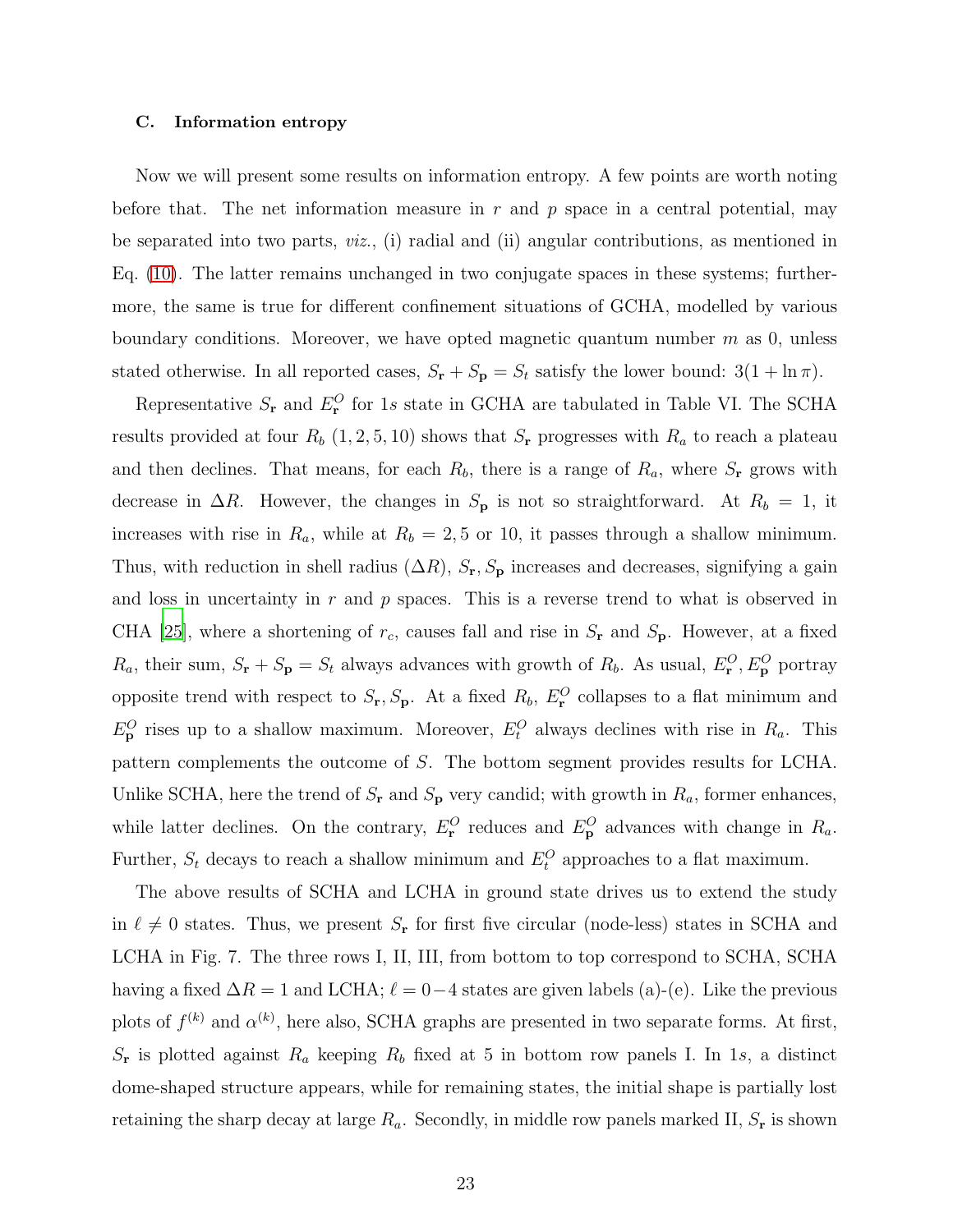

FIG. 7: Plot of  $S_r$  as function of  $R_a$  (in a.u) for  $1s, 2p, 3d, 4f, 5g$  states in (I) SCHA ( $R_b = 5$ ) (II) SCHA, keeping  $\Delta R$  fixed at 1 a.u. (III) LCHA. Consult text for details.

as function of  $R_a$  keeping  $\Delta R$  constant at 1. In all five states  $S_r$  firmly progresses with  $R_a$ . The top row marked III, displays the respective plot for LCHA. In 1s (panel (a)), it grows uninterruptedly. For other states, in the beginning, there is a resistance to change. In other words, it remains invariant up to a certain  $R_a$ , and then enhances.

# IV. FUTURE AND OUTLOOK

Incidental degeneracy, multipole oscillator strength, multipole polarizability, Shannon entropy and Onicescu information energy have been investigated for GCHA model, with special emphasis on SCHA, which has not been done before. The proposed model can explain both free and confined systems effectively. An in-depth analysis reveals several fascinating and hitherto unreported features in such systems. The possibility of this degeneracy in Debye and exponential-cosine screened plasma environment has been established. In GCHA with increase in n number of these degenerate states increases, while at a fixed n, with growth in  $\ell$ , their count declines. In confined condition, negative polarizability is encountered in ground and several excited states, which in accordance with Herzfeld criterion, suggests metallic character. Simplified analytical expressions of  $f^{(k)}$ ,  $\alpha^{(k)}$  in FHA are reported. The impact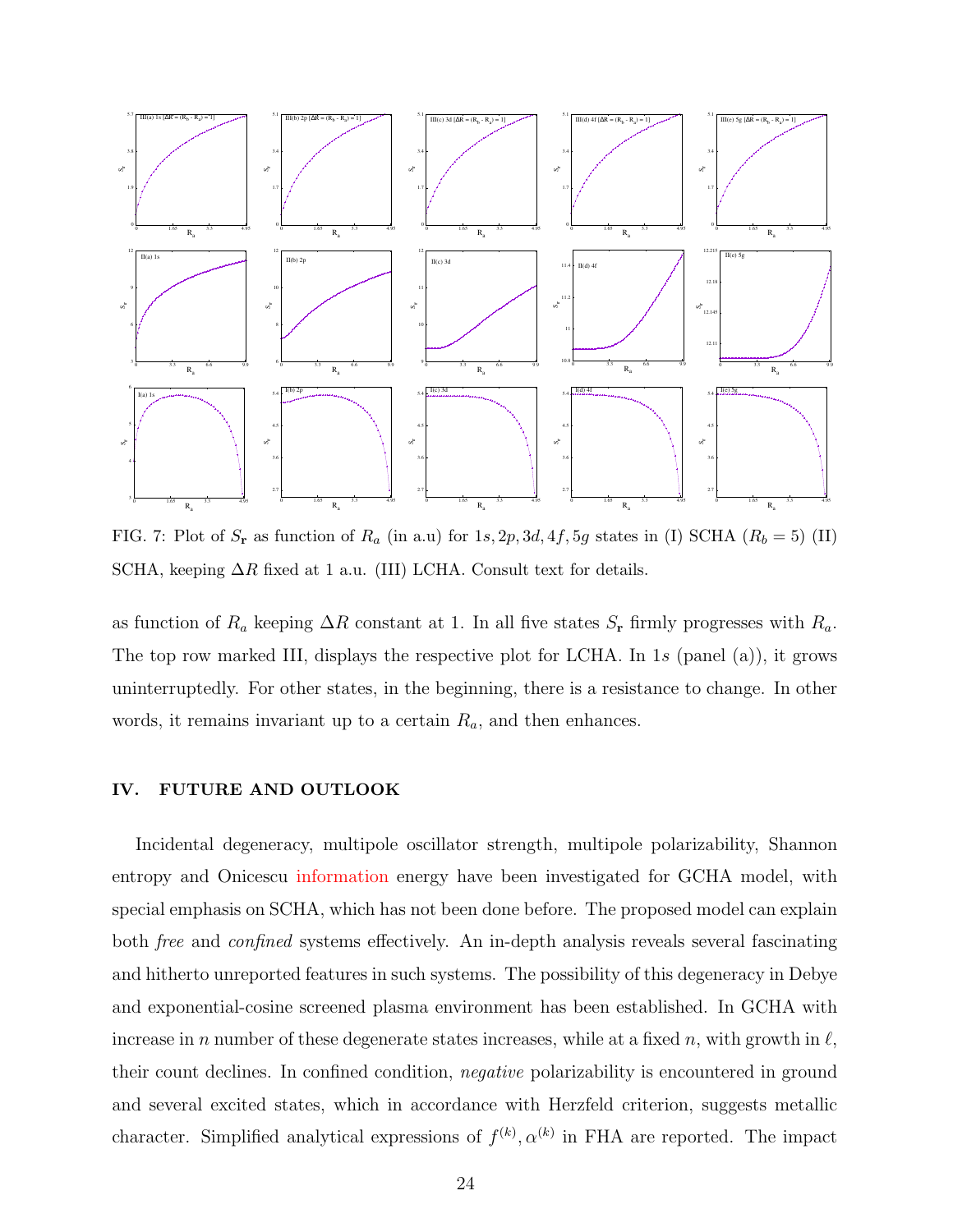| Ra               | $R_b$            | $S_{\mathbf{r}}$ | $S_{\mathbf{p}}$ | $S_t = S_{\mathbf{r}} + S_{\mathbf{p}}$ | $E_{\mathbf{r}}^{O}$ | $E_{\mathbf{p}}^{O}$ | $E_t^O = E_{\mathbf{r}}^O E_{\mathbf{p}}^O$ |
|------------------|------------------|------------------|------------------|-----------------------------------------|----------------------|----------------------|---------------------------------------------|
| $\overline{0}$   | $\mathbf{1}$     | 0.52903053       | 6.0114           | 6.5404                                  | 0.84791729           | 0.00364537           | 0.00309098                                  |
| 0.1              | $\mathbf{1}$     | 0.77666759       | 6.040785         | 6.817452                                | 0.56908172           | 0.004180             | 0.002378                                    |
| 0.2              | $\mathbf{1}$     | 0.89751313       | 6.23932          | 7.13683                                 | 0.47934610           | 0.004133             | 0.001981                                    |
| 0.5              | 1                | 0.93965484       | 7.35022          | 8.28987                                 | 0.43687955           | 0.0025784            | 0.0011264                                   |
| 0.8              | 1                | 0.40237874       | 9.9389           | 10.3412                                 | 0.73903793           | 0.00056417           | 0.00041694                                  |
| $\mathbf{0}$     | $\boldsymbol{2}$ | 2.39666961       | 4.09171          | 6.48837                                 | 0.14785297           | 0.0254120            | 0.0027572                                   |
| 0.1              | $\boldsymbol{2}$ | 2.66321083       | 3.93985          | 6.60306                                 | 0.09448635           | 0.030017             | 0.002836                                    |
| 0.5              | $\overline{2}$   | 3.00050972       | 4.30210          | 7.30261                                 | 0.05789843           | 0.03171950           | 0.00183651                                  |
| $\mathbf{1}$     | $\overline{2}$   | 3.01785556       | 5.28370          | 8.30155                                 | 0.05469677           | 0.020779             | 0.001136                                    |
| 1.2              | $\boldsymbol{2}$ | 2.93197744       | 5.88332          | 8.81529                                 | 0.05923939           | 0.014951             | 0.000885                                    |
| 1.5              | $\boldsymbol{2}$ | 2.64748816       | 7.20552          | 9.85300                                 | 0.07834727           | 0.0068029            | 0.0005329                                   |
| 1.8              | $\boldsymbol{2}$ | 1.89807736       | 9.88472          | 11.78280                                | 0.16543757           | 0.00124238           | 0.0002055                                   |
| $\mathbf{0}$     | 5                | 4.01744418       | 2.5243610        | 6.5418051                               | 0.04217574           | 0.16706123           | 0.00704593                                  |
| 1                | 5                | 5.63473499       | 1.4621           | 7.0968                                  | 0.00432817           | 0.490356             | 0.002122                                    |
| $\overline{2}$   | 5                | 5.78652038       | 2.06176          | 7.84828                                 | 0.00347700           | 0.404385             | 0.001406                                    |
| 2.5              | 5                | 5.76289185       | 2.52188          | 8.28477                                 | 0.00351784           | 0.321734             | 0.001131                                    |
| 3                | 5                | 5.67961160       | 3.12263          | 8.80224                                 | 0.00379731           | 0.231656             | 0.000879                                    |
| 4                | 5                | 5.23062327       | 5.0882           | 10.3188                                 | 0.00591282           | 0.071235             | 0.000421                                    |
| 4.5              | 5                | 4.64694680       | 7.1204           | 11.7673                                 | 0.01058804           | 0.01925812           | 0.00020390                                  |
| $\overline{0}$   | 10               | 4.14461075       | 2.42193665       | 6.5665474                               | 0.03978966           | 0.20886414           | 0.00831063                                  |
| 0.5              | 10               | 6.22396712       | 0.317019         | 6.540986                                | 0.00339560           | 1.3629551            | 0.00462805                                  |
| 1                | $10\,$           | 6.96632717       | $-0.31664$       | 6.64968                                 | 0.00140630           | 2.47609              | 0.00348                                     |
| $\boldsymbol{2}$ | 10               | 7.56814293       | $-0.5044$        | 7.0637                                  | 0.00065283           | 3.5697296            | 0.0023304                                   |
| 3                | 10               | 7.77837713       | $-0.3423$        | 7.4360                                  | 0.00049254           | 3.621882             | 0.001783                                    |
| 5                | 10               | 7.83556437       | 0.4567           | 8.2922                                  | 0.00044356           | 2.561340             | 0.001136                                    |
| 7                | 10               | 7.59776142       | 1.8617           | 9.4594                                  | 0.00055562           | 1.154784             | 0.000641                                    |
| 9.5              | 10               | 6.08547241       | 7.057            | 13.142                                  | 0.00251172           | 0.040427             | 0.000101                                    |
| $\overline{0}$   | $\infty$         | 4.14472988       | 2.42186234       | 6.56659222                              | 0.03978873           | 0.20897494           | 0.00831484                                  |
| 0.1              | $\infty$         | 4.90515587       | 1.6122737        | 6.51742957                              | 0.01564470           | 0.41905958           | 0.01912784                                  |
| 0.5              | $\infty$         | 6.26312315       | 0.28264261       | 6.54576576                              | 0.00333958           | 1.48254647           | 0.00495108                                  |
| $\mathbf{1}$     | $\infty$         | 7.15077757       | $-0.521160$      | 6.629617                                | 0.00126846           | 3.4015178            | 0.00431468                                  |
| 2                | $\infty$         | 8.21112685       | $-1.436799$      | 6.774327                                | 0.00040908           | 9.1531967            | 0.0037443                                   |
| 5                | $\infty$         | 9.84346840       | $-2.789102$      | 7.054366                                | 0.00007410           | 41.251854            | 0.0030567                                   |
| 7                | $\infty$         | 10.49963587      | $-3.29565$       | 7.20398                                 | 0.00003758           | 72.517286            | 0.002725                                    |
| 8                | $\infty$         | 10.76761132      | $-3.4717$        | 7.2959                                  | 0.00002851           | 88.50086             | 0.002523                                    |
| 9                | $\infty$         | 11.00741529      | $-3.60159$       | 7.40582                                 | 0.00002228           | 102.82136            | 0.002290                                    |
| 10               | $\infty$         | 11.22460206      | $-3.91190$       | 7.31270                                 | 0.00001782           | 146.1012             | 0.0026                                      |

TABLE VI:  $S$  and  $E^O$  for ground state in GCHA. See text for details.

of  $R_a, R_b$  and  $\Delta R$  on spectroscopic and density-dependent properties are examined. Similar calculations in other central potentials is highly desirable. Particularly, it is necessary to verify the existence of such degeneracy by imposing shell confinement on other quantum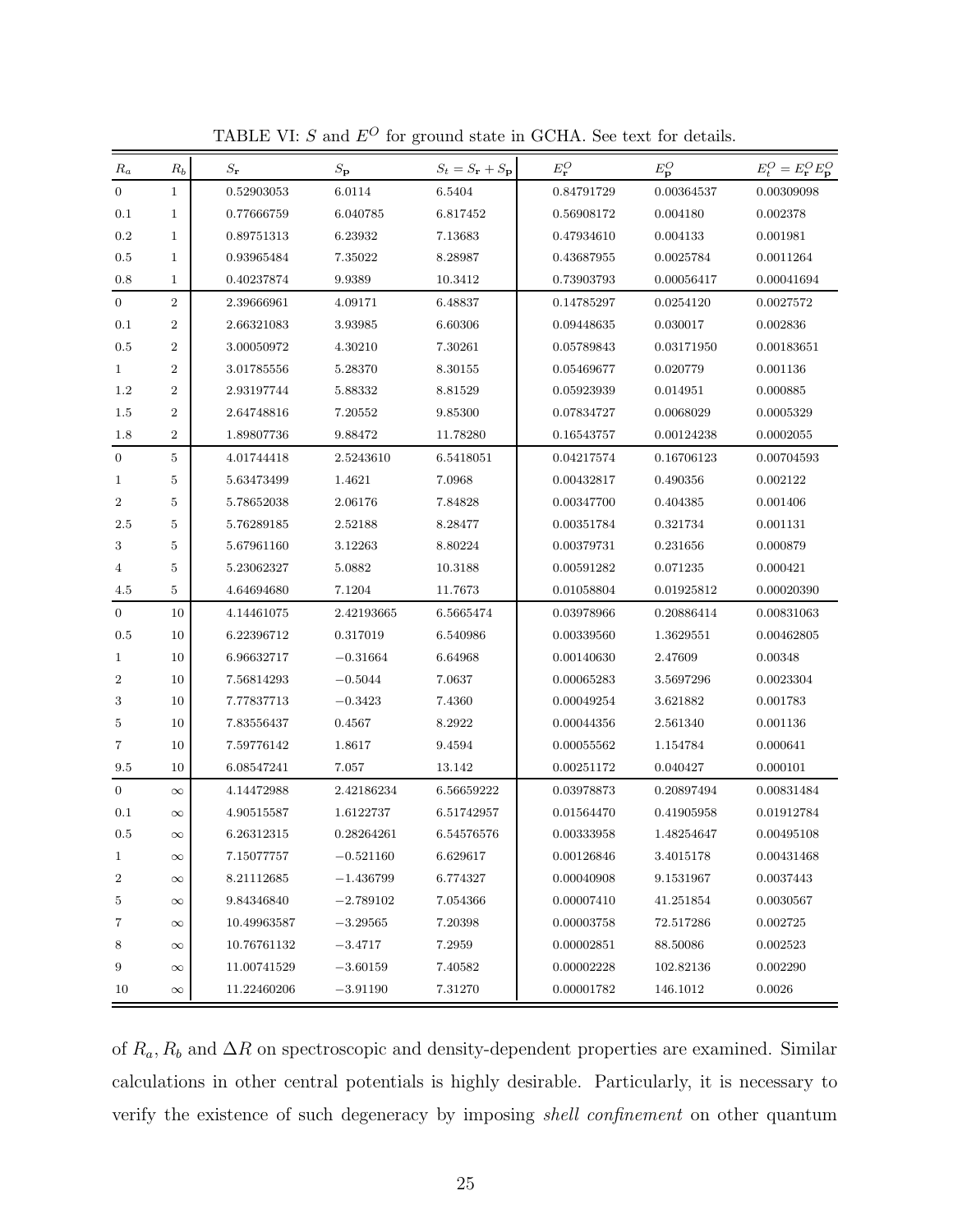chemical systems. Investigation of Hellmann-Feynman theorem in the context of SCHA is desirable. Further, exploration of two-photon transition amplitude, photo-ionization crosssection, relative information in GCHA model would provide critical insight. Apart from that, it would be interesting to extend the shell confinement model to many-electron atoms.

#### V. ACKNOWLEDGEMENT

Financial support from BRNS, India (sanction order: 58/14/03/2019-BRNS/10255) is gratefully acknowledged. Partial financial support from SERB, India (CRG/2019/000293) is also appreciated. NM thanks CSIR, New Delhi, India, for a Senior Research Associateship (Pool No. 9033A). The authors acknowledge valuable discussion with Prof. K. D. Sen. The authors are thankful to two anonymous referees for their constructive comments.

#### Appendix A: Multipole oscillator strength and polarizability in FHA

Here, we present the first transition corresponding to the respective selection rule for  $k = 1, 2, 3, 4$  respectively. The remaining results are provided in Supporting Material.

## 1. Dipole oscillator strength and polarizability

The selection rule is  $\Delta \ell = \pm 1$ . In s states, it changes to  $\Delta \ell = 1$ . However, in  $\ell \neq 0$ states,  $\alpha_{n\ell}^{(1)} = \alpha_{n\ell}^{(1)}(\ell-1) + \alpha_{n\ell}^{(1)}(\ell+1)$ .

The expressions of  $f_{(1)}^{(1)}$  $f^{(1)}_{(1s\to np)}(Z)$  and  $f^{(1)}_{(2p)}$  $\binom{(1)}{(2p\rightarrow ns)}(Z)$  are found as,

<span id="page-25-0"></span>
$$
f_{(1s\to np)}^{(1)}(Z) = \frac{2^8}{3Z^7} n^5 \frac{(n-1)^{(2n-4)}}{(n+1)^{(2n+4)}},
$$
  
\n
$$
f_{(2p\to ns)}^{(1)}(Z) = \frac{2^{13}}{27Z^7} n^7 \frac{(n-2)^{(2n-5)}}{(n+2)^{(2n+5)}}, \quad (n \neq 2)
$$
\n(A1)

Now, using Eq. [\(A1\)](#page-25-0) in Eq. [\(4\)](#page-5-0), one easily gets  $\alpha_{1s}^{(1)}$  $_{1s}^{(1)}(p)(Z), \alpha_{2p}^{(1)}$  $\binom{11}{2p}(s)(Z)$  of FHA. They are obtained as,

$$
\alpha_{1s}^{(1)}(p)(Z) = \sum_{j=2}^{n} \frac{2^{10}}{3Z^9} j^9 \frac{(j-1)^{(2j-6)}}{(j+1)^{(2j+6)}},
$$
  
\n
$$
\alpha_{2p}^{(1)}(s)(Z) = \sum_{\substack{j=1 \ j \neq 2}}^{n} \frac{2^{19}}{27Z^9} j^{11} \frac{(j-2)^{(2j-7)}}{(j+2)^{(2j+7)}},
$$
\n(A2)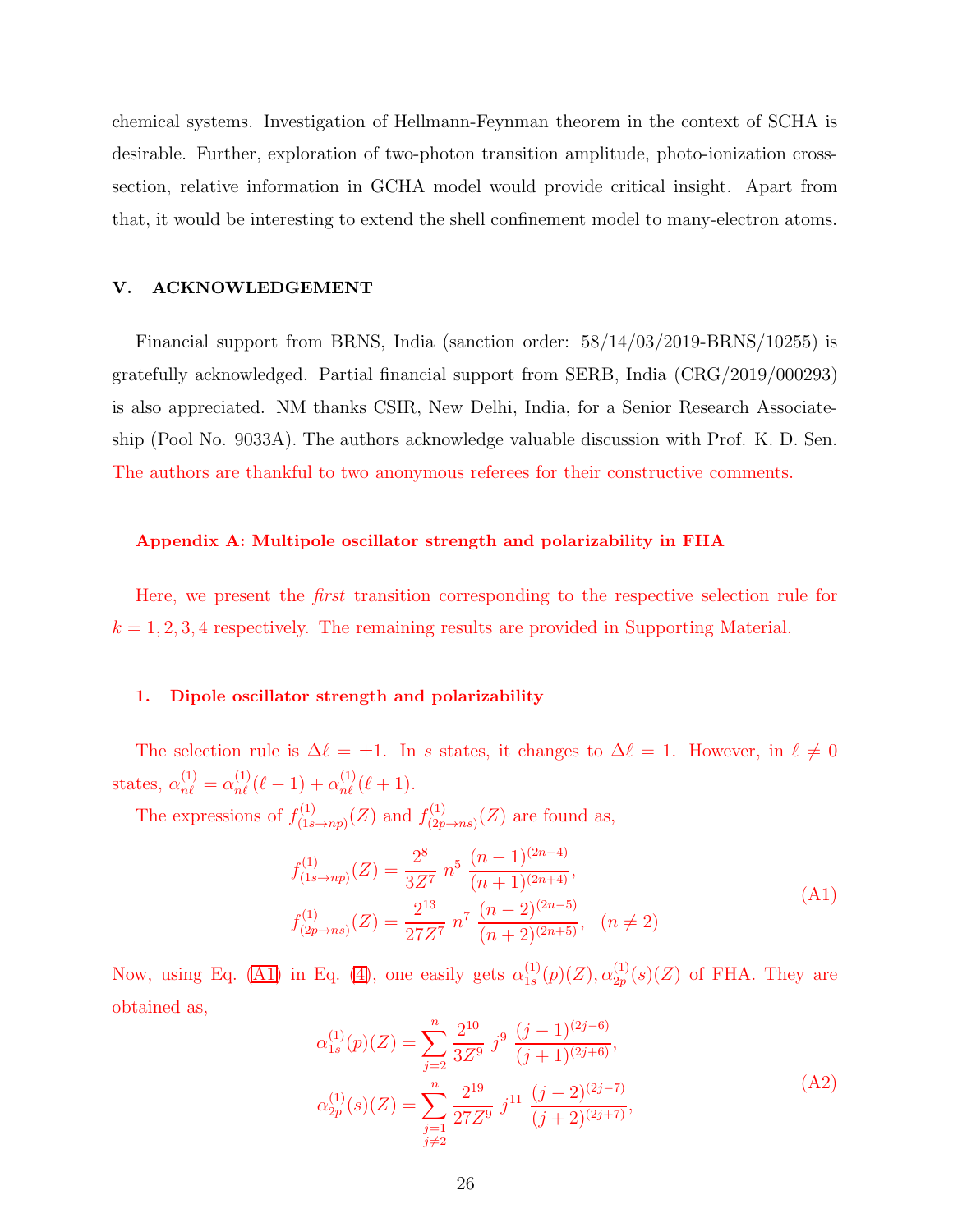# 2. Quadrupole oscillator strength and polarizability

In this case, the selection rule is  $\Delta \ell = 0, \pm 2$ . In s states it is  $\Delta \ell = 2$ . Similarly, in p states  $\Delta = 0, 2$ . Hence,  $\alpha_{n\ell=1}^{(2)} = \alpha_{n\ell}^{(2)}(\ell) + \alpha_{n\ell}^{(2)}(\ell+2)$ . Moreover, for  $\ell \geq 2$ ,  $\alpha_{n\ell}^{(2)} =$  $\alpha^{(2)}_{n\ell}(\ell-2) + \alpha^{(2)}_{n\ell}(\ell) + \alpha^{(2)}_{n\ell}(\ell+2).$ 

The closed-form expression of  $f_{(1)}^{(2)}$  $f^{(2)}_{(1s\rightarrow nd)}(Z), f^{(2)}_{(2p)}$  $f_{(2p\to np)}^{(2)}$  and  $f_{(3d)}^{(2)}$  $\binom{(\mathcal{Z})}{(3d\rightarrow ns)}(Z)$  are obtained as,

<span id="page-26-0"></span>
$$
f_{(1s\to nd)}^{(2)}(Z) = \frac{2^{12}}{5Z^9} n^7 (n^2 - 4) \frac{(n-1)^{(2n-6)}}{(n+1)^{(2n+6)}},
$$
  
\n
$$
f_{(2p\to np)}^{(2)}(Z) = \frac{2^{22}}{75Z^9} n^9 (n^2 - 1) \frac{(n-2)^{(2n-7)}}{(n+2)^{(2n+7)}},
$$
  
\n
$$
(2)_{(3d\to ns)}(Z) = \frac{2^{17}3^7}{125Z^9} n^{13} (n^2 - 6)^2 \frac{(n-3)^{(2n-9)}}{(n+3)^{(2n+9)}}.
$$
\n(A3)

Now, applying Eq. [\(A3\)](#page-26-0) in Eq. [\(4\)](#page-5-0), one easily gets  $\alpha_{1s}^{(2)}$  $_{1s}^{(2)}(d)(Z),\alpha_{2p}^{(2)}$  $\binom{2}{2p}(p)(Z)$  and  $\alpha_{3d}^{(2)}$  $\binom{2}{3d}(s)(Z)$  of FHA. They take the following forms,

$$
\alpha_{1s}^{(2)}(d)(Z) = \sum_{j=3}^{n} \frac{2^{12}}{5Z^{11}} j^{11} (j^2 - 4) \frac{(j-1)^{(2j-8)}}{(j+1)^{(2j+8)}},
$$
  
\n
$$
\alpha_{2p}^{(2)}(p)(Z) = \sum_{j=3}^{n} \frac{2^{28}}{75Z^{11}} j^{13} (j^2 - 1) \frac{(j-2)^{(2j-8)}}{(j+2)^{(2j+8)}},
$$
  
\n
$$
\alpha_{3d}^{(2)}(s)(Z) = \sum_{\substack{j=1 \ j \neq 3}}^{n} \frac{2^{19}3^{11}}{5^3Z^{11}} j^{17} (j^2 - 6)^2 \frac{(j-3)^{(2j-11)}}{(j+3)^{(2j+11)}}.
$$
\n(A4)

# 3. Octupole oscillator strength and polarizability

The selection rule is  $\Delta \ell = \pm 1, \pm 3$ . For  $\ell = 0, \Delta \ell = 3$ . For  $\ell = 1, \alpha_{n\ell}^{(3)} = \alpha_{n\ell}^{(3)}(\ell+1)$  +  $\alpha_{n\ell}^{(3)}(\ell+3)$ . Next,  $\ell=2$ , the relation is,  $\alpha_{n\ell}^{(3)} = \alpha_{n\ell}^{(3)}(\ell-1) + \alpha_{n\ell}^{(3)}(\ell+1) + \alpha_{n\ell}^{(3)}(\ell+3)$ . Further,  $\text{for } \ell \geq 3, \, \alpha_{n\ell}^{(3)} = \alpha_{n\ell}^{(3)}(\ell-1) + \alpha_{n\ell}^{(3)}(\ell-3) + \alpha_{n\ell}^{(3)}(\ell+1) + \alpha_{n\ell}^{(3)}(\ell+3).$ Now,  $f_{(1s)}^{(3)}$  $f^{(3)}_{(1s\rightarrow nf)}(Z), f^{(3)}_{(2p)}$  $f^{(3)}_{(2p\rightarrow nd)}(Z),\, f^{(3)}_{(3d)}$  $f^{(3)}_{(3d\rightarrow np)}(Z)$  and  $f^{(3)}_{(4f)}$  $\binom{(3)}{(4f\rightarrow ns)}$  (Z) are written as,

<span id="page-26-1"></span>
$$
f_{(1s\to nf)}^{(3)}(Z) = \frac{9 \ 2^{12}}{7Z^{11}} \ n^9 \ (n^2 - 4)(n^2 - 9) \frac{(n-1)^{(2n-8)}}{(n+1)^{(2n+8)}},
$$
  
\n
$$
f_{(2p\to nd)}^{(3)}(Z) = \frac{2^{27}}{49Z^{11}} \ n^{13} \ (n^2 - 1)(n^2 - 16)^2 \frac{(n-2)^{(2n-10)}}{(n+2)^{(2n+10)}},
$$
  
\n
$$
f_{(3d\to np)}^{(3)}(Z) = \frac{2^{18}3^{13}}{5^2 \ 7^2 \ 2^{11}} \ n^{13} \ (n^2 - 1)(4n^2 - 9)^2 \frac{(n-3)^{(2n-12)}}{(n+3)^{(2n+12)}},
$$
  
\n
$$
f_{(4f\to ns)}^{(3)}(Z) = \frac{2^{34}}{245Z^{11}} \ n^{15} \ (141n^4 - 3008n^2 + 18176)^2 \frac{(n-4)^{(2n-13)}}{(n+4)^{(2n+13)}}.
$$
 (A5)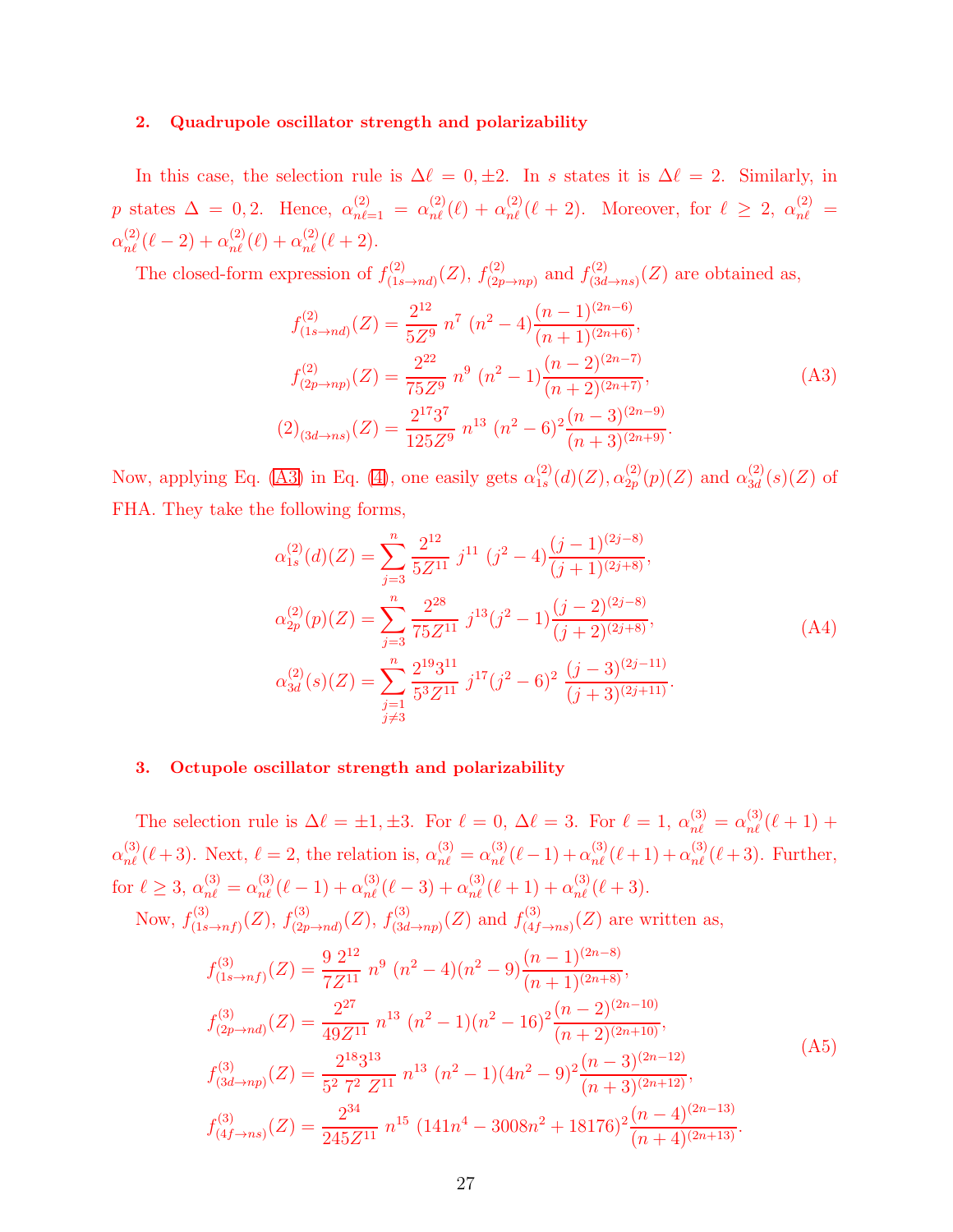Putting Eq. [\(A5\)](#page-26-1) in Eq. [\(4\)](#page-5-0), one easily gets  $\alpha_{4f}^{(3)}$  $_{4f}^{(3)}(s)(Z), \ \alpha_{1s}^{(3)}$  $\frac{(3)}{1s}(f)(Z), \alpha_{2p}^{(3)}$  $\frac{\binom{3}{2}}{2p}(d)(Z), \; \alpha^{(3)}_{3d}$  $\binom{3}{3d}(p)(Z)$ and  $\alpha_{4f}^{(3)}$  $_{4f}^{(3)}(s)(Z)$ . They have following forms,

$$
\alpha_{1s}^{(3)}(f)(Z) = \sum_{j=4}^{n} \frac{9 \ 2^{14}}{7Z^{13}} \ j^{13} \ (j^2 - 4)(j^2 - 9) \frac{(j-1)^{(2j-10)}}{(j+1)^{(2j+10)}},
$$
  
\n
$$
\alpha_{2p}^{(3)}(d)(Z) = \sum_{j=3}^{n} \frac{2^{33}}{49Z^{13}} \ j^{17}(j^2 - 1)(j^2 - 16)^2 \frac{(j-2)^{(2j-12)}}{(j+2)^{(2j+12)}},
$$
  
\n
$$
\alpha_{3d}^{(3)}(p)(Z) = \sum_{\substack{j=1 \ j \neq 3}}^{n} \frac{2^{20}3^{17}}{5^2 \ 7^2 Z^{13}} \ j^{17}(j^2 - 1)(4j^2 - 9)^2 \ \frac{(j-3)^{(2j-14)}}{(j+3)^{(2j+14)}},
$$
  
\n
$$
\alpha_{4f}^{(3)}(s)(Z) = \sum_{\substack{j=2 \ j \neq 4}}^{n} \frac{2^{44}}{245 \ Z^{13}} \ j^{19}(141j^4 - 3008j^2 + 18176)^2 \ \frac{(j-4)^{(2j-15)}}{(j+4)^{(2j+15)}}.
$$

the expression of  $\alpha_{n\ell}^{(4)}$  changes with alteration of  $\ell$  values. They are,

$$
\ell = 1, \quad \alpha_{n\ell}^{(4)} = \alpha_{n\ell}^{(4)}(\ell+2) + \alpha_{n\ell}^{(4)}(\ell+4),
$$
\n
$$
\ell = 2, \quad \alpha_{n\ell}^{(4)} = \alpha_{n\ell}^{(4)}(\ell) + \alpha_{n\ell}^{(4)}(\ell+2) + \alpha_{n\ell}^{(4)}(\ell+4),
$$
\n
$$
\ell = 3, \quad \alpha_{n\ell}^{(4)} = \alpha_{n\ell}^{(4)}(\ell-2) + \alpha_{n\ell}^{(4)}(\ell) + \alpha_{n\ell}^{(4)}(\ell+2) + \alpha_{n\ell}^{(4)}(\ell+4),
$$
\n
$$
\ell = 4, \quad \alpha_{n\ell}^{(4)} = \alpha_{n\ell}^{(4)}(\ell-4) + \alpha_{n\ell}^{(4)}(\ell-2) + \alpha_{n\ell}^{(4)}(\ell) + \alpha_{n\ell}^{(4)}(\ell+2) + \alpha_{n\ell}^{(4)}(\ell+4).
$$
\n
$$
f_{(1s\rightarrow ng)}^{(4)}(Z), f_{(2p\rightarrow nf)}^{(4)}(Z), f_{(3d\rightarrow nd)}^{(4)}(Z), f_{(4f\rightarrow np)}^{(4)}(Z) \text{ and } f_{(5g\rightarrow ns)}^{(4)}(Z) \text{ as,}
$$
\n
$$
f_{(1s\rightarrow ng)}^{(4)}(Z) = \frac{2^{18}}{9Z^{13}} n^{11} (n^2 - 16)(n^2 - 9)(n^2 - 4) \frac{(n-1)^{(2n-10)}}{(n+1)^{(2n+10)}},
$$
\n
$$
f_{(2p\rightarrow nf)}^{(4)}(Z) = \frac{2^{33}}{35Z^{13}} n^{13} (n^2 - 1)(n^2 - 9)(7n^2 + 68)^2 \frac{(n-2)^{(2n-12)}}{(n+2)^{(2n+12)}},
$$
\n
$$
f_{(3d\rightarrow nd)}^{(4)}(Z) = \frac{2^{20}3^{15}}{35Z^{13}} n^{17} (n^2 - 1)(n^2 - 4)(n^2 - 21)^2 \frac{(n-3)^{(2n-13)}}{(n+3)^{(2n+13)}},
$$
\n
$$
f_{(4f\rightarrow np)}^{(4)}(Z
$$

<span id="page-27-0"></span>Now, applying Eqs. [\(A8\)](#page-27-0) in Eq. [\(4\)](#page-5-0), one easily obtains  $\alpha_{1s}^{(4)}$  $_{1s}^{(4)}(g)(Z), \, \alpha_{2p}^{(4)}$  $\alpha_{2p}^{(4)}(f)(Z), \, \alpha_{3d}^{(4)}$  $\binom{4}{3d}(d)(Z),$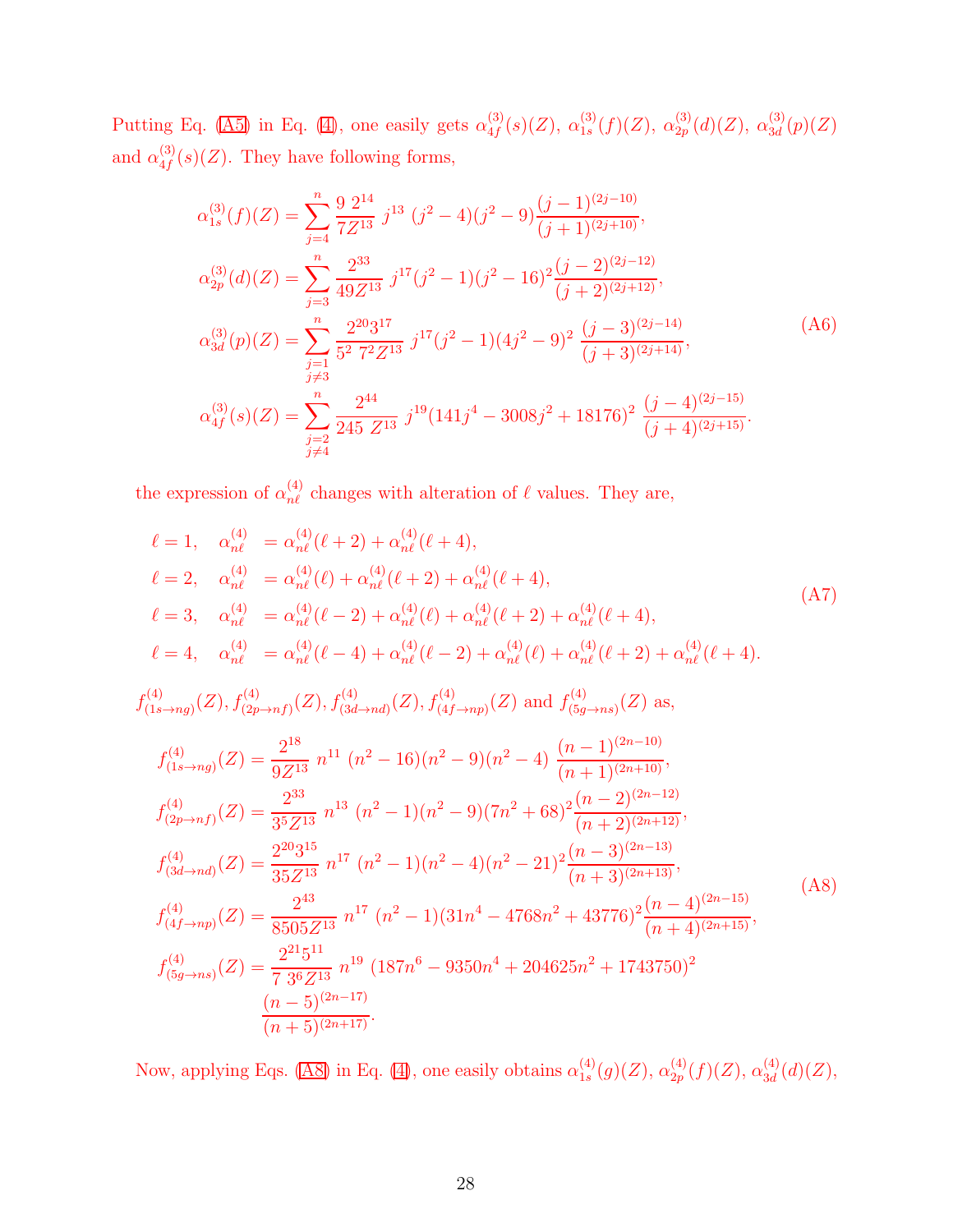$\alpha^{(4)}_{4\,f}$  $_{4f}^{(4)}(p)(Z)$  and  $\alpha_{5g}^{(4)}$  $_{5g}^{(4)}(s)(Z)$ . They take following forms,

$$
\alpha_{1s}^{(4)}(g)(Z) = \sum_{i=5}^{n} \frac{2^{20}}{9Z^{15}} i^{15} (i^2 - 16)(i^2 - 9)(i^2 - 4) \frac{(i-1)^{(2i-12)}}{(i+1)^{(2i+12)}},
$$
  
\n
$$
\alpha_{2p}^{(4)}(f)(Z) = \sum_{j=4}^{n} \frac{2^{39}}{3^5 Z^{15}} j^{17} (j^2 - 1)(j^2 - 9)(7j^2 + 68)^2 \frac{(j-2)^{(2j-14)}}{(j+2)^{(2j+14)}},
$$
  
\n
$$
\alpha_{3d}^{(4)}(d)(Z) = \sum_{j=3}^{n} \frac{2^{22}3^{19}}{35Z^{15}} j^{21} (j^2 - 1)(j^2 - 4)(j^2 - 21)^2 \frac{(j-3)^{(2j-13)}}{(j+3)^{(2j+13)}},
$$
  
\n
$$
\alpha_{4f}^{(4)}(p)(Z) = \sum_{\substack{j=2 \ j \neq 4}}^{n} \frac{2^{53}}{8505 Z^{15}} j^{13} (31j^4 - 4768j^2 + 43776)^2 \frac{(j-4)^{(2j-13)}}{(j+4)^{(2j+13)}},
$$
  
\n
$$
\alpha_{5g}^{(4)}(s)(Z) = \sum_{\substack{j=1 \ j \neq 4}}^{n} \frac{2^{27}5^{19}}{73^6 Z^{15}} j^{23} (187j^6 - 9350j^4 + 204625j^2 - 1743750)^2 \frac{(j-5)^{(2j-19)}}{(j+5)^{(2j+19)}}.
$$
  
\n(A9)

- <span id="page-28-0"></span>[1] W. Grochala, R. Hoffmann, J. Feng, and N. W. Ashcroft. *Angew. Chem. Int. Ed.*, 46:3620, 2007.
- <span id="page-28-1"></span>[2] E. Snider, N. Dasenbrock-Gammon, R. McBride, M. Debessai, H. Vindana, K. Vencatasamy, K. V. Lawler, A. Salammat, and R. P. Dias. *Nature*, 586:373, 2020.
- <span id="page-28-2"></span>[3] K. D. Sen, J. Garza, R. Vargas, and N. Aquino. *Phys. Lett. A*, 295:299, 2002.
- <span id="page-28-3"></span>[4] K. D. Sen (Ed.). *Electronic Structure of Quantum Confined Atoms and Molecules*. Springer International Publishing, Switzerland, 2014.
- <span id="page-28-4"></span>[5] V. Aquilanti, H. E. Montgomery Jr., C. N. Ramachandran, and N. Sathyamurthy. *Eur. Phys. J. D*, 75:187, 2021.
- <span id="page-28-5"></span>[6] J.-P. Connerade. *Eur. Phys. J. D*, 74:211, 2020.
- <span id="page-28-6"></span>[7] G. Raggi, A. J. Stace, and E. Bichoutskaia. *Phys. Chem. Chem. Phys.*, 16:23869, 2014.
- [8] G. Raggi, E. Besley, and A. J. Stace. *Phil. Trans. R. Soc. A*, 374:20150319, 2016.
- <span id="page-28-7"></span>[9] F. J. Dominguez-Gutierrez, P. S. Krstic, S. Irle, and R. Cabrera-Trujillo. *Carbon*, 134:189, 2018.
- <span id="page-28-8"></span>[10] J. Mitroy, M. S. Safronova, and C. W. Clark. *J. Phys. B*, 43:202001, 2010.
- <span id="page-28-9"></span>[11] J. Tiihonen, I. Kylänpää, and T. T. Rantala. *J. Chem. Phys.*, 147:204101, 2017.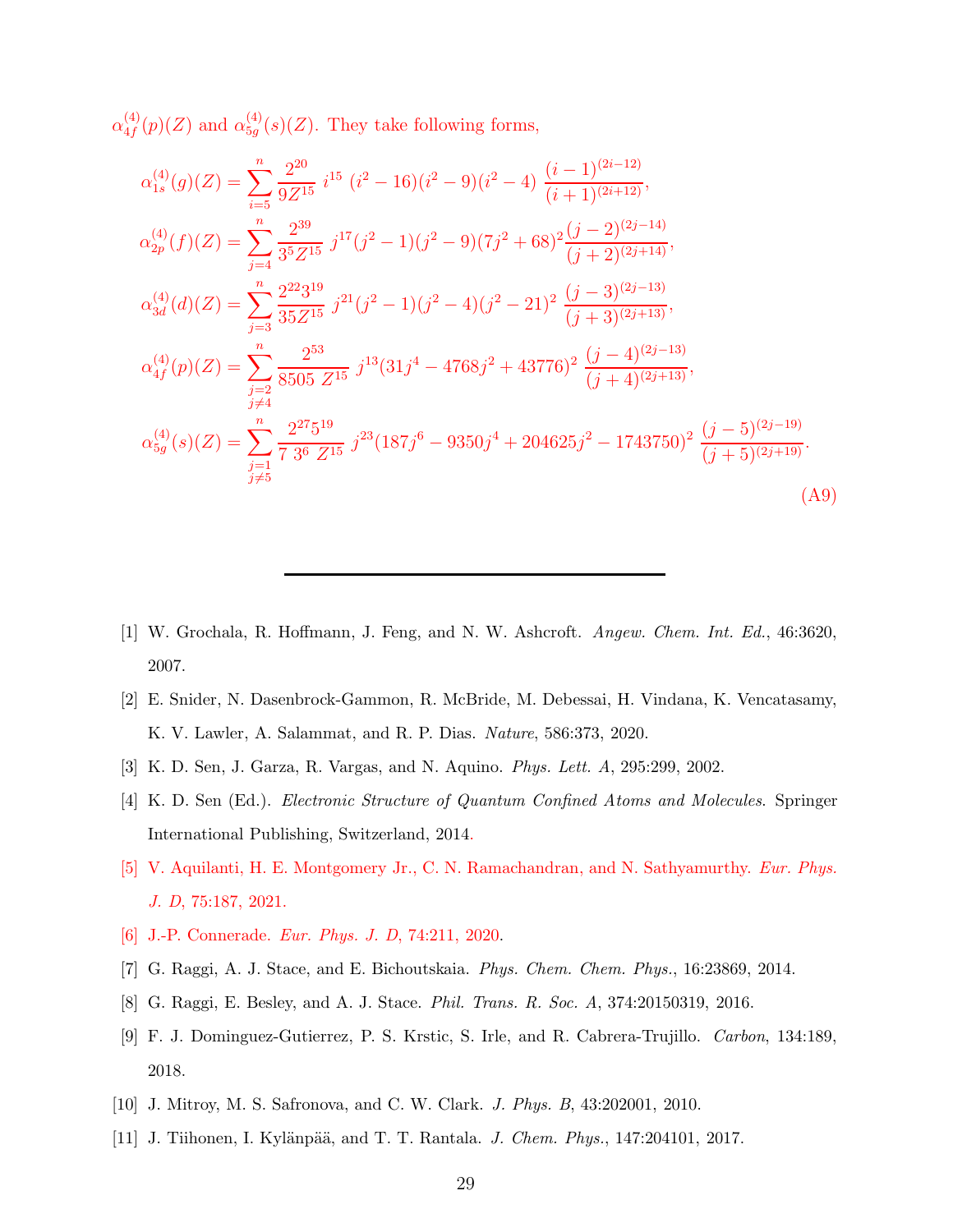- <span id="page-29-1"></span><span id="page-29-0"></span>[12] A. Michels, J. de Boer, and A. Bijl. *Physica*, 4:981, 1937.
- <span id="page-29-2"></span>[13] A. Sommerfeld and H. Welker. *Ann. Phys.*, 32:56, 1938.
- <span id="page-29-3"></span>[14] T. Guillot. *Planet. Space Sci.*, 47:1183, 1999.
- [15] J. Garza, R. Vargas, and A. Vela. *Phys. Rev. E*, 58:3949, 1998.
- <span id="page-29-5"></span>[16] M. Cohen C. Laughlin, B. L. Burrows. *J. Phys. B*, 35:701, 2002.
- [17] B. L. Burrows and M. Cohen. *Int. J. Quantum Chem.*, 106:478, 2006.
- [18] N. Aquino, G. Campoy, and H. E. Montgomery Jr. *Int. J. Quantum Chem.*, 107:1548, 2007.
- [19] D. Baye and K. D. Sen. *Phys. Rev. E*, 78:026701, 2008.
- [20] A. K. Roy. *Int. J. Quantum Chem.*, 115:937, 2015.
- [21] D. Puertas-Centeno, N. M. Temme, I. V. Toranzo, and J. S. Dehesa. *J. Math. Phys.*, 58:103302, 2017.
- <span id="page-29-4"></span>[22] N. Sobrino-Coll, D. Puertas-Centeno, I. V. Toranzo, and J. S. Dehesa. *J. Stat. Mech.*, 8:083102, 2017.
- <span id="page-29-7"></span><span id="page-29-6"></span>[23] H. E. Montgomery Jr., N. A. Aquino, and K. D. Sen. *Int. J. Quantum Chem.*, 107:798, 2007.
- <span id="page-29-8"></span>[24] N. Mukherjee and A. K. Roy. *Phys. Rev. A*, 99:022123, 2019.
- [25] N. Mukherjee and A. K. Roy. *Int. J. Quant. Chem.*, 118:e25596, 2018.
- [26] N. Mukherjee, S. Majumdar, and A. K. Roy. *Chem. Phys. Lett.*, 691:449, 2018.
- [27] L. G. Jiao, L. R. Zan, Y. Z. Zhang, and Y. K. Ho. *Int. J. Quant. Chem.*, 117:e25375, 2017.
- [28] S. Majumdar, N. Mukherjee, and A. K. Roy. *Chem. Phys. Lett.*, 687:322, 2017.
- <span id="page-29-15"></span>[29] N. Mukherjee and A. K. Roy. *J. Phys. B*, 53:235002, 2020.
- [30] J. R. Sabin and E. Brändas and S. A. Cruz (Eds). *The Theory of Confined Quantum Systems*, *Parts I and II*. Advances in Quantum Chemistry, Vols. 57 and 58, Academic Press, Cambridge, Massachusetts, 2009.
- <span id="page-29-9"></span>[31] K. D. Sen (Ed.). *Statistical Complexity: Applications in Electronic Structure*. Springer International Publishing, Berlin, 2012.
- <span id="page-29-10"></span>[32] L. R. Zan, L. G. Jiao, J. Ma, and Y. K. Ho. *Phys. Plasmas*, 24:122101, 2017.
- <span id="page-29-11"></span>[33] S. J. C. Salazar, H. G. Laguna, B. Dahiya, V. Prasad, and R. P. Sagar. *Eur. Phys. J. D*, 75:127, 2021.
- <span id="page-29-12"></span>[34] J. H. Ou and Y. K. Ho. *Int. J. Quant. Chem.*, 119:e25928, 2019.
- <span id="page-29-13"></span>[35] Y. Y. He, L. G. Jiao, A. Liu, Y. Z. Zhang, and Y. K. Ho. *Eur. Phys. J. D*, 75:126, 2021.
- <span id="page-29-14"></span>[36] C. Yadav, S. Lumb, and V. Prasad. *Eur. Phys. J. D*, 75:21, 2021.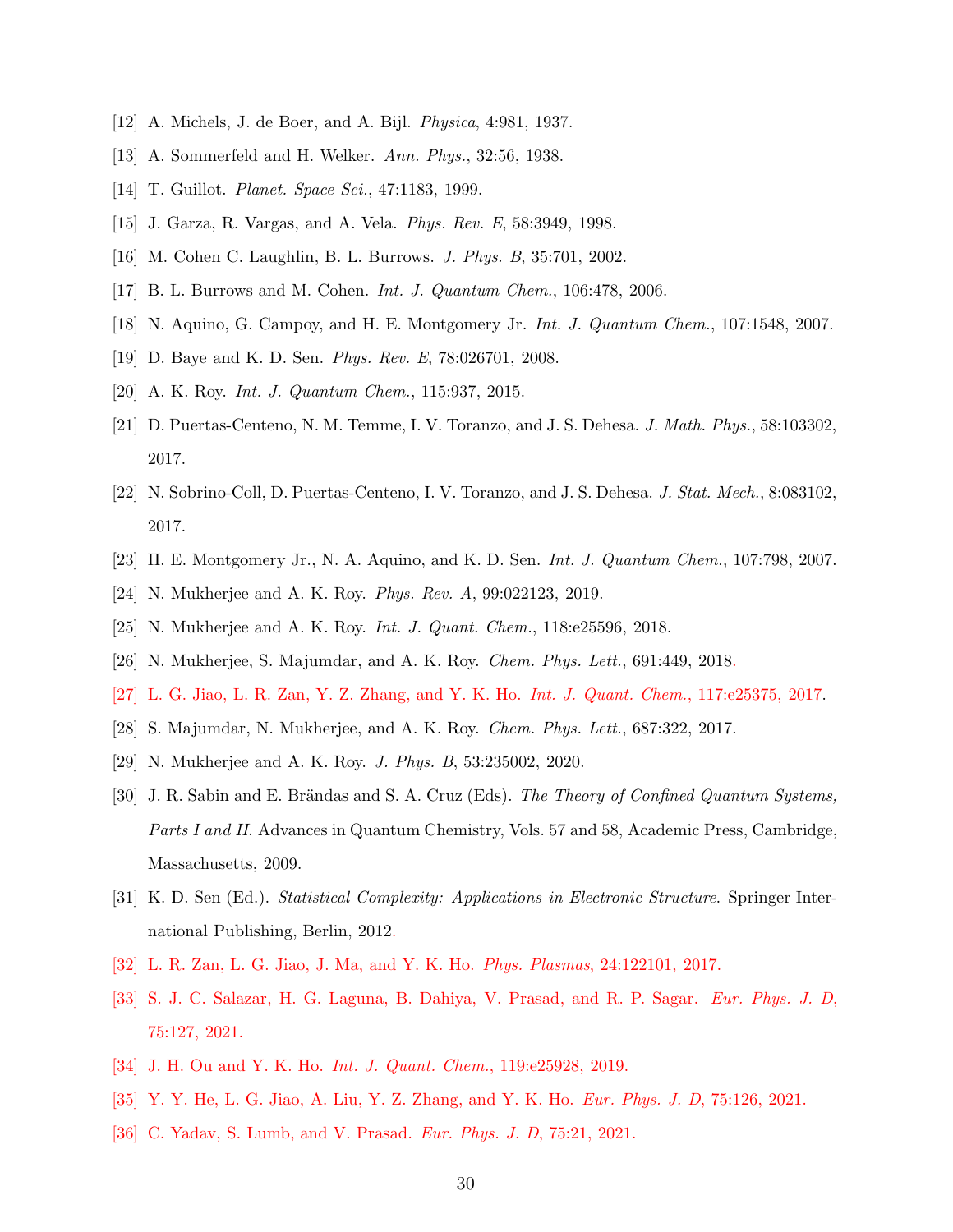- <span id="page-30-0"></span>[37] L. Zhu, Y. Y. He, L. G. Jiao, Y. C. Wang, and Y. K. Ho. *Int. J. Quant. Chem.*, 120:e26245, 2020.
- <span id="page-30-2"></span><span id="page-30-1"></span>[38] C. Y. Lin and Y. K. Ho. *Few. Body. Syst.*, 54:425, 2013.
- <span id="page-30-3"></span>[39] K. D. Sen. *J. Chem. Phys.*, 122:194324, 2005.
- <span id="page-30-4"></span>[40] M. Cohen B. L. Burrows. *Mol. Phys.*, 106:267, 2008.
- <span id="page-30-5"></span>[41] K. D. Sen and P. C. Schmidt. *Phys. Rev. A*, 23:1026, 1981.
- <span id="page-30-6"></span>[42] J. G. Kirkwood. *Phys. Z*, 33:57, 1932.
- <span id="page-30-7"></span>[43] R. A. Buckingham. *Proc. R. Soc. London, Ser. A*, 160:94, 1937.
- <span id="page-30-8"></span>[44] R. M. Sternheimer. *Phys. Rev.*, 96:951, 1954.
- <span id="page-30-9"></span>[45] V. I. Pupyshev and H. E. Montgomery Jr. *Int. J. Quant. Chem.*, 119:e25887, 2019.
- [46] E. M. Nascimento, F. V. Prudente, M. N. Guimar aes, and A. M. Maniero. *J. Phys. B*, 44:015003, 2011.
- <span id="page-30-11"></span><span id="page-30-10"></span>[47] A. L. Efros and D. J. Nesbitt. *Nature Nanotechnology*, 11:661, 2016.
- [48] Z. Fei, Z. Wang, D. Li, F. Xue, C. Cheng, Q. Liu, X. Chen, M. Cui, and X. Qiao. *Nanoscale*, 13:10765, 2021.
- [49] H. Peng, C. Rao, N. Zhang, X. Wang, W. Liu, W. Mao, L. Han, P. Zhang, and S. Dai. *Angew. Chem. Int. Ed.*, 57:8953, 2018.
- [50] C. Rao, C. Peng, H. Peng, L. Zhang, W. Liu, X. Wang, N. Zhang, and P. Wu. *ACS Appl. Mater. Interfaces*, 10:9220, 2018.
- [51] T. Raj kumar, G. Gnana kumar, and Arumugam Manthiram. *Adv. Energy Mater.*, 9:1803238, 2019.
- <span id="page-30-12"></span>[52] Y. Lai, W. Xia, J. Li, J. Pan, C. Jiang, Z. Cai, C. Wu, X. Huang, T. Wang, and J. He. *Electrochimica Acta*, 375:137966, 2021.
- <span id="page-30-13"></span>[53] M. Fan, D. Liao, M. F. Aly Aboud, I. Shakir, and Y. Xu. *Angew. Chem. Int. Ed.*, 59:8247, 2020.
- <span id="page-30-14"></span>[54] A.-C. Shi and B. Li. *Soft Matter*, 9:1398, 2013.
- <span id="page-30-15"></span>[55] M. R. Khadilkar and A. Nikoubashman. *Soft Matter*, 14:6903, 2018.
- <span id="page-30-16"></span>[56] L. Qin, C. Li, X. Li, X. Zhang, C. Shen, Q. Meng, L. Shen, Y. Lu, and G. Zhang. *J. Mater. Chem. A*, 8:1929, 2020.
- <span id="page-30-17"></span>[57] M. Zhang, C. Xiao, X. Yan, S. Chen, C. Wang, R. Luo, J. Qi, X. Sun, L. Wang, and J. Li. *Environ. Sci. Technol.*, 54:10289, 2020.